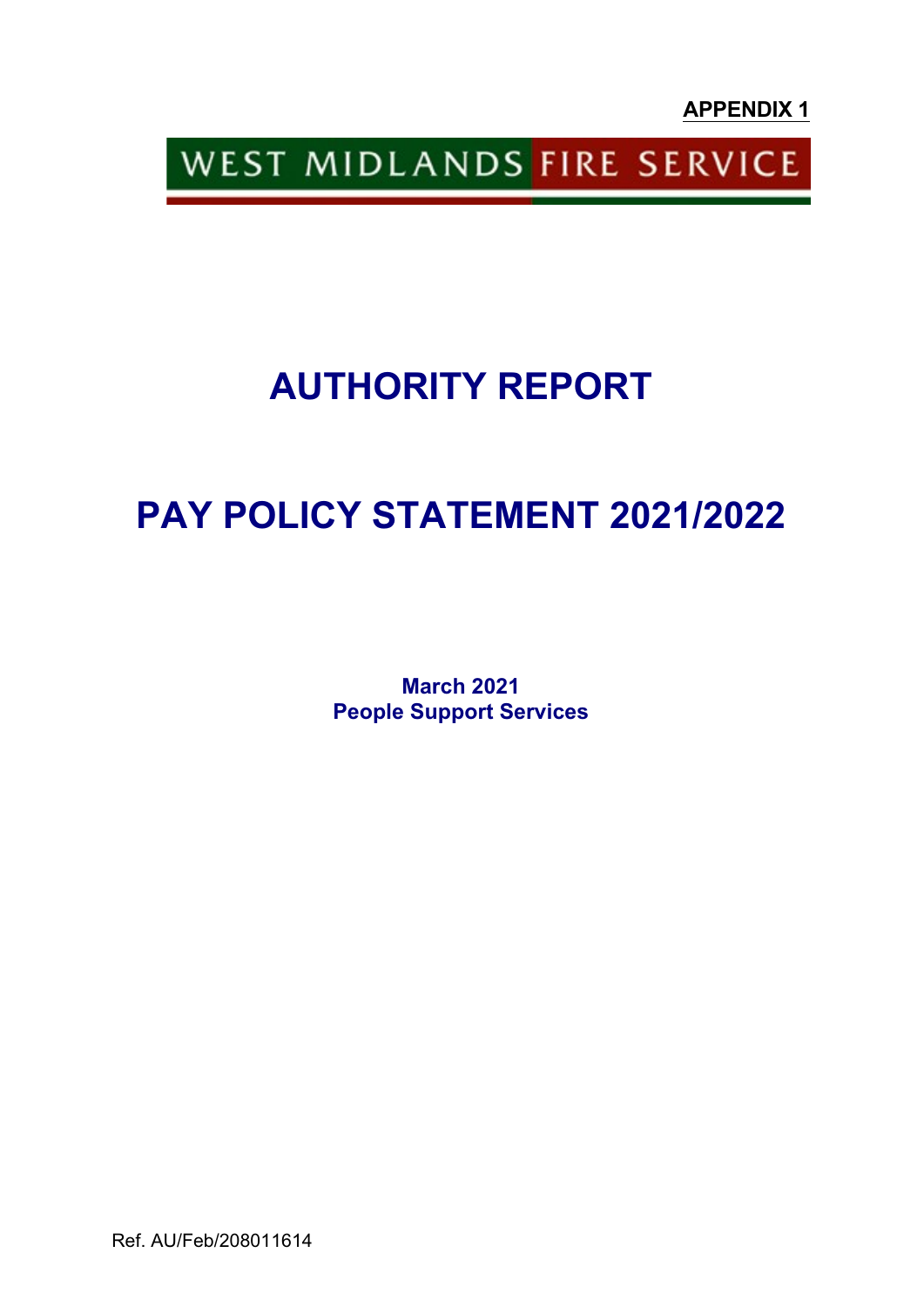#### $-2-$

#### **PAY POLICY STATEMENT 2021/2022**

## **CONTENTS OF APPENDICES**

|                                |                                                                                              | aqe       |
|--------------------------------|----------------------------------------------------------------------------------------------|-----------|
| Pay Policy Statement 2021/2022 | $9 - 14$                                                                                     |           |
| Appendix 1A                    | <b>Statement of Policy - LGPS</b>                                                            | $15 - 20$ |
| Appendix 1B                    | <b>Statement of Policy - Firefighters</b><br>Pension Scheme 1992                             | $21 - 23$ |
| Appendix 1C                    | <b>Statement of Policy- Firefighters</b><br>Pension Scheme 2015                              | $24 - 50$ |
| Appendix 1D                    | Remuneration and relationship<br>between Chief Officer's and Lowest<br><b>Paid Employees</b> | $51 - 52$ |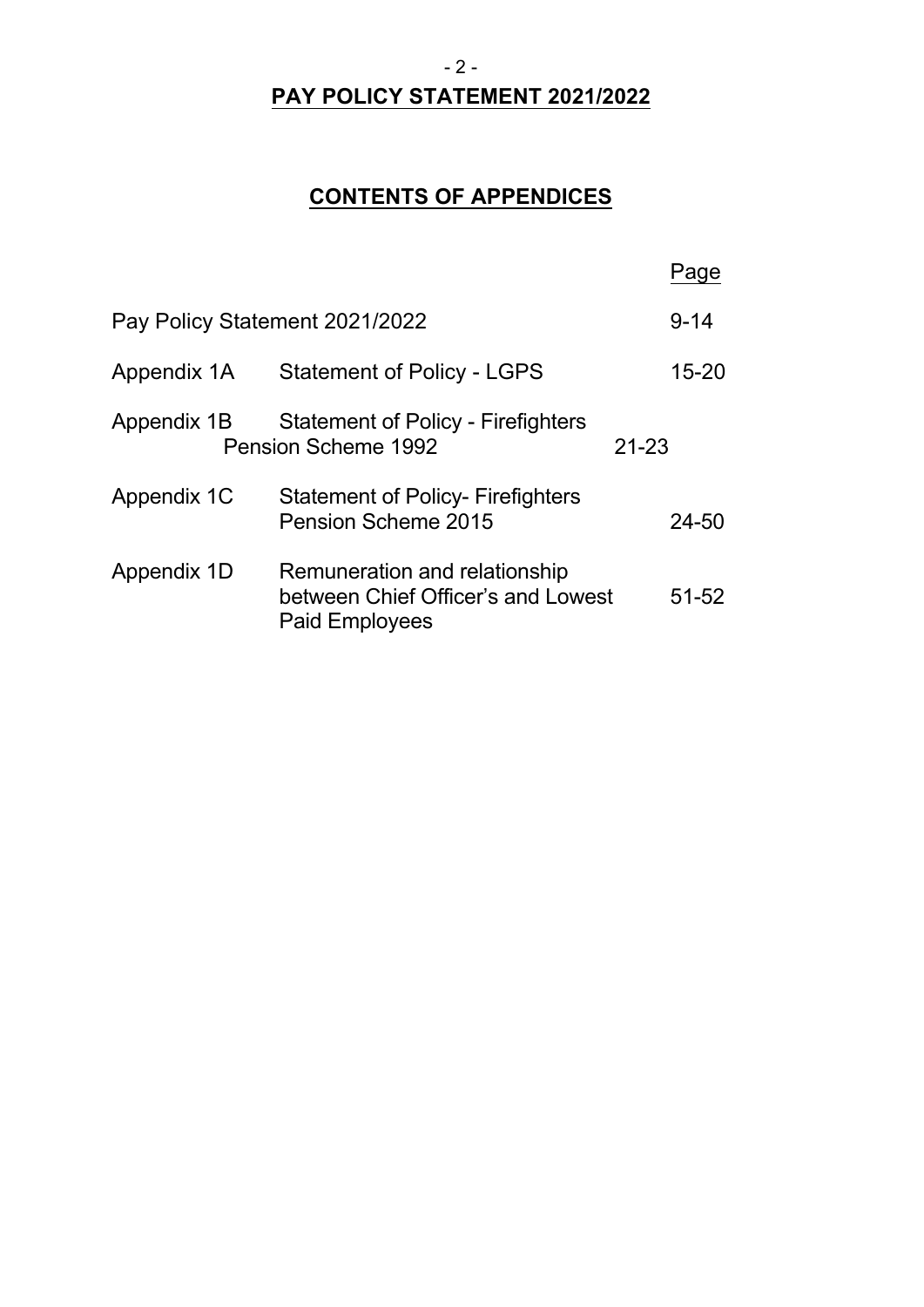#### **Pay Policy Statement 2021/2022**

#### The level and elements of remuneration for each Chief Officer

The basic pay details of all Chief Officers is available on the West Midlands Fire Service website www.wmfs.net . The levels of pay will be determined by both national and local review following the guidance set out in the 'Gold Book' Terms of Conditions. All other payments will be contained within the Authority's statement of accounts which is also published on the West Midlands Fire Service website. The latest pay awards were published April 2020.

#### Remuneration of Chief Officers on recruitment

On recruitment the Executive Committee is authorised to consider and make recommendations to the Fire Authority on the conditions of employment and salary of the Chief Fire Officer, Deputy Chief Fire Officer and Assistant Chief Fire Officer. Considerations will be given to the guidance contained within the Pay Policy Statement for determining the level of salary for each Principal Officer.

#### Increases and additions to remuneration for each Chief Officer

There is a two-track approach for determining levels of pay for Principal Officer roles. At national level, the NJC shall review annually the level of pay increase applicable to all those covered by this agreement. In doing so, the NJC will consider affordability, other relevant pay deals and the rate of inflation at the appropriate date. Any increase agreed by the NJC will be communicated to Fire Authorities by Circular.

Other decisions about the level of pay and remuneration to be awarded to individual Principal Officer roles will be taken by the local Fire Authority. This will be considered at the time of the Pay Policy Statement Review. (Advice on the implementation of a local salary structure is contained within the Pay Policy Statement).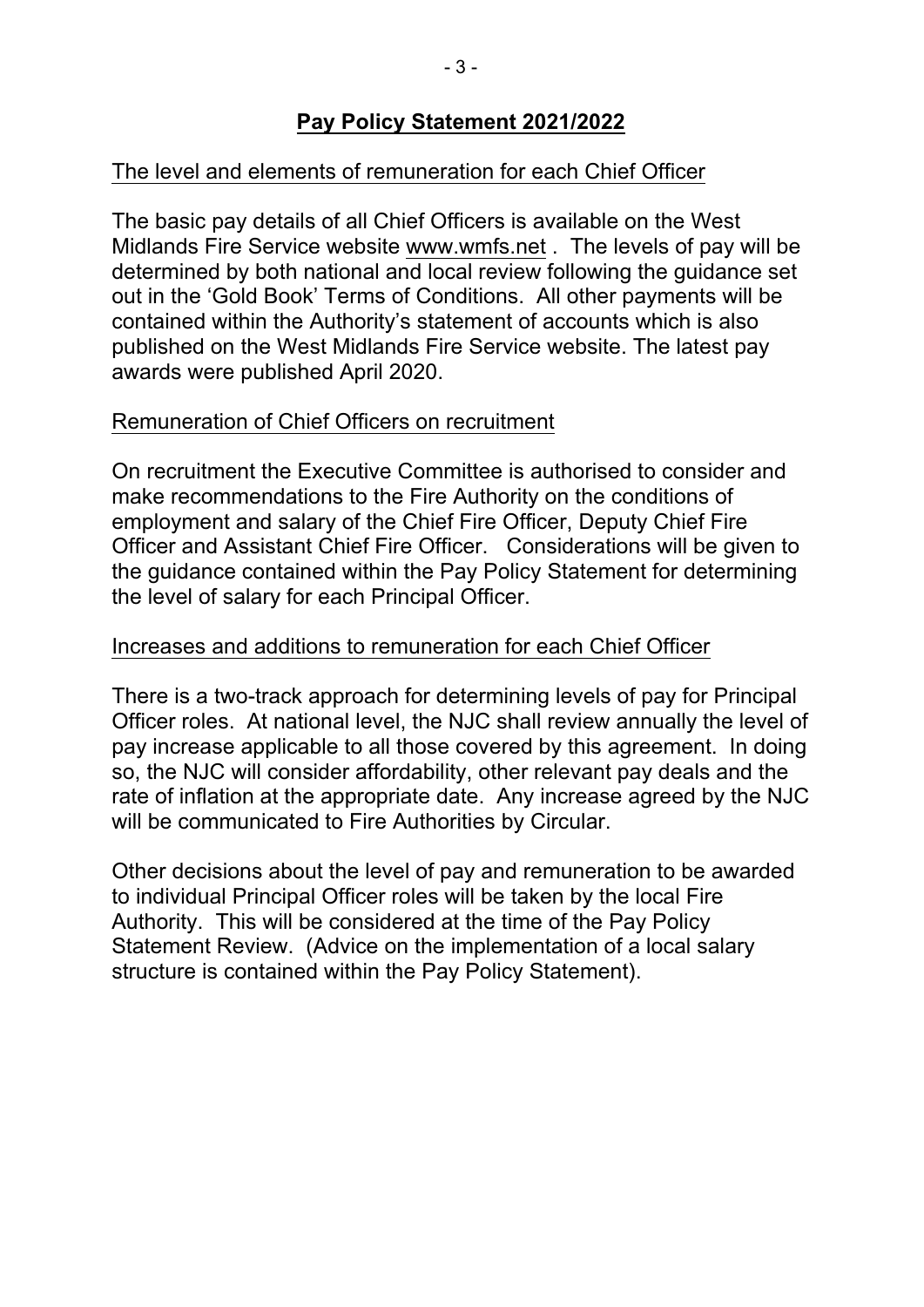## Remuneration of all other employees of the West Midlands Fire Service

#### Living Wage

The Fire Authority is an accredited Living Wage employer and is committed to ensuring that all employees are paid, as a minimum, the real Living Wage. This is reviewed on a year on year basis and amendments are made to ensure that are aligned to the Living Wage.

#### Green Book Employees

Salaries of 'Green Book' employees in the Service are set using locally determined pay scales and utilising an Integrated Personal Development System which is based around the nationally agreed Job Evaluation Scheme.

Please see Appendix 1D for the salaries of Green Book Employees including our lowest paid employees and the relationship between these employees and our Chief Officers. For this purpose, the relationship has been made to the Chief Fire Officer's salary. All new changes to Green Book salaries were reflected in the last Pay Policy Statement in April 2020.

#### Grey Book Employees

Salaries of 'Grey Book' employees in the Service are set using nationally agreed pay levels.

National Pay Awards are also made to pay scales on an annual basis and these pay awards are applied to all employees. This annual award is applicable in April for Green Book Employees and July for Grey Book Employees.

Please see Appendix 1D for the salaries of Grey and Green Book Employees including our lowest paid employees and the relationship between these employees and our Chief Officers. For this purpose the relationship has been made to the Chief Fire Officer's salary.

#### The use of performance related pay for Chief Officers

The West Midlands Fire Service does not use performance related pay for its Chief Officers.

The use of bonuses for Chief Officers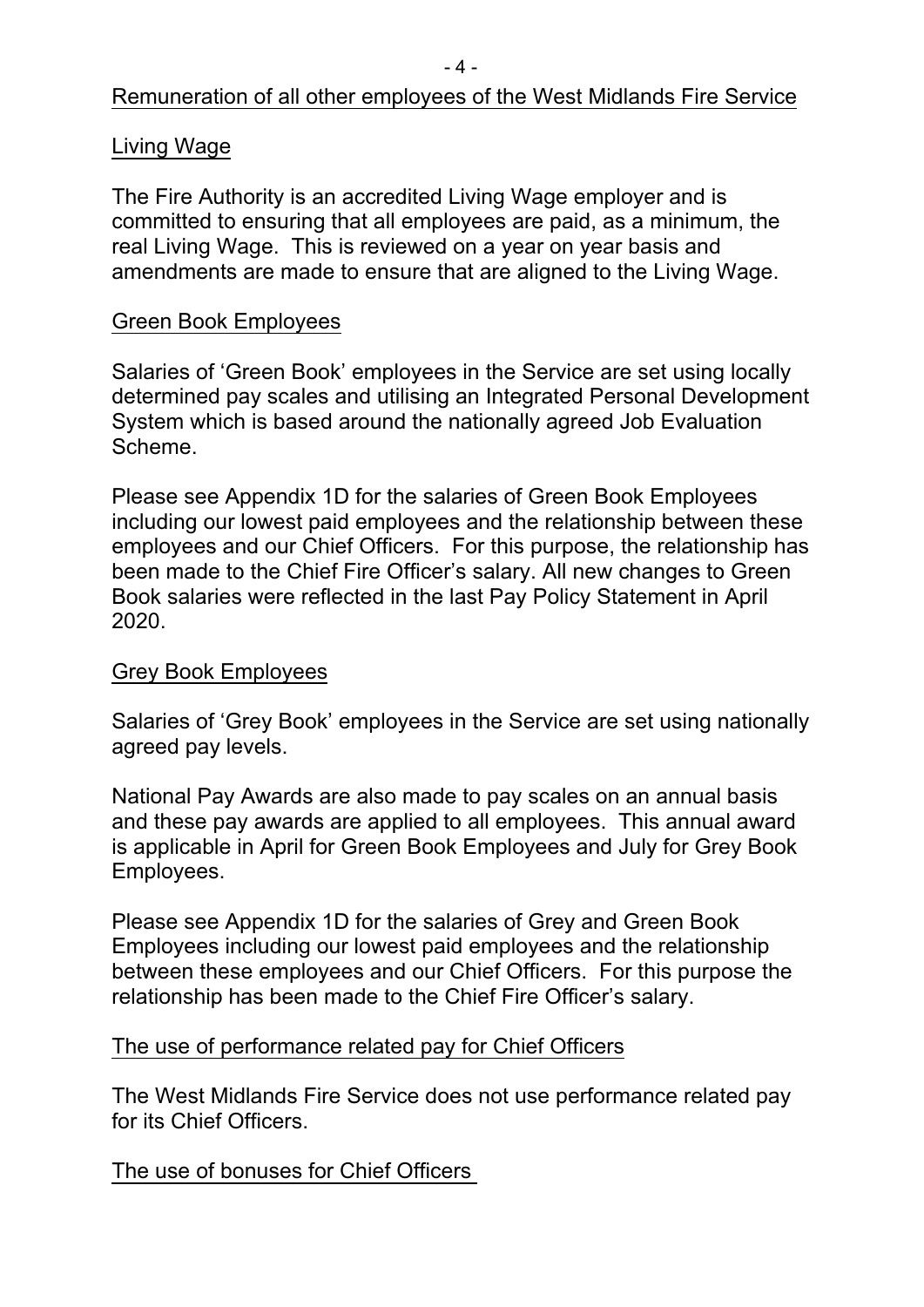The West Midlands Fire Service does not award bonuses to Chief Officers.

## The approach to the payment of Chief Officers on their ceasing to hold office or to be employed by the Authority

The payment to Chief Officers on the ceasing of their employment will be in line with the benefits accrued through meeting the qualifying requirements of the relevant Pension Scheme.

In the case of any redundancy payments to be made to Chief Officers these payments will be set using the existing regulations for 'Gold Book' employees and their appropriate pension scheme. Redundancy payments for Chief Officers eligible to join the Firefighters' Pension Schemes will be calculated based on the statutory maximum weekly pay. Gold book employees eligible to join the Local Government Pension Scheme will receive a redundancy payment in line with authority agreement under Regulation 7 of the Local Government (Early Termination of Employment) (Discretionary Compensation) (England and Wales) Regulations 2006. See Appendix 1A.

Any settlement of £100,000 or more or any other payments will be subject to the approval of the Authority on a case by case basis.

The approach to the payment of all other Employees on their ceasing to hold office or to be employed by the Authority

Green Book Employees

The payment of Green Book Employees on the ceasing of their employment will be in line with the benefits accrued through meeting the qualifying requirements of the relevant Pension Scheme.

In the case of redundancy the guidance contained within the pension policy statement will apply under the existing conditions of the Local Government Pension Scheme.

• Grey Book Employees

The payment of Grey Book Employees on the ceasing of their employment will be in line with the benefits accrued through meeting the qualifying requirements of the relevant pension scheme.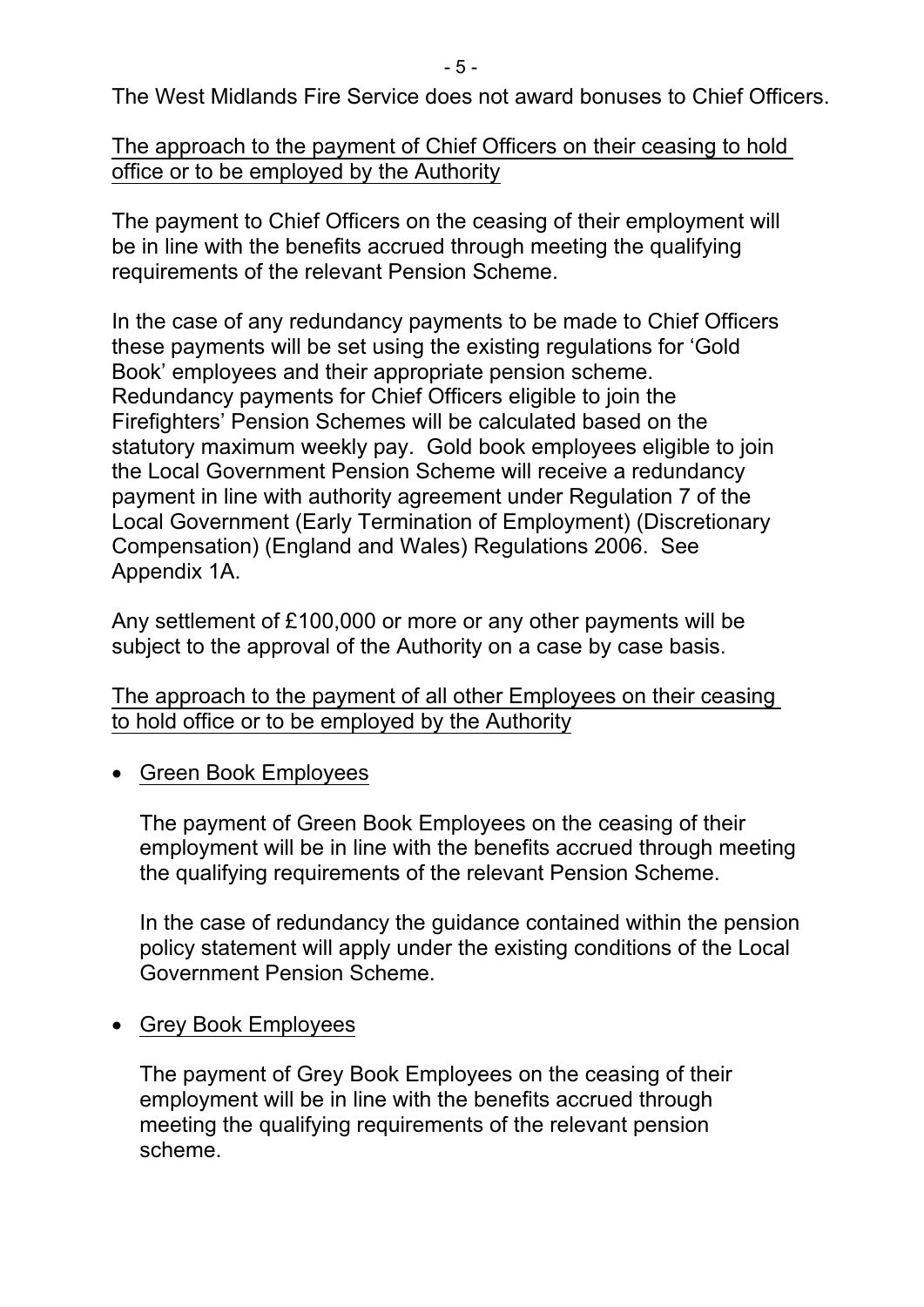In the case of any redundancy payments to be made to Grey Book Employees eligible to join the firefighter's pension scheme, these payments will be set using the existing regulations for Grey Book employees. Redundancy payments will be calculated based on the statutory maximum weekly pay.

Employees in Fire Control

In the case of redundancy the guidance contained within the pension policy statement will apply under the existing conditions of the Local Government Pension Scheme.

#### The publication of and access to information relating to the remuneration of Chief Officers

Details of the Chief Officer's salary and remuneration including any expenses will be made available on the West Midlands Fire Service website. This information is contained within the Annual Report and Statement of Accounts.

#### Discretions available to the Authority under the Local Government and Firefighters Pension Schemes

In line with the regulations of the Local Government and Firefighters Pension Schemes West Midlands Fire Service must formulate, keep under review and publish their policies on certain discretions contained within the Regulations. These regulations are included as appendices to this policy.

## **Definitions used within the Pay Policy Statement**

The term Chief Officer refers to those defined within the Localism Act. In simple terms the policy covers the Chief Fire Officer and those posts which report directly to him/her and also the next management tier below (excluding any secretarial or clerical roles).

The term 'lowest paid employees' is defined as a full time employee on the lowest paid role/rank for Grey Book employees and the bottom scale column point of the Green book pay scale or employee subject to the living wage if higher. These are the lowest paid employees other than apprenticeships which are paid less to reflect the nature of the training and development role.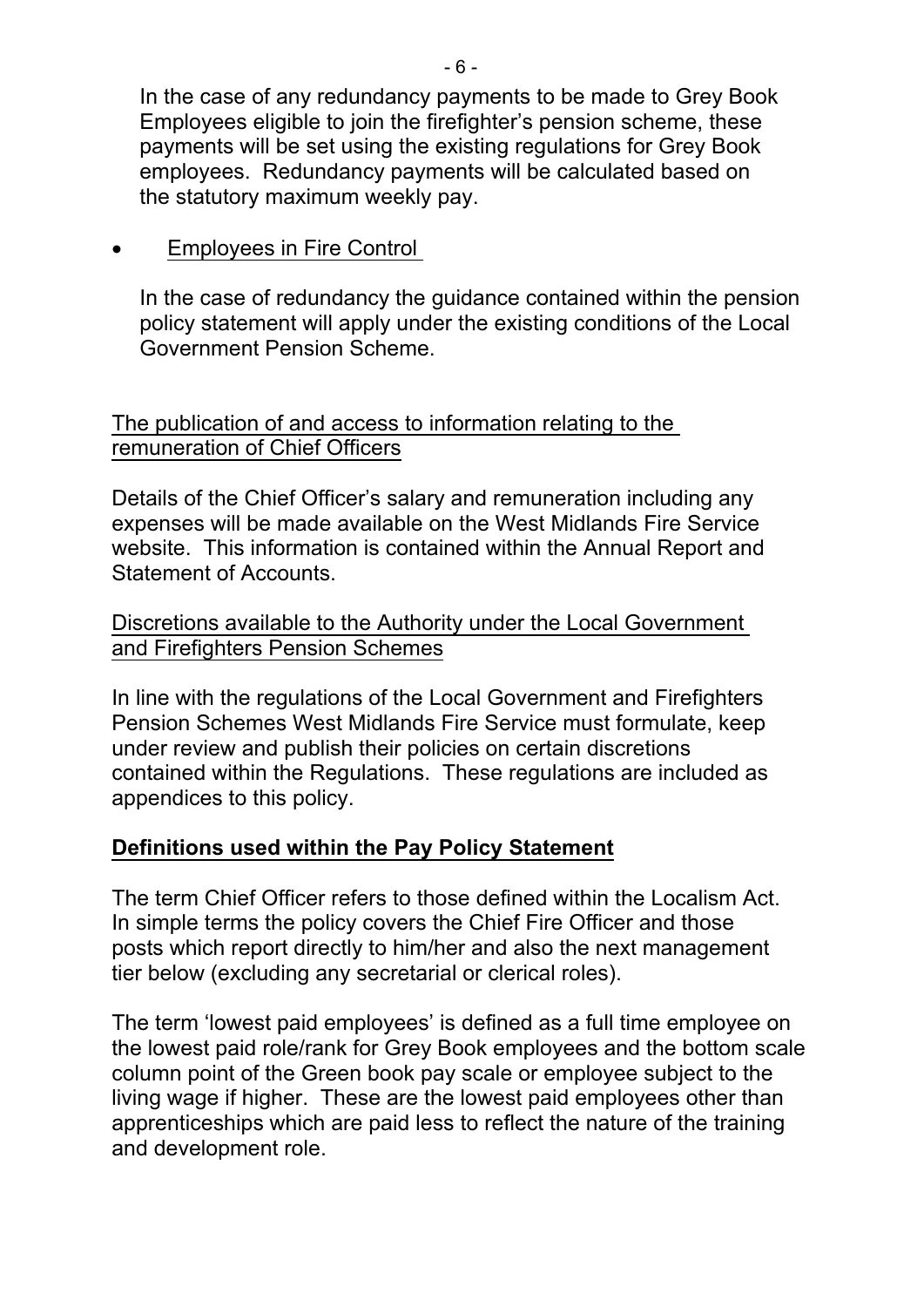## **IMPLEMENTATION OF A LOCAL SALARY STRUCTURE GUIDANCE**

## **Introduction**

1. Both the Employers and Brigade Managers recognise the importance of applying the appropriate skills and developing the competencies necessary to support and embed the cultural change inherent within these new terms and conditions.

## **Local Salary Structures**

- 2. When determining the appropriate level of salaries for all Brigade managers, the Fire and Rescue Authority should refer to the relevant minimum salary of the Chief Fire Officer and the most relevant benchmark data.
- 3. Normally the fire and rescue authority will wish to begin by determining appropriate salary for their most senior manager.
- 4. When deciding how these posts should be remunerated the following factors are to be considered:
	- a. the Chief Fire Officer's salary and that of any senior staff not covered by the Scheme of Conditions of Service (Gold Book);
	- b. the relationship of current salary to the appropriate illustrative national benchmark;
	- c. any special market considerations;
	- d. any substantial local factors not common to fire and rescue authorities of similar type and size e.g. London weighting; complex local, regional or national responsibilities which bring added value;
	- e. comparative information to be supplied on request by the Joint Secretaries on salaries in other similar authorities;
	- f. top management structures and size of management team compared to those of other fire and rescue authorities of similar type and size;
	- g. the relative job size of each post, as objectively assessed through an appropriate job evaluation process or otherwise; and
	- h. incident command responsibility and the requirement to provide operational cover within the employing authority and beyond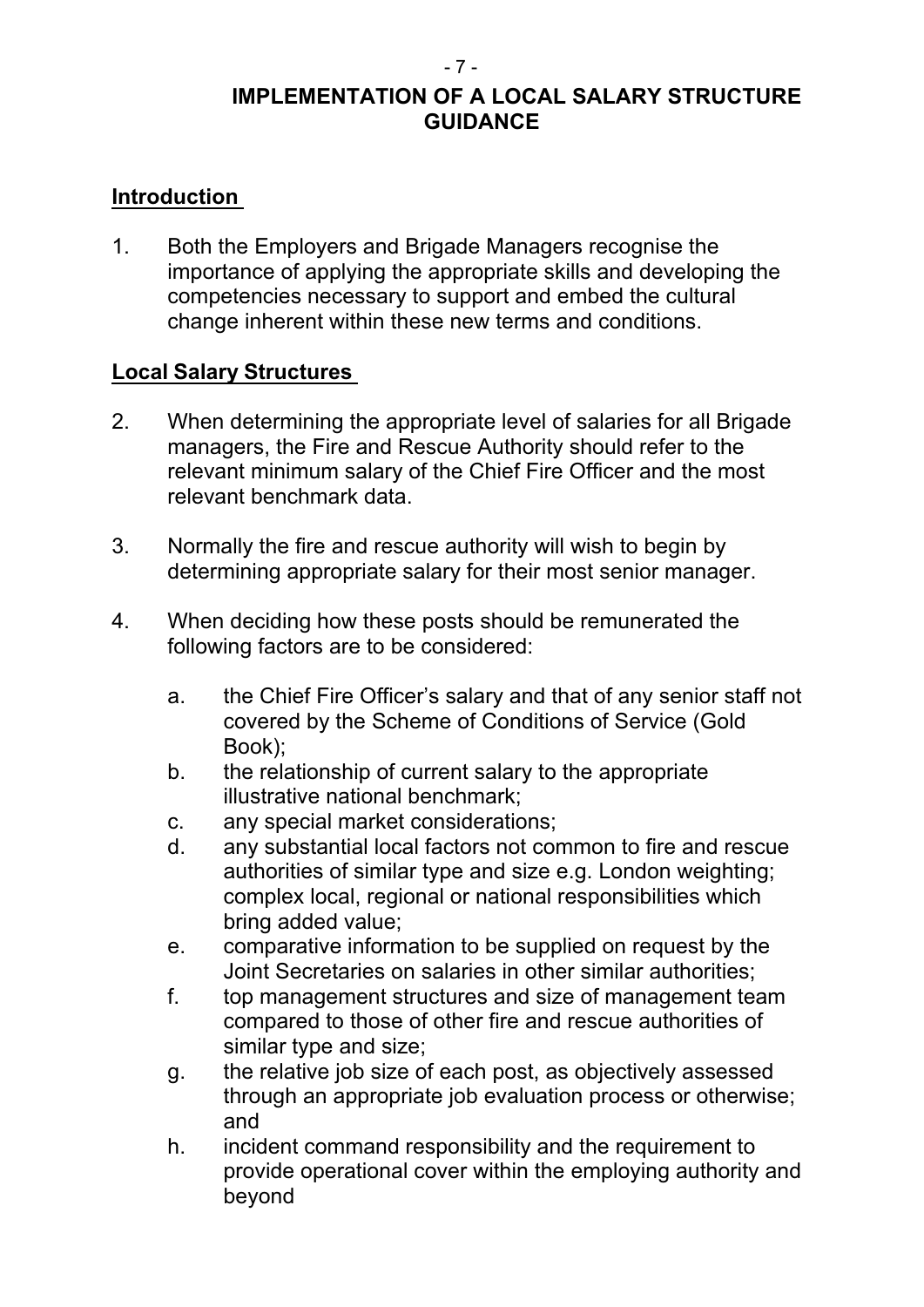The process for setting salary levels should include consideration of the following criteria:

- minimum salary levels for Chief Officers in relevant sized local authorities;
- market rates of pay for senior managers in a range of private and public sector organisations; and
- evidence of recruitment and/or retention difficulties with existing minimum rates.

There are a range of schemes and approaches available for authorities to use in assessing job size. To assist authorities, advice can be obtained from the Employers' Side Secretary of the NJC.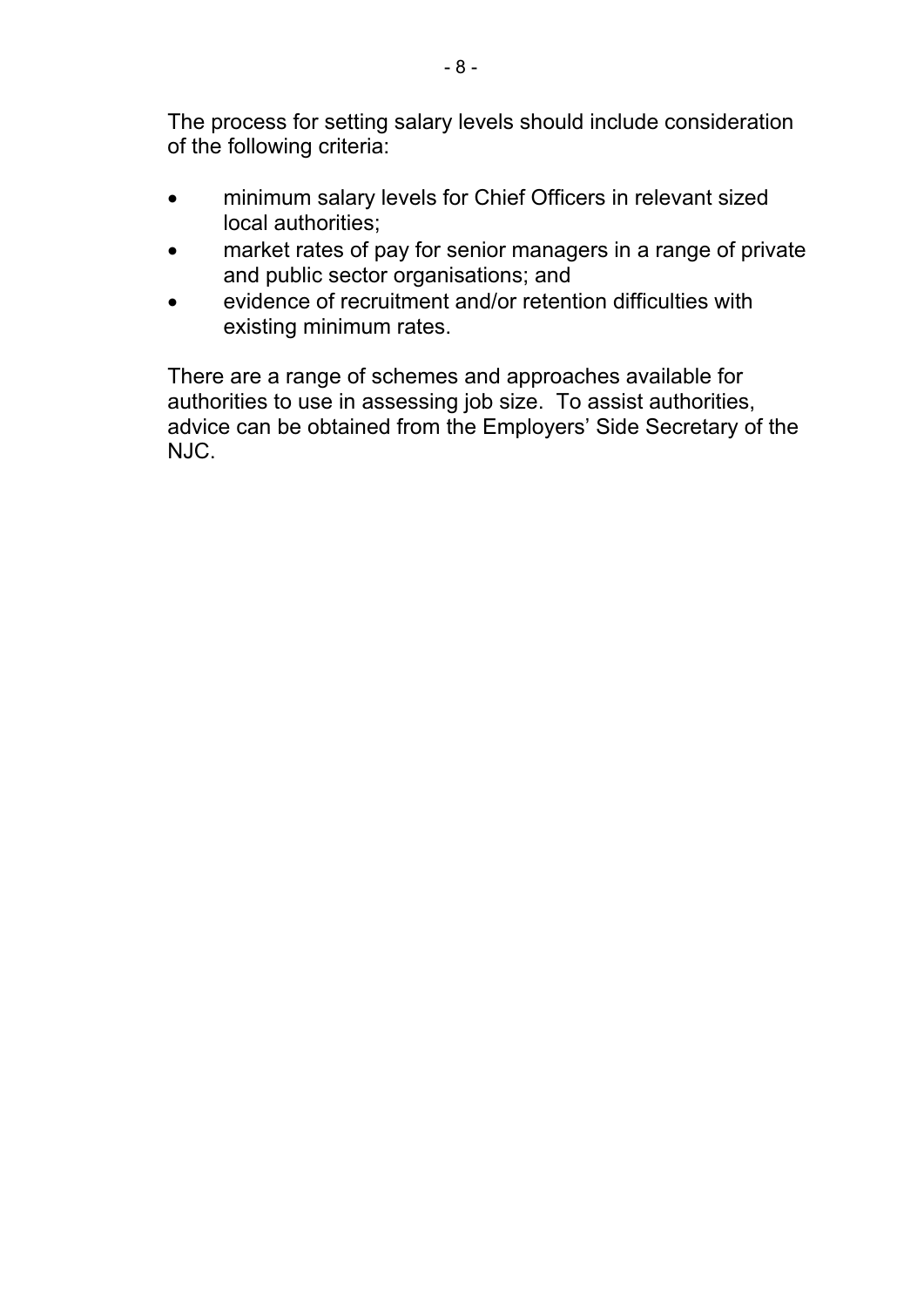## **APPENDIX 1A**

#### **STATEMENT OF POLICY**

Under Regulation 7 of the Local Government (Early Termination of Employment) (Discretionary Compensation) (England and Wales) Regulations 2006, operative from 29 November 2006, each employer must formulate, keep under review and publish their policies on certain discretions contained within the Regulations.

This statement is applicable to all employees of the West Midlands Fire and Rescue Authority who are eligible to be members of the Local Government Pension Scheme (LGPS).

#### Regulation 5 Power to increase statutory Redundancy payments

#### *Explanation*

*Employers have the discretion to resolve to use the employee's actual pay instead of the statutory maximum pay permitted under the Employments Rights Act 1996, in the calculation of redundancy payments.*

#### **Policy**

The Fire Authority will always use the employees' actual pay when calculating redundancy payments.

#### Regulation 6 –Discretionary Compensation

#### *Explanation*

*The Authority has the discretion to resolve to increase the lump sum compensation payable under the Employments Rights Act 1996 to an employee who loses their employment with the Authority, up to a maximum of 104 weeks' pay.*

#### **Policy**

The Fire Authority will not exercise this discretion and therefore will not increase the maximum payable beyond the statutory limit of 30 weeks' pay.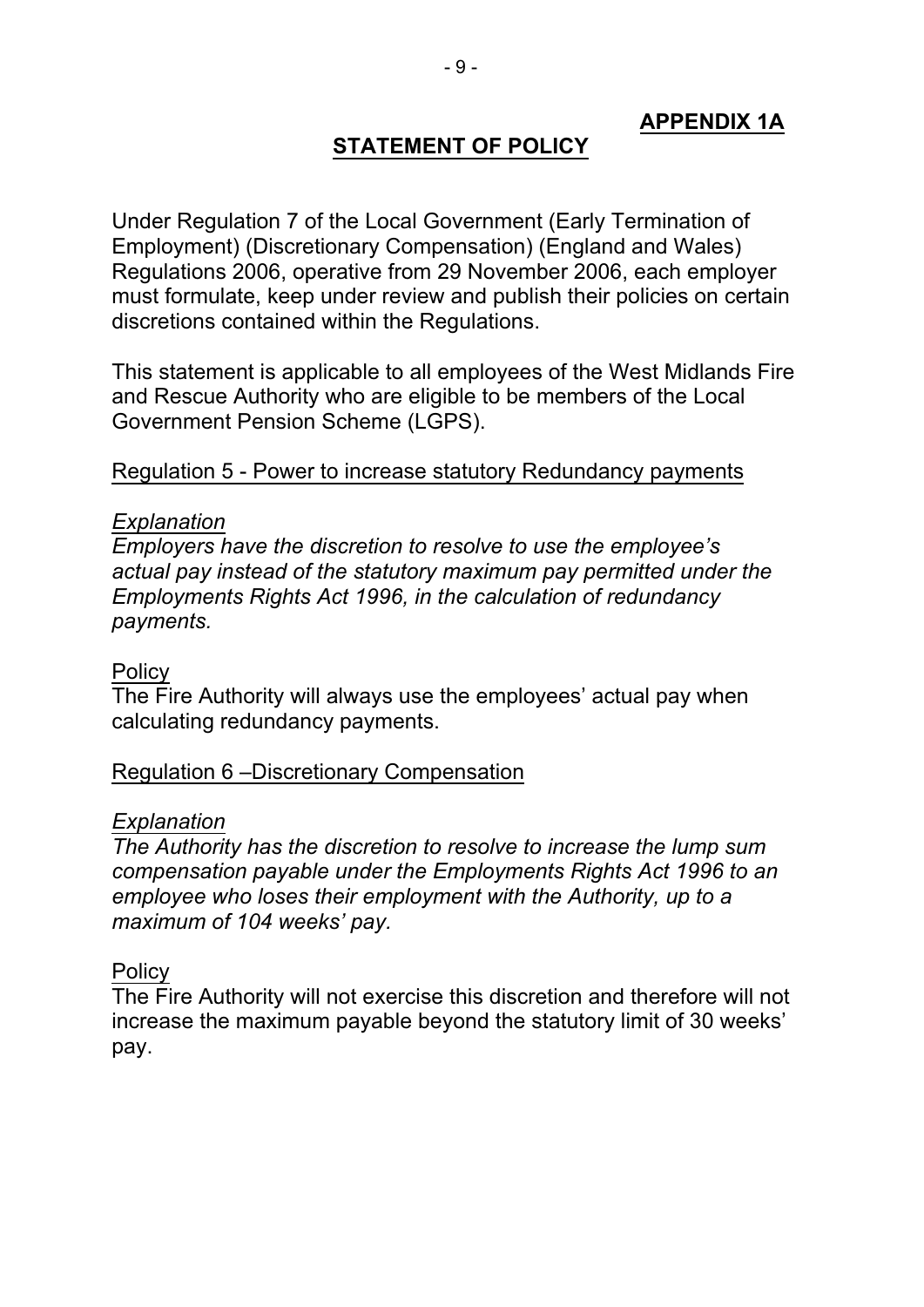#### $-10-$ **STATEMENT OF POLICY**

Under Regulation 60 (1) of the Local Government Pension Scheme (LGPS) Regulations 2013, each employer must formulate, keep under review and publish their policies on certain discretions contained within the LGPS Regulations.

This statement is applicable to all employees of the West Midlands Fire and Rescue Authority who are eligible to be members of the LGPS.

#### 1. **Regulation 30 (8) – Waiving of actuarial reduction**

#### *Explanation*

*From age 55, members who have left local government employment receive early payment of their retirement benefits and do not need their employer's consent. The pension benefits must be reduced in accordance with guidance provided by the Government actuary. Employers may determine on compassionate grounds that the benefits are not reduced.*

*For a member who joined the scheme prior to 1 October 2006 where the member's age and membership (in whole years) satisfies the "rule of 85" then the benefits would be reduced, unless the employer chooses to exercise the discretion within the regulations. For a member who joined the Scheme on or after 1 October 2006, then reduced benefits would be payable if taken before age 65.*

#### **Policy**

Each specific case will be judged equally and fairly on its own merits and would need to be funded by a lump sum contribution into the Pensions Fund by the Fire Authority. This discretion will only be exercised by the Fire Authority in cases where it can be demonstrated that the Fire Authority can fund the cost of the release within a 3-year period.

This discretion will be exercised by the Deputy Chief Fire Officer as delegated by Chief Fire Officer in conjunction with the Treasurer and Chairman to approve existing severance packages and members will be notified where discretion is exercised.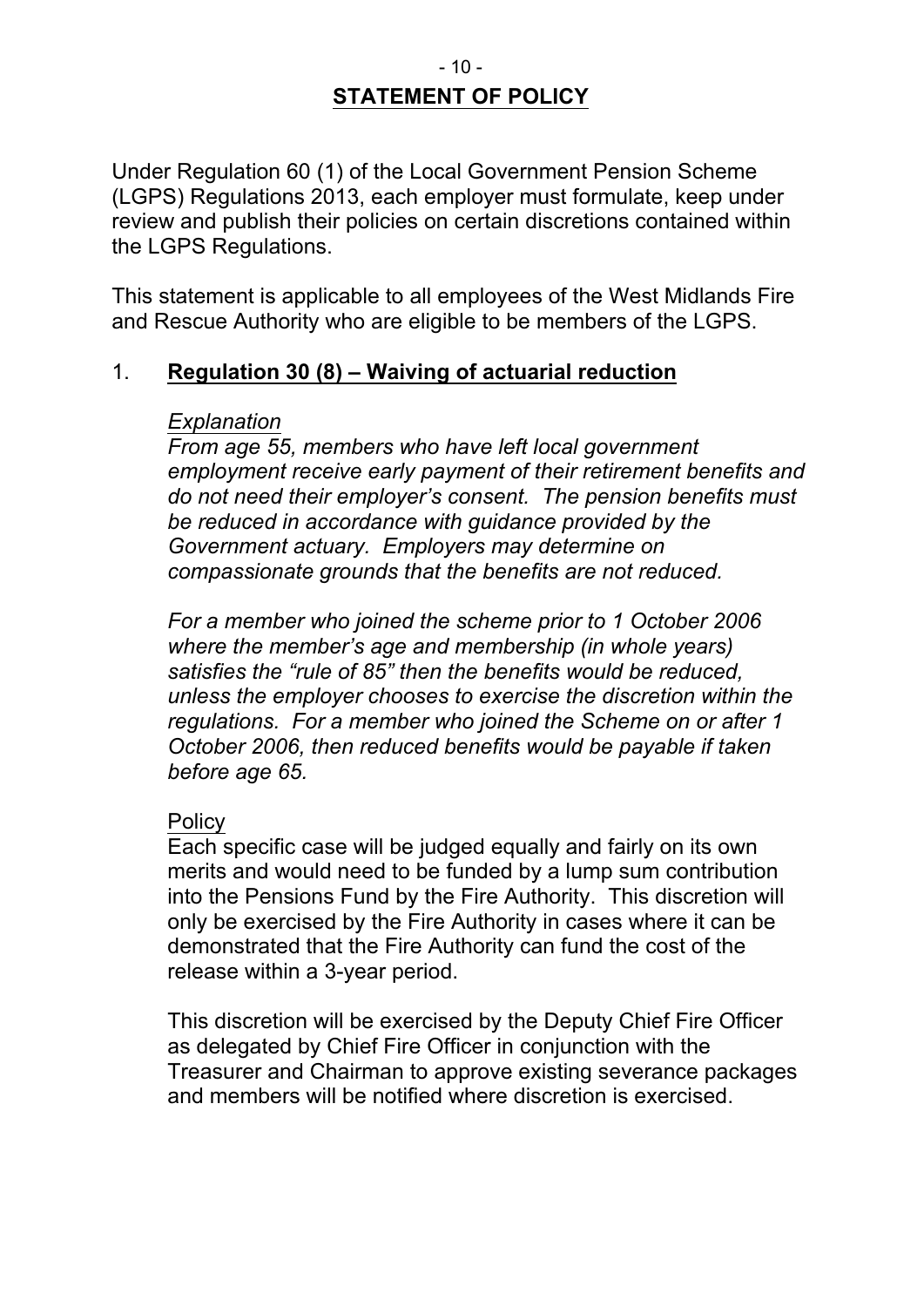## 2. **Regulation 31 Power of the Employing Authority to award Additional Pension**

#### *Explanation*

*An employer may resolve to award a member additional pension of not more than £6,500 a year, payable from the same date as their pension is payable under any other provision of these regulations. An additional pension may be paid in addition to any increase to total membership resolved under Regulation16 so long as the overall total does not breach the limits laid down within these regulations.*

#### **Policy**

Each specific case will be judged equally and fairly on its own merits, having fully considered service delivery and financial costs.

## 3. **Regulation 30 (6) Flexible Retirement**

#### *Explanation*

*A member who is aged 55 or over and with their employer's consent reduces their hours or grade can then, but only with the agreement of the employer, make an election to the administering authority for payment of their accrued benefits without having retired from that employment.*

#### **Policy**

Each specific case will be judged equally and fairly on its own merits having fully considered service delivery and financial costs. This discretion will only be exercised by the Fire Authority in cases where it can be demonstrated that the Fire Authority can fund the cost of the release within a 3-year period.

## 4. **Regulations 16(2)(e) and 16(4)(d) Funding of Additional Pension**

#### *Explanation*

*Where an active member opts to make Additional Pension Contributions (APC) under Rule 16(2)(e) these may be funded in whole or in part by the Employer. Under Rule 16(4)(d) the employee may opt to pay APC as a Lump Sum and this may also be funded in full or part by the employer.*

#### **Policy**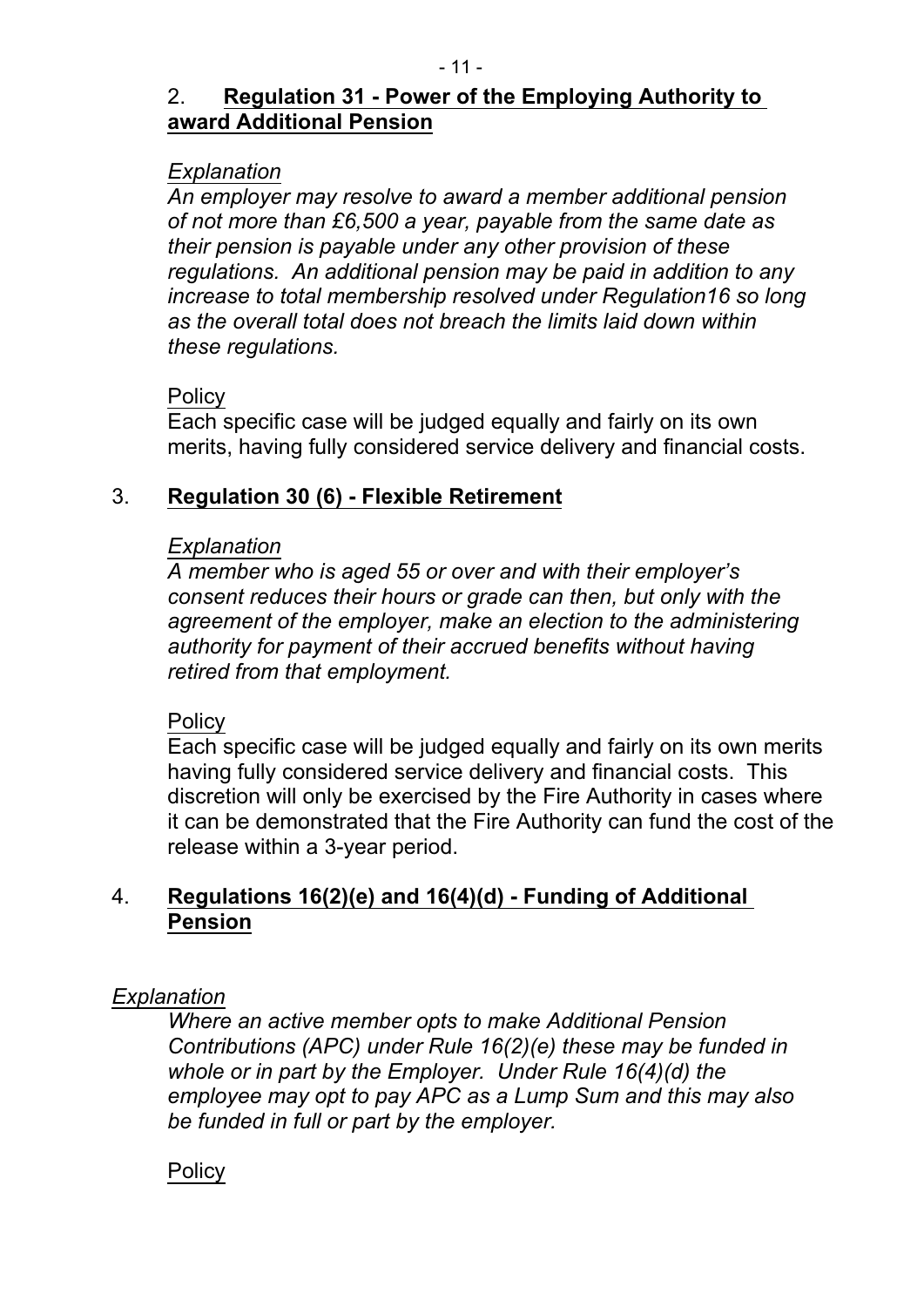The Fire Authority will fund in whole or in part any APC operated by themselves under a salary sacrifice arrangement.

The Fire Authority will, however, not fund in whole or in part any other APC purchased either by periodical payments or Lump Sum direct from a members Net Pay.

The Fire Authority is not obliged by the Regulations to publish a statement on the following discretions contained within the LGPS 2013 Regulations but has chosen to do so.

## 5. **Regulation 22(8)(b) Reemployed and Rejoining Deferred Members**

#### *Explanation*

*Where a deferred member becomes an active member again before becoming entitled to the immediate payment of retirement benefits in respect of their former membership, their former membership will be aggregated with their current active membership unless within 12 months from the date of the active member's pension account being opened they make an election in writing to the member's appropriate administering authority. The period of 12 months may be extended at the discretion of the employing authority.*

#### **Policy**

The Fire Authority will extend the period of 12 months beginning with the date that the active member's pension account is opened again to allow a member to choose not to aggregate his/her former membership in exceptional circumstances or where it was beyond the member's control.

## 6. **Regulation 100 (6) – Inward Transfer of Pension Rights**

#### *Explanation*

*A person who becomes an active member who has relevant pension rights may request his fund authority to accept a transfer value for some, or all, of his former rights. An election must be made in writing before the expiry of the period of 12 months beginning with the date that he became an active member or any such longer period as his employer may allow.*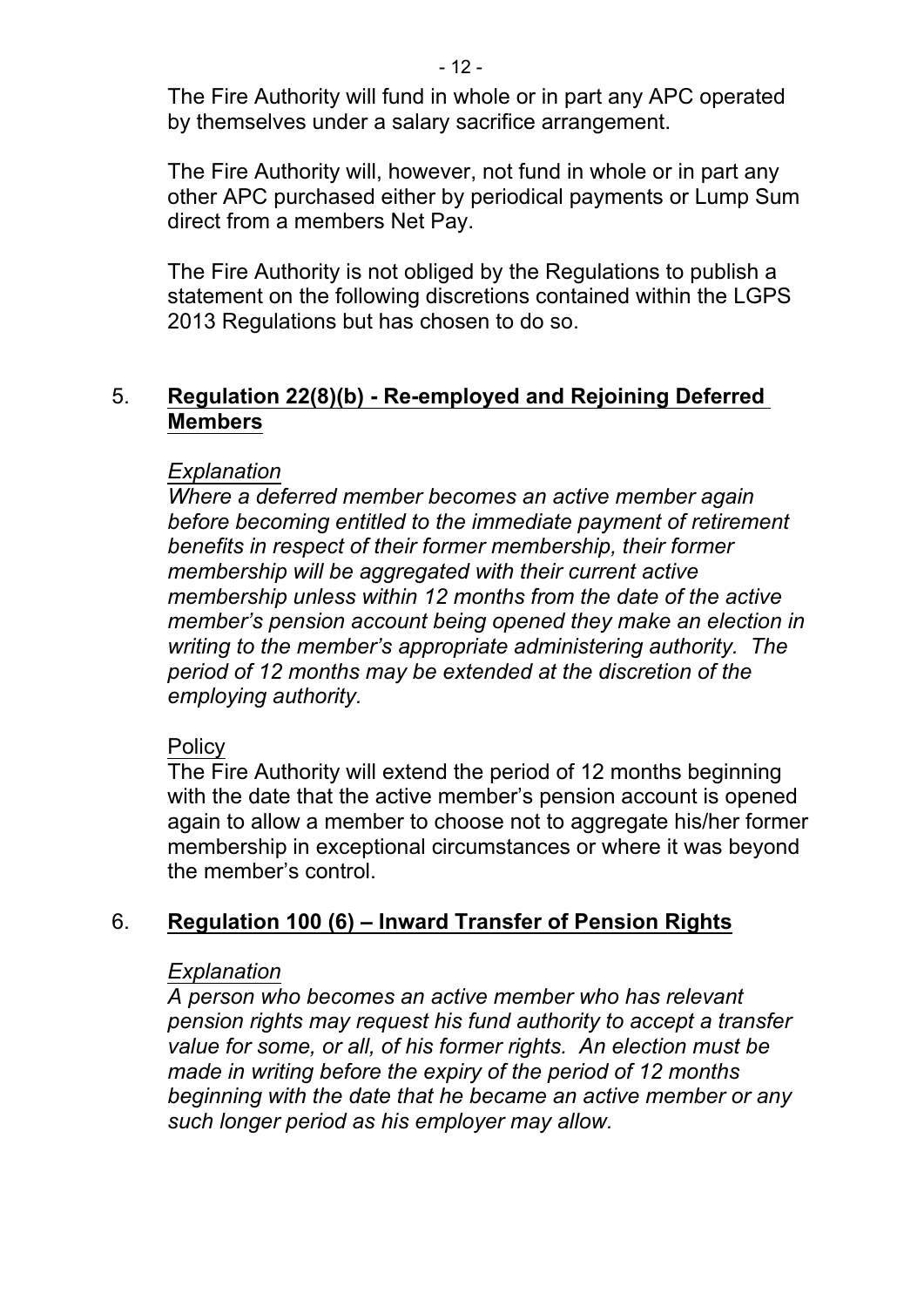## **Policy**

The Fire Authority will extend the period of 12 months beginning with the date that he/she became an active member – thereby, allowing a member to transfer some or all of his/her rights from the relevant transferor in exceptional circumstances or in circumstances beyond the member's control.

## 7**. Choice of early payment of Deferred Pension**

## *Explanation*

*Where a member became a deferred member between 31 March 2008 and 1 April 2014, they can apply for early release of benefits, and the Fire Authority can fund the costs of the release.*

## **Policy**

Each specific case will be judged equally and fairly on its own merits and would need to be funded by a lump sum contribution into the Pensions Fund by the Fire Authority. This discretion will only be exercised by the Fire Authority in cases where it can be demonstrated that the Fire Authority can fund the cost of the release within a 3-year period.

This discretion will be exercised by the Deputy Chief Fire Officer as delegated by Chief Fire Officer in conjunction with the Treasurer and Chairman to approve existing severance packages and members will be notified where discretion is exercised.

**From 1 June 2004, an amended Internal disputes resolution procedure applies to active members of the LGPS and to others such as deferred and pensioner members, whose position may be affected by decisions taken by their former employer or LGPS administering authority.**

## 8. **The Internal Dispute Resolution Procedure**

#### *Explanation*

*Responsibility for determinations under the first stage of the procedure now rests with a 'specified person' appointed by your (former) employer. The Fire Authority must specify the job title and address of the person to whom applications should be directed.*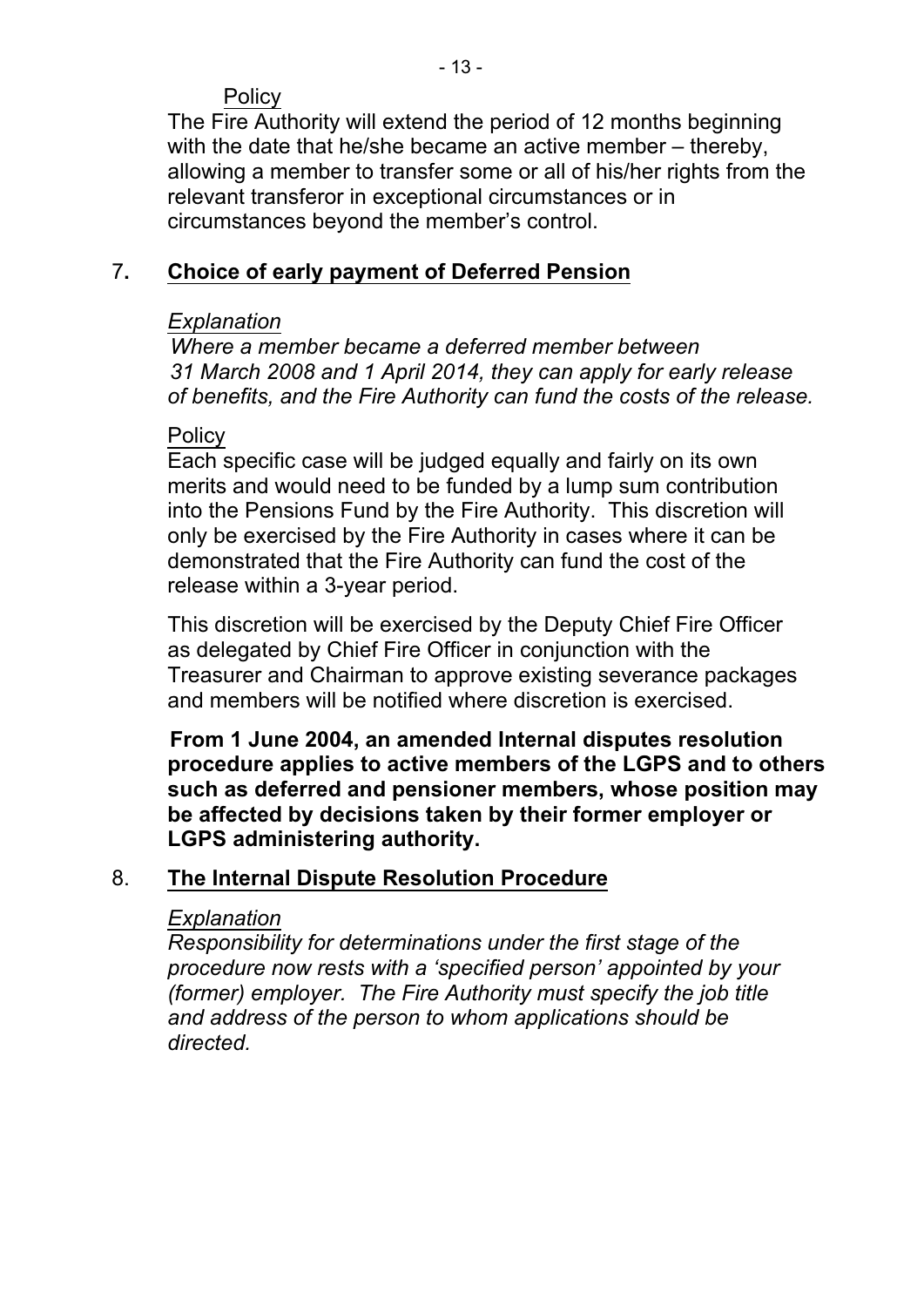**Policy** 

The specified person for the West Midlands Fire and Rescue Authority is:

*Wayne Brown* Deputy Chief Fire Officer West Midlands Fire Service HQ 99 Vauxhall Road Birmingham B7 4HW

The discretions within this Policy Statement will be reviewed at the point of regulation change but no less than yearly in line with the Authoritiy's Pay Policy Statement.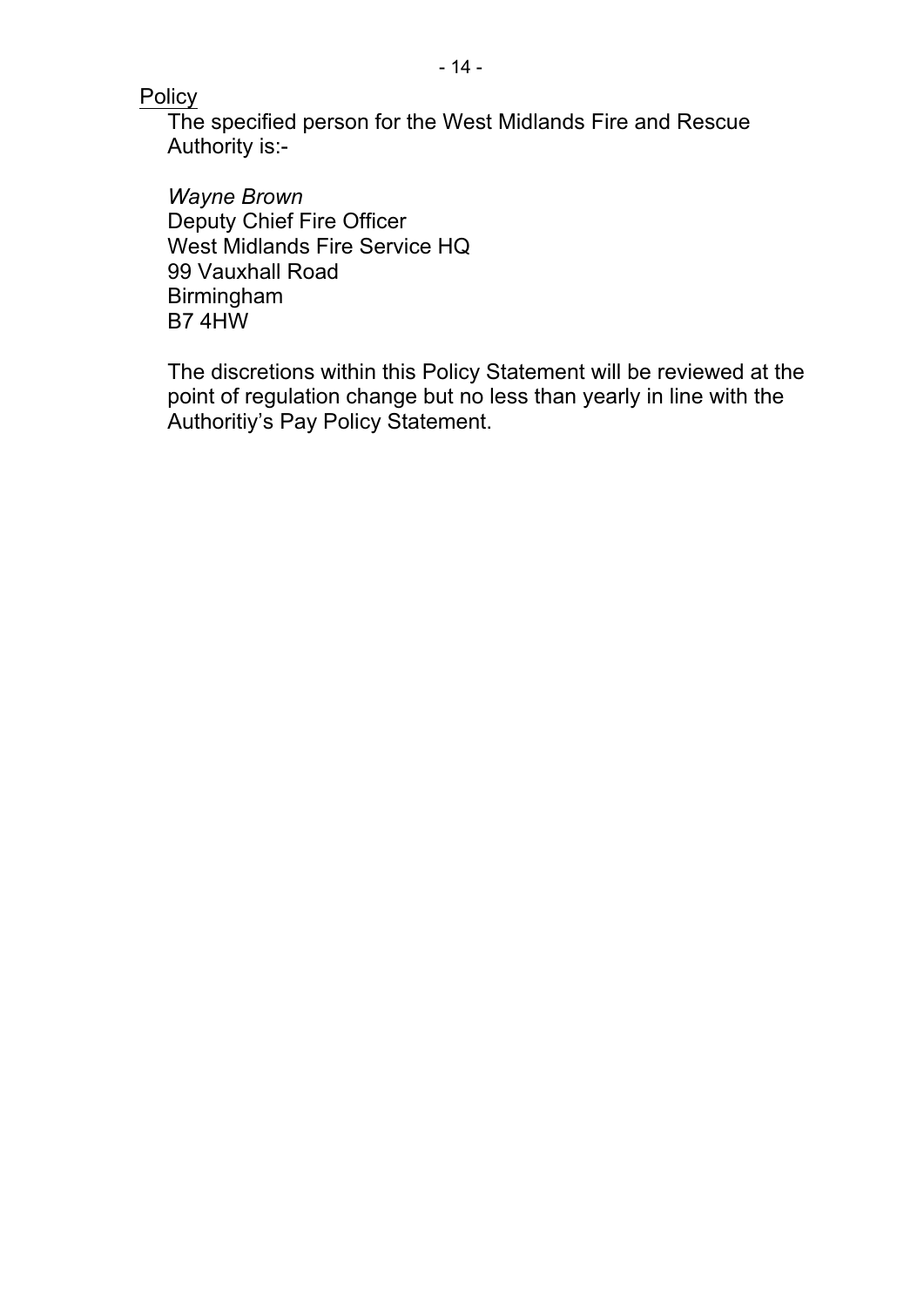## **STATEMENT OF POLICY**

Under Rule B7 of the 1992 Firefighters' Pension Scheme Paragraph 5 (A) a fire and rescue authority may, having regard to—

- (a) the economical, effective and efficient management of their functions, and
- (b) the costs likely to be incurred in the particular case

 pay a lump sum in excess of two and a quarter times the full amount of the pension.

West Midlands Fire Service will formulate, keep under review and publish their policy on the discretion contained within this rule.

Due to the rate of the commutation factors laid down within the 1992 Firefighters' Pension Scheme it is possible for an unauthorised payment to occur if a member commutes the maximum allowable portion of their gross pension. In cases where this happens the Fire Authority will become liable to a further charge. When using this discretion the amount to which the lump sum will be increased will be limited to the maximum authorised payment allowed by HMRC regulations.

This statement is applicable to all employees of the West Midlands Fire and Rescue Authority who are eligible to be members of the 1992 Firefighters' Pension Scheme.

#### **Policy**

Each specific case will be judged equally and fairly on its own merits and would need to be funded by a lump sum contribution into the Pensions Fund by the Fire Authority. It is the Line Manager's responsibility to ensure that the recommendation is made and submitted to their SET managers for consideration. The value of the Lump Sum payment into the Pension account will be provided by the Pensions section on request and the remaining cost figures should be obtained from the Finance Liaison Officer.

This discretion will only be exercised by the Fire Authority in cases where it can be demonstrated that the Fire Authority can fund the cost of the release within a 3-year period.

This discretion will be exercised by the Strategic Enabler of People Support Services and Strategic Enabler of Finance & Resources.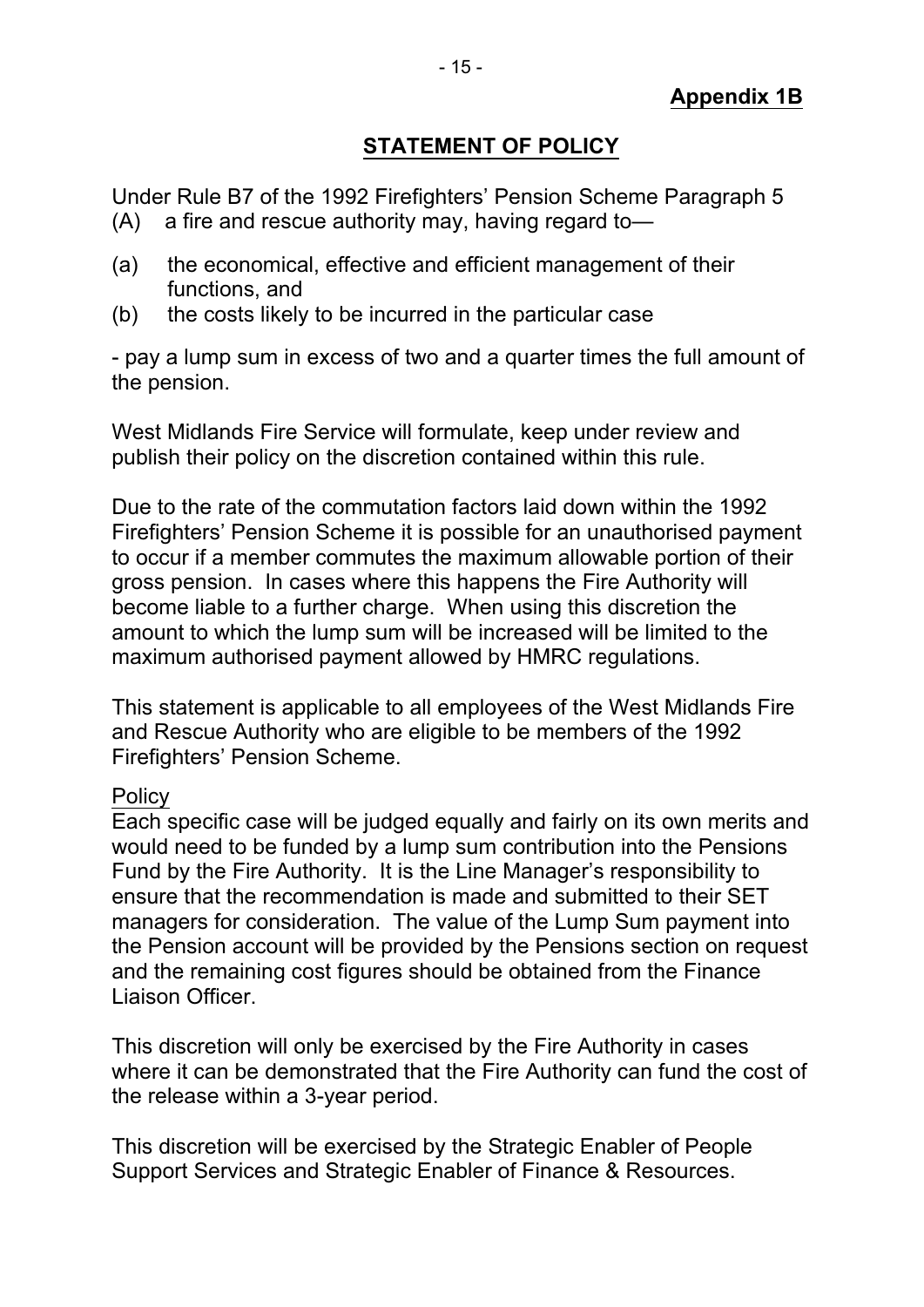Under Rule K4 of the 1992 Firefighters' Pension Scheme:

A fire and rescue authority may, in their discretion, withdraw the whole or any part of the pension, except a pension under Part C (awards on death–spouses and civil partners), for any period during which the person entitled to it is employed by any fire and rescue authority in whatever capacity.

Part LA Section 9 of the scheme rules states that:

Where an authority exercises its discretion not to withdraw the payment in whole or in part of any pension under rule K4 (withdrawal of pension whilst employed by a fire and rescue authority), the authority shall in the financial year in which payment is not withdrawn, transfer into the Firefighters Pension Fund an amount equal to the amount of pension paid during that financial year to that person which could have been abated or withdrawn. West Midlands Fire Service will formulate, keep under review and publish their policy on the discretion contained within this rule.

This statement is applicable to all employees of the West Midlands Fire and Rescue Authority who are eligible to be members of the 1992 Firefighters Pension Scheme.

# **Policy**

West Midlands Fire Service will withdraw the whole or part of the pension, except a pension under Part C (awards on death–spouses and civil partners), for any period during which the person entitled to it is employed by any fire and rescue authority in whatever capacity.

The amount of Pension withdrawn will be calculated by reference to the Aggregate Annual Pensionable Pay received in the twelve months prior to retirement increased on the same basis as the pension in payment. This figure will be known as the reference pay and will be increased annually in line with the annual pension increase order.

The pension will be reduced by an amount equal to the amount required so that the total income from the pension plus re-employment does not exceed the reference pay calculated above.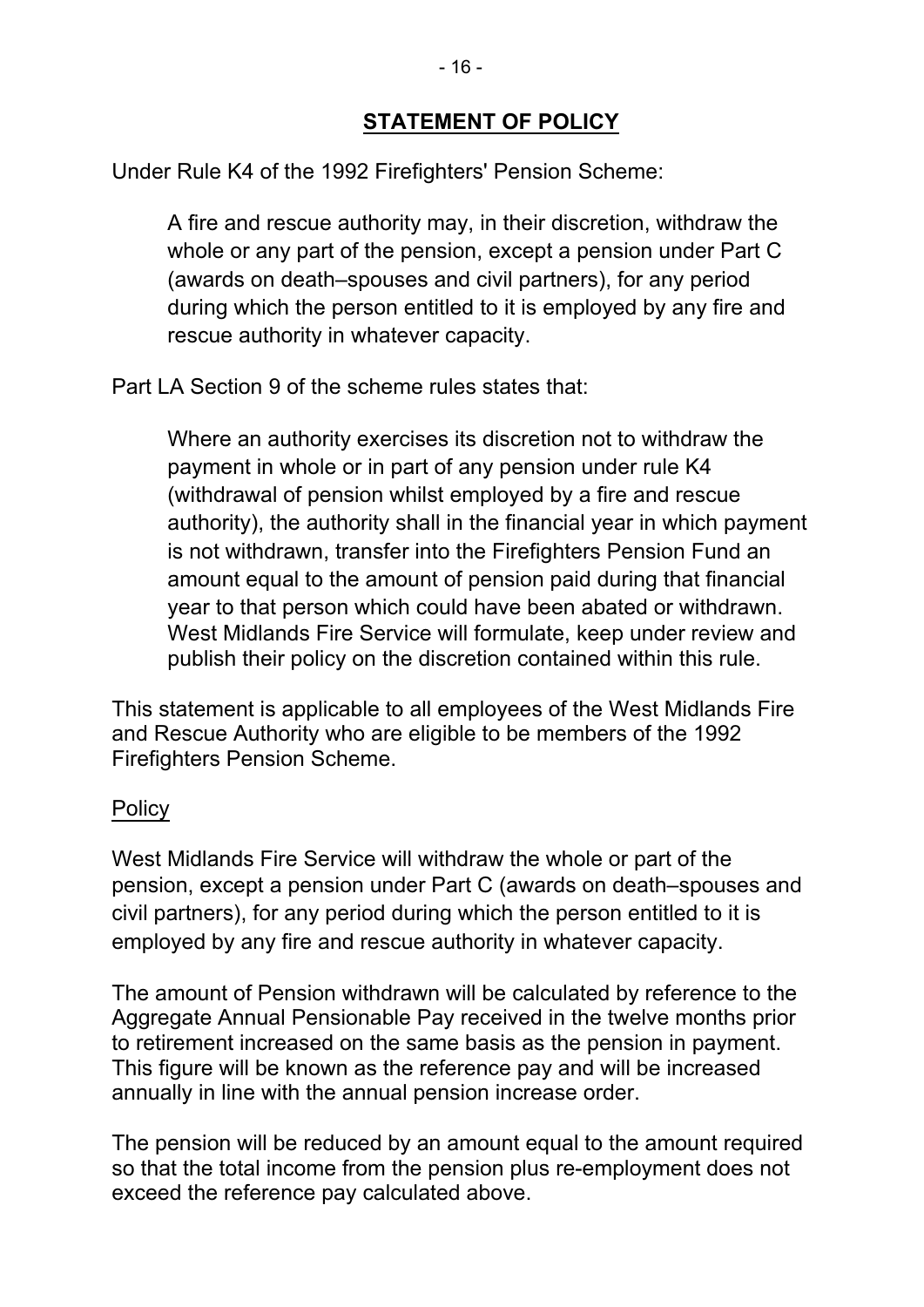Pay in re-employment is the pay receivable under the contract of employment for the hours worked and excludes any payments made for non-contractual overtime. Where the pay in re-employment changes the amount of pension to be withdrawn will be recalculated.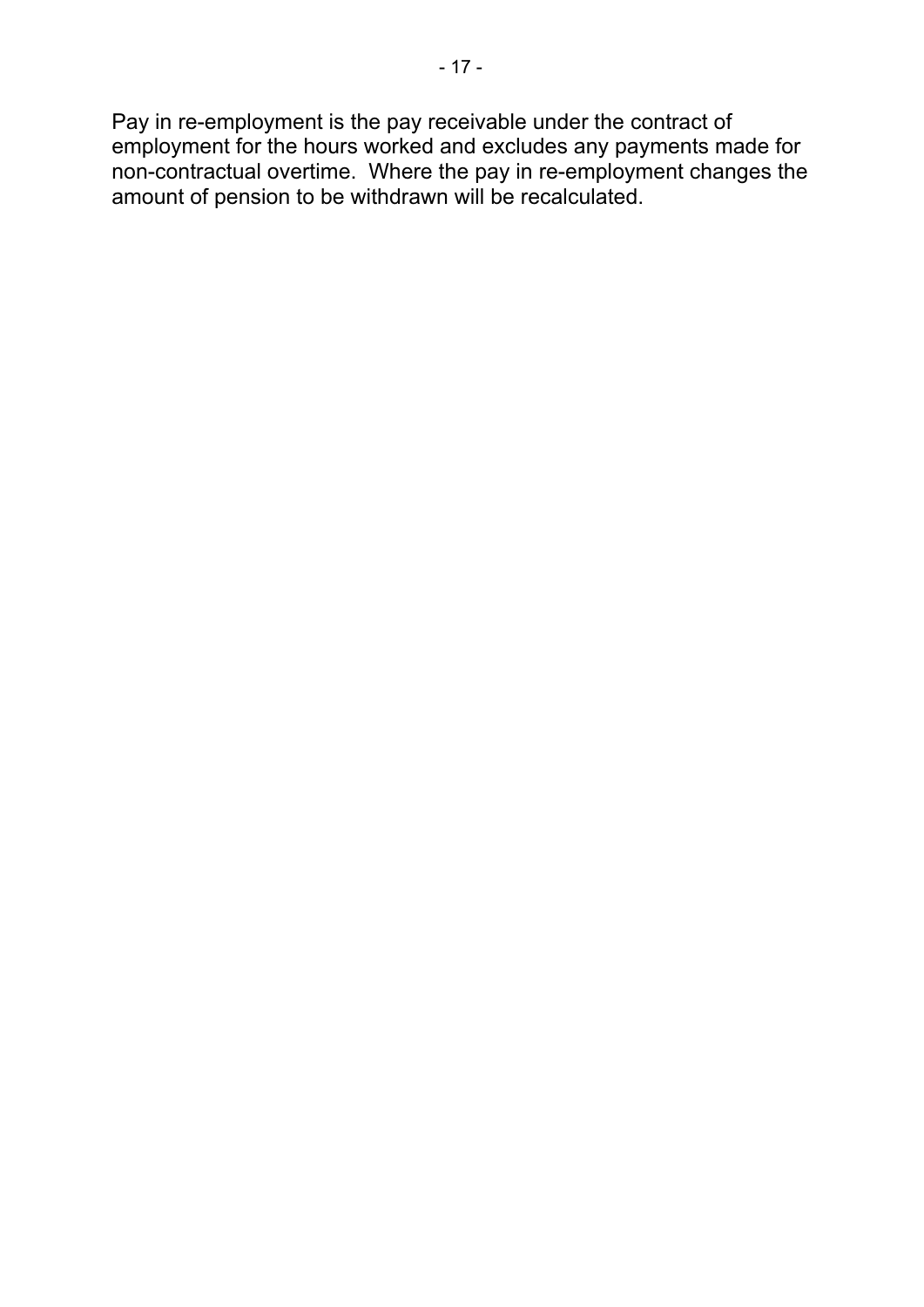## **STATEMENT OF POLICY**

The Firefighters' Pension Scheme (England) Regulations 2014 contain various regulations where the opportunity for alternative courses of action arises. In these circumstances West Midlands Fire Service will exercise discretion in line with this statement of policy.

This statement is applicable to all employees of the West Midlands Fire and Rescue Authority who are eligible to be members of the Firefighters Pension Scheme 2015.

## **Power to Delegate**

#### 1. **Delegation (Regulation 5)**

The scheme manager must ensure that delegated powers are appropriate and current. [Regulation 5(2)]

Statement of Policy

The Fire Authority have recently confirmed that the Audit Committee will function as the Scheme Manager.

#### **Opting Out**

#### 2. **Opting into this scheme (Regulation 12)**

An optant-in will become an active member of the scheme with effect from the beginning of the first pay period following the date on which the option is exercised. There is an option for the scheme manager to vary the date on which the person becomes an active member, to such other time as the scheme manager considers appropriate. [Regulation 12(5)]

#### Statement of Policy

The Organisation will not vary the date on which a member becomes an active member.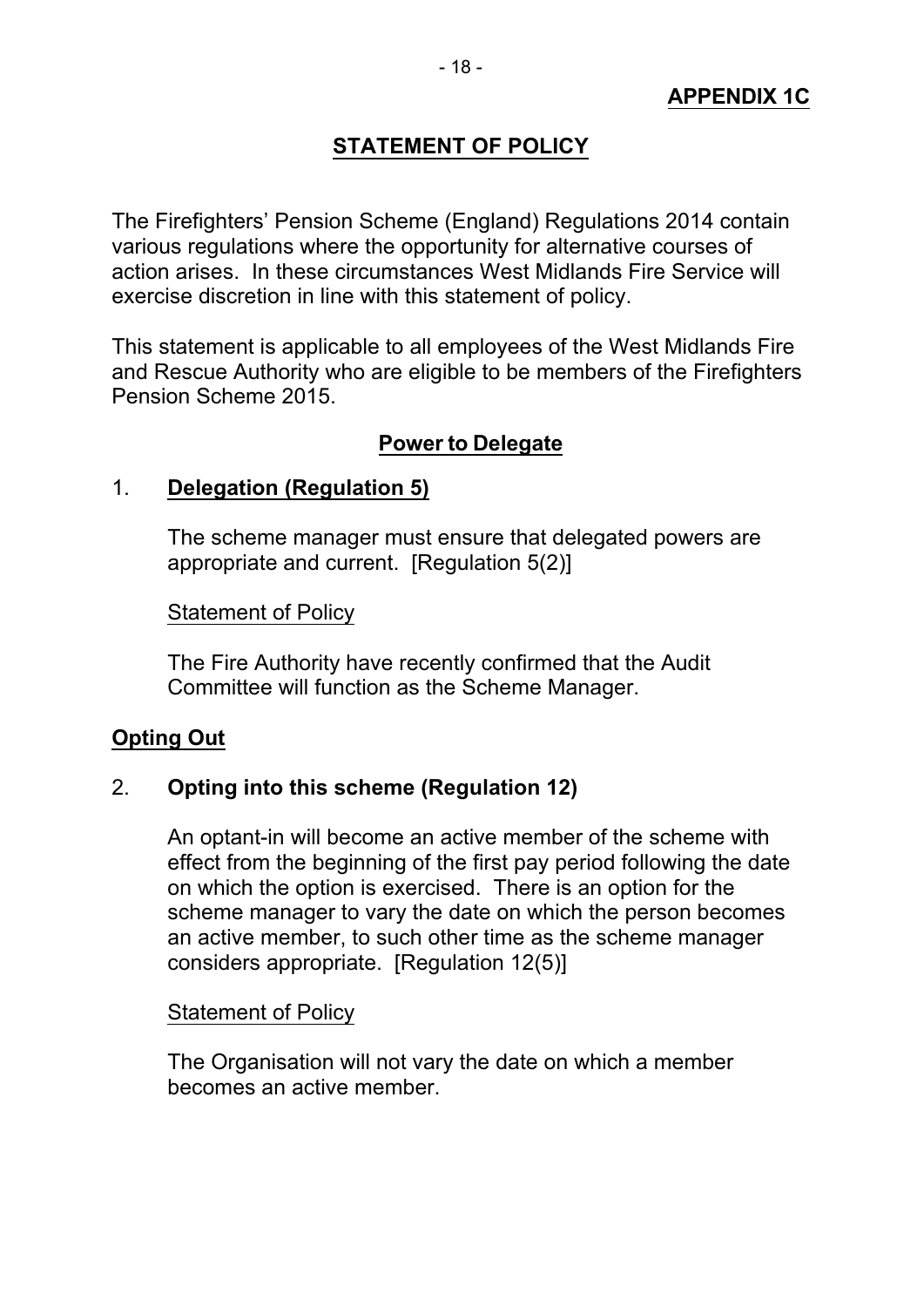## 3. **Opting out after the first three months (Regulation 16)**

An optant-out ceases to be in pensionable service with effect from the first day of the first pay period following the date on which the option is exercised. If the scheme manager considers that day to be inappropriate, it may vary the date to the first day of any later pay period as the scheme manager does consider appropriate. [Regulation 16(2)(b)]

#### Statement of Policy

The Scheme Manager will not vary the date on which an optant out ceases to be a member.

#### **Pensionable Pay**

## 4. **Pensionable Pay (Regulation 17)**

The Scheme Manager has discretion if continual professional development payments are to be treated as pensionable pay. [Regulation 17(1)(d)]

#### Statement of Policy

Continual Professional development payments will be pensionable.

#### **Retirement Benefits**

#### 5. **Active Membership (Regulation 19)**

A person who is on unpaid authorised absence can count the period as active membership if the Scheme Manager permits them to be treated as an active member during that period. (Presumably this would be linked to Regulation 111(4) and subject to the member paying the appropriate contributions.) [Regulation 19(d)]

#### Statement of Policy

The Scheme Manager will permit a member on unpaid absence to count the period as active membership subject to contributions being paid.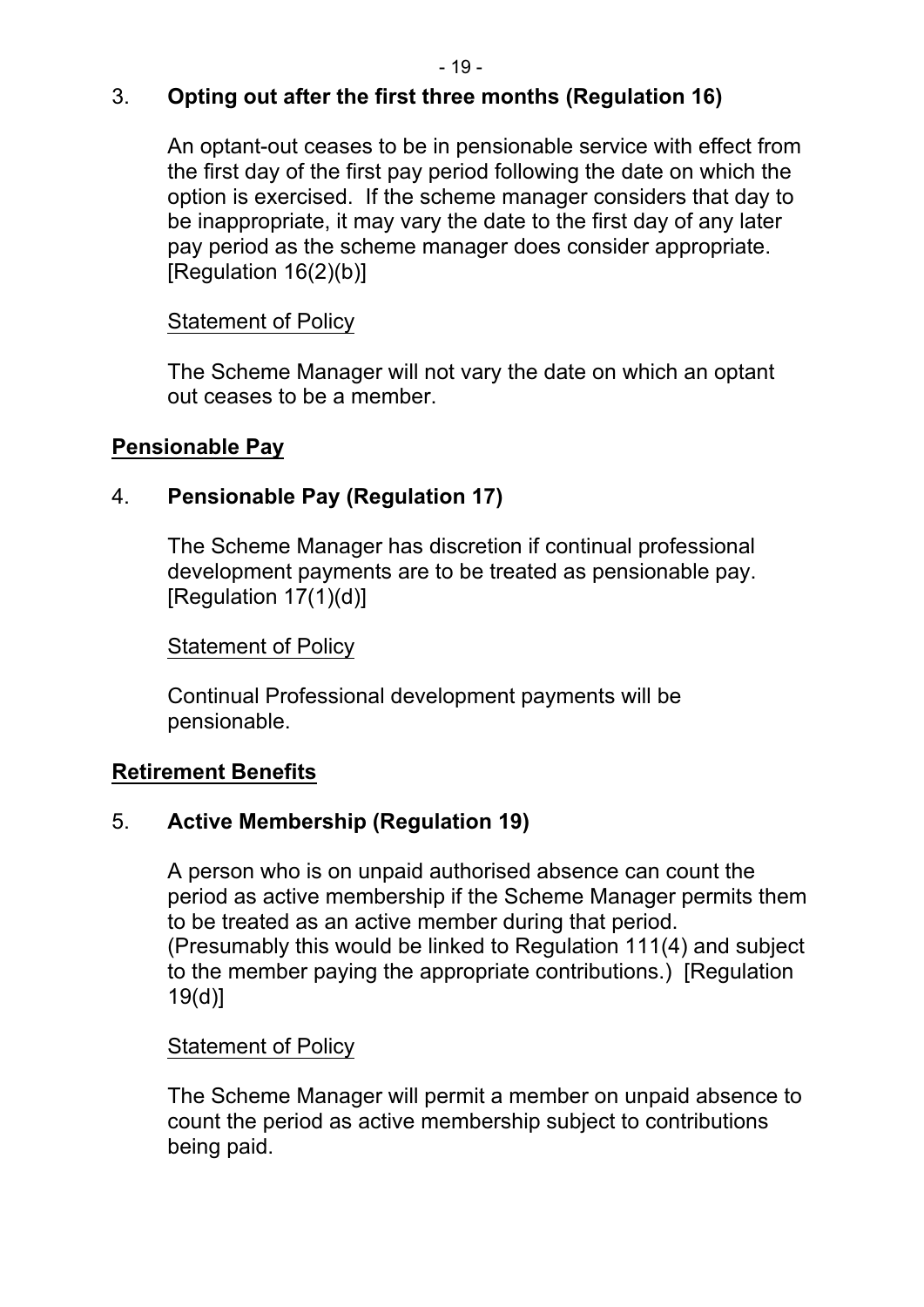#### **Pensions Accounts**

#### 6. **Establishment of pension accounts: general (Regulation 28)**

The Scheme Manager must establish and maintain pension accounts for scheme members, but they may be kept in such form as the scheme manager considers appropriate.

#### Statement of Policy

The Scheme Manager will maintain pension accounts within an electronic Pension Administration System. The security and operation of these accounts will be reviewed regularly by the Local Pension Board.

#### 7. **Closure and reestablishment of active member's account (Regulation 37)**

If a member has more than two active members account and ceases pensionable service with less than three months' qualifying service in respect of one account, that account must be closed and benefits aggregated with one of the others; the member may select which one.

#### Statement of Policy

The Scheme Manager will use their discretion on a case by case basis in the best interests of the member.

#### **Retirement Benefits**

#### 8. **Closure of deferred member's account after gap in pensionable service not exceeding five year. (Regulation 49)**

If a deferred member re-enters pensionable employment after a gap of five years or less, the Scheme Manager must close the deferred member's account and re-establish the active member's account, transferring entries from the deferred account. If the person had more than one relevant deferred member's account, they must selection  $-$  within three months of re-entering scheme employment – which one should close. If they fail to make a selection, the Scheme Manager must make the choice for them.  $[Requlation 49(3)$  and  $(4)]$ 

#### Statement of Policy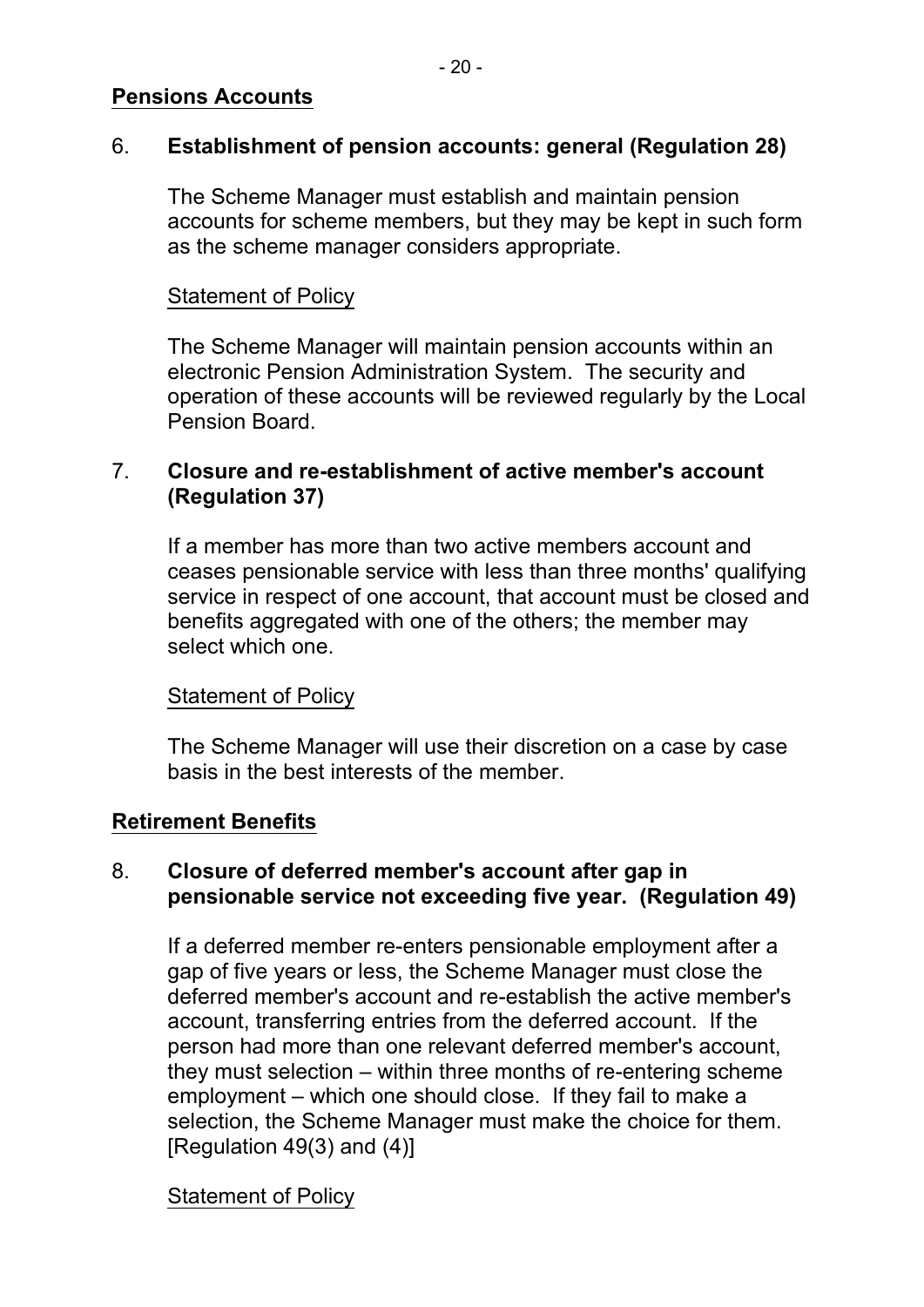The Scheme Manager will use their discretion on a case by case basis in the best interests of the member.

## 9. **Employer initiated retirement (Regulation 62)**

An employer can determine that an active member aged 55 or over but under age 60 who on the grounds of business efficiency is dismissed or has their employment terminated by mutual consent, can receive immediate payment of retirement pension without the early payment reduction. An employer may only use this discretion if the employer determines that a retirement pension awarded on this basis would assist the economical, effective and efficient management of its function having taken account of the costs likely to be incurred in the particular case. [Regulation 62(1) and (2)]

#### Statement of Policy

The employer will use their discretion on a case by case basis with the overriding control that any costs incurred in using this discretion will be recoverable within a three year period.

## 10. **Exercise of partial retirement option (Regulation 63)**

An active member aged at least 55 who would be entitled to immediate payment of pension if they leave pensionable service and who claims payment of the pension, may opt to claim the whole of their accrued pension but continue in pensionable service. The person concerned must give appropriate notice to the scheme manager and the partial retirement option is taken to be exercised on a date agreed between the member and the Scheme Manager. [Regulation 63(5)]

#### Statement of Policy

Where a member wishes to make an application for partial retirement under Regulation 63 they must provide written notice to the Scheme Manager. On a case by case basis the Scheme Manager will agree a date with the member on which the option shall be exercised.

#### **III-Health Benefits**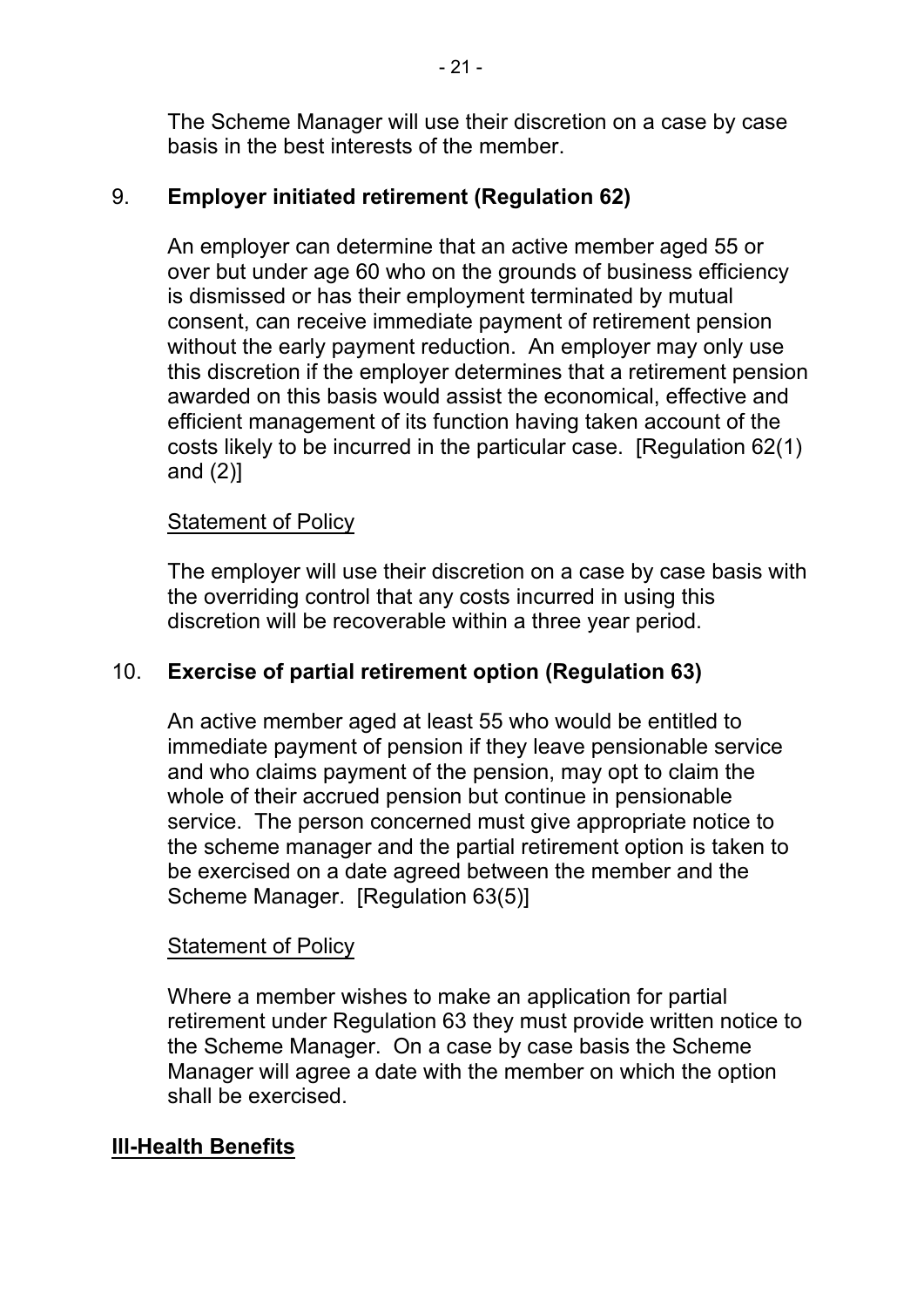## 11. **Review of illhealth awarded or early payment of retirement pension (Regulation 68)**

The Scheme Manager must have a policy for reviewing, at such intervals as it considers appropriate, the award of ill-health pensions where the recipient is under deferred pension age and has been receiving the award for less than 10 years, and for reviewing the early payment of deferred pensions on ill-health grounds for so long as the recipient is below deferred pension age. [Regulation 68(1) and (2)]

## Statement of Policy

The Scheme Manager will review the award of ill-health pensions, where the recipient is under deferred pension age and has been receiving the awarded for less than 10 years, and deferred pensions in payment early on ill-health grounds and where the recipient is below deferred pension age on a three yearly basis.

## 12. **Consequences of review (Regulation 69)**

If, following the review of a lower tier ill-health pension under Regulation 68, the Scheme Manager determines that the recipient is capable of performing the duties appropriate to the role from which the person retired on grounds of ill-health, the employer must consider whether or not to make an offer of re-employment. [Regulation 69(3)]

#### Statement of Policy

The Scheme Manager will consider whether or not to make an offer on a case by case basis.

#### 13. **Commencement of pensions (Regulation 70)**

If a deferred member requests, and is entitled to, the early payment of retirement pension on grounds of ill-health, the scheme manager must determine the date of payment as being the date on which the person became incapable of undertaking regular employment because of infirmity of mind or body or, if that date cannot be ascertained, the date of the member's request for early payment. [Regulation 70(7)]

If a deferred member requests deferral of payment of a deferred pension beyond deferred pension age, or requests early payment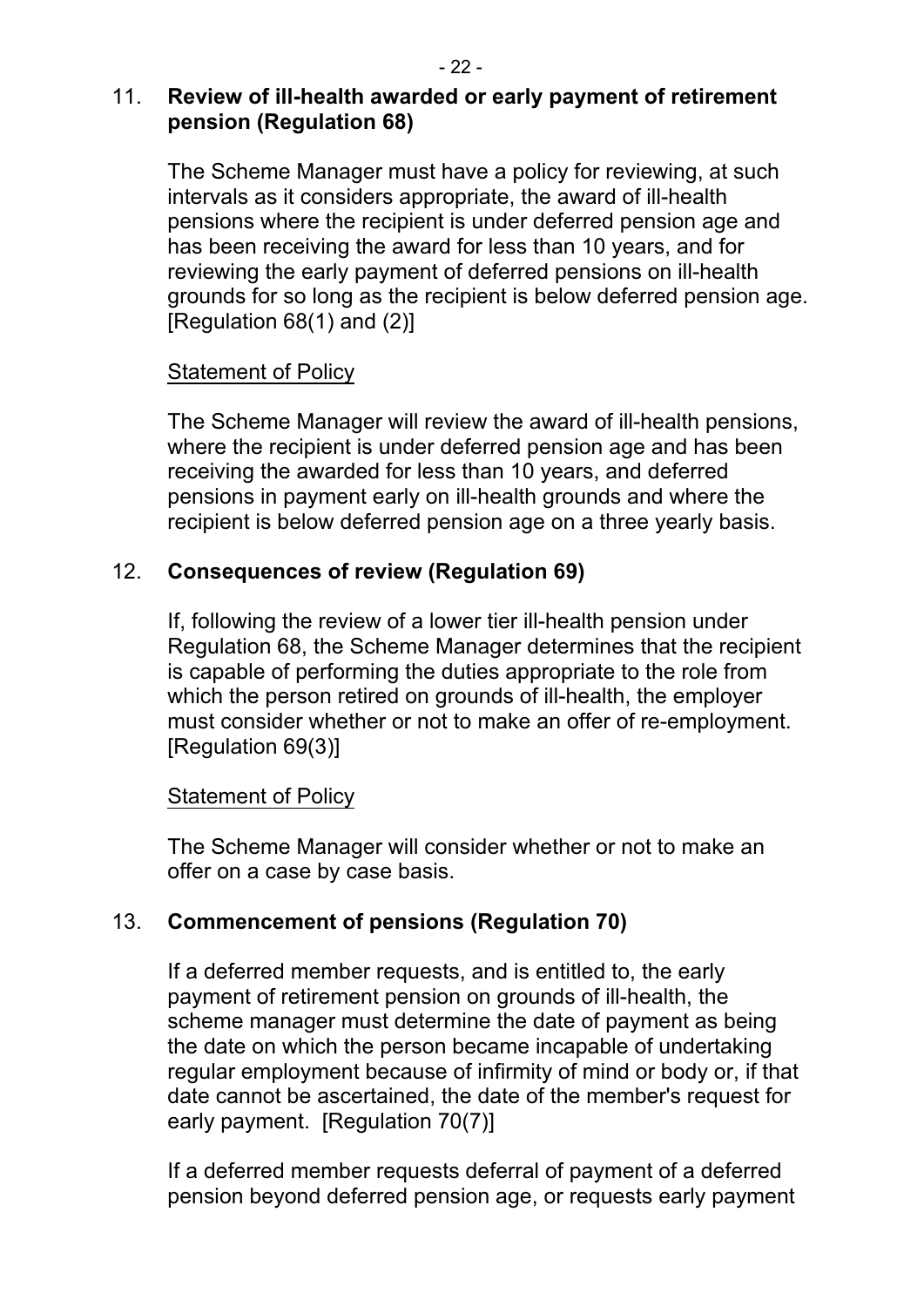with an early payment reduction before deferred pension age, the Scheme Manager will decide the payment date after the claim for payment has been made.

#### Statement of Policy

The Scheme Manager will determine the date from which a deferred pension will become payable in the situations described in Regulation 70(7) and (8) on a case by case basis using information provided by the claimant, any appropriate medical professional, and with guidance from the Payroll and Pensions Manager.

#### **Allocation**

## 14. **Allocation election (Regulation 72)**

The Scheme Manager must give consent for the allocation of a portion of pension to a dependant, who is not the spouse, civil partner or cohabiting partner of an active or deferred member. (Consent can be withheld if the Scheme Manager is not satisfied that the person nominated is not substantially dependent of the active member.) [Regulation  $72(3)(b)$  and  $(4)$ ]

#### Statement of Policy

The Scheme Manager will give consent for the allocation of a portion of pension to a dependent where acceptable evidence of dependency is provided by the Scheme Member. At the time of application the Scheme Manager will confirm to the member what evidence is to be provided.

#### 15. **Adjustment of allocated benefit (Regulation 75)**

If a member who has made an allocation election dies after reaching age 75, and the amount of allocated pension does not qualify as a dependant's scheme pension under section 167 of the Finance Act 2004 (pension death benefit rules), the amount may be adjusted in a manner determined by the Scheme Manager. [Regulation 75(1) and (2)]

#### Statement of Policy

The Scheme Manager will make any adjustments allowed under Regulation 75(1) and (2) on a case by case basis.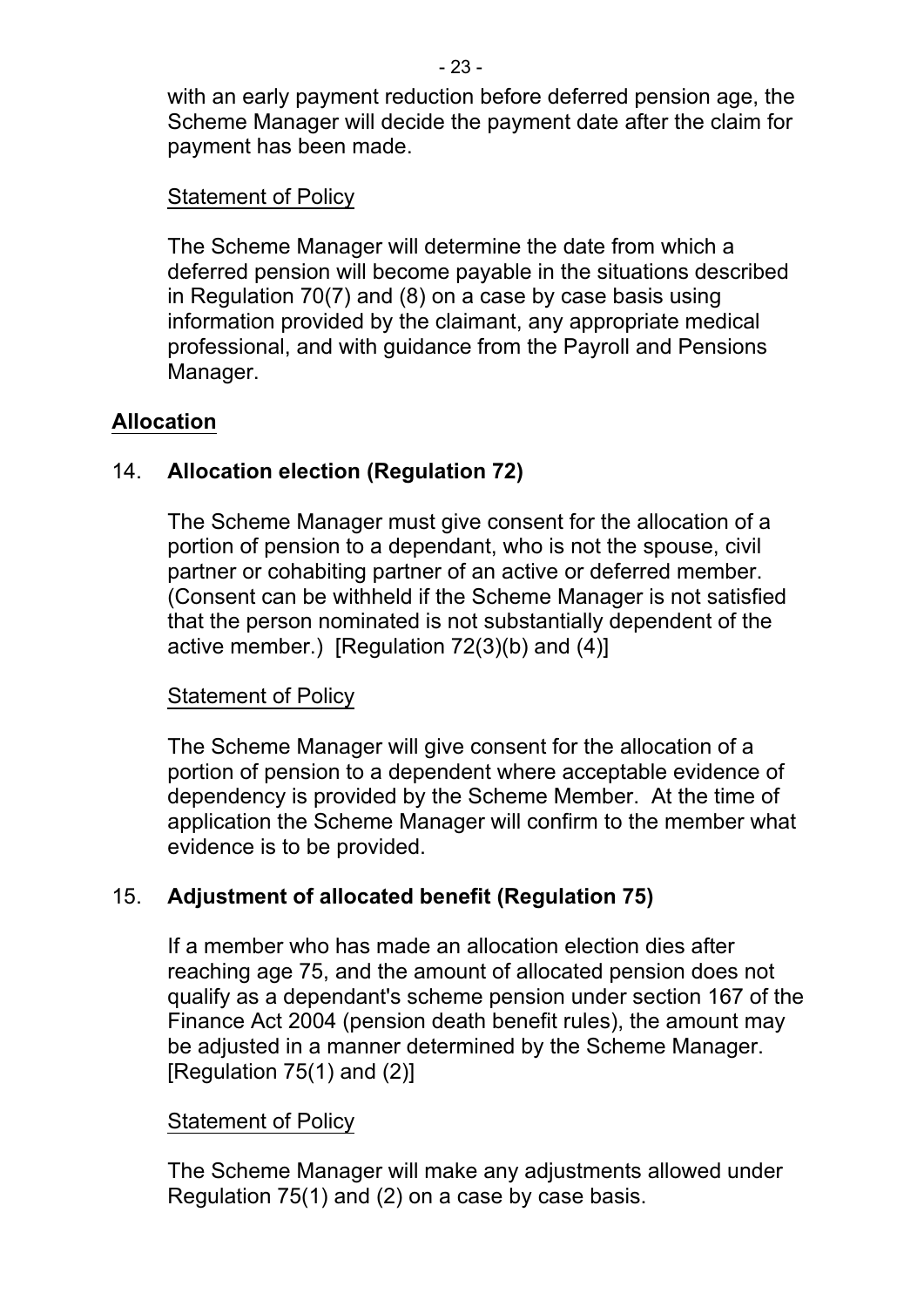## **Death Benefits**

## 16. **Meaning of "surviving partner" Regulation 76)**

A cohabiting partner may be considered a "surviving partner" and potentially qualify for a pension provided by meeting certain conditions, one of which is that they must have been in a "longterm relationship" – a continuous period of at least two years – at the date at which entitlement needs to be considered. The Scheme Manager has discretion to allow the person to qualify where the period is less than two years. [Regulation  $76(1)(b)(v)$ ] and (2)]

#### Statement of Policy

The Scheme Manager will not use their discretion to allow a person to qualify as a "Surviving Partner" where the relationship has been in place for a period of at least two years.

#### 17. **Person to whom lump sum death benefit payable (Regulation 95)**

The Scheme Manager has absolute discretion as to the recipient of any lump sum death benefit payable. [Regulation 95]

#### Statement of Policy

The lump sum death benefit will be paid to whosoever the Scheme Manager decides it should be. The discretion will be operated by the Payroll and Pensions Manager in consultation with the Strategic Enabler for People Support Services.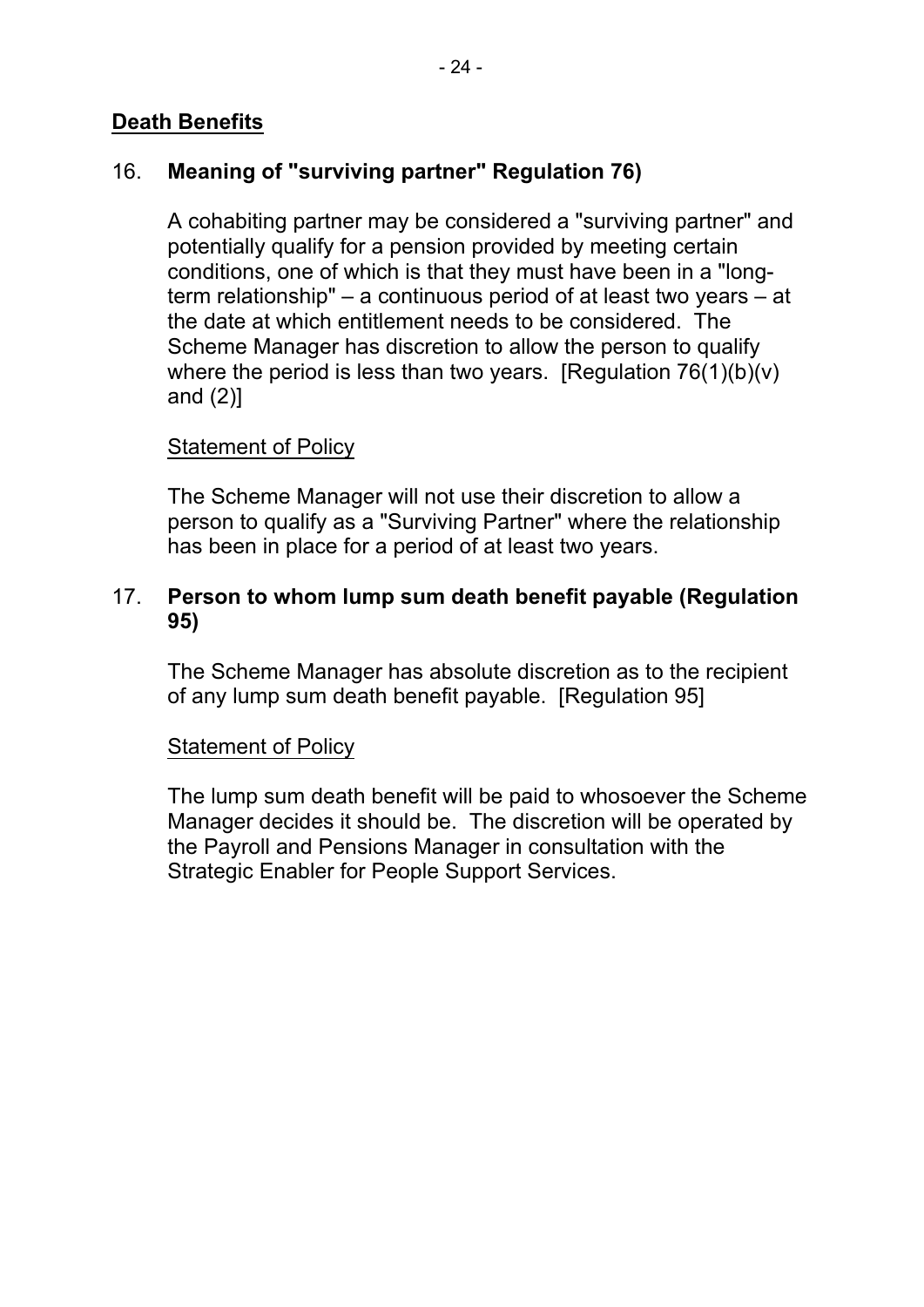## 18. **Payment of pensions under Part 6 "Death Benefits" (Regulation 100)**

If a child's pension is due in respect of an eligible child under age 18, the Scheme Manager will determine to whom it should be paid and will give directions to that person as to how the payment should be applied for the eligible child's benefit. [Regulation 100(2)]

#### Statement of Policy

The child's pension in respect of an eligible child over the age of 7 will be paid to that child. A child's pension for a child over the age of 7 will be paid to that child's surviving parent with instruction that it should be applied for that eligible child's benefit.

#### 19. **Surviving partner's pensions and eligible child's pensions: suspension and recovery (Regulation 101)**

A Scheme Manager has the right to cease paying a surviving partner's pension and/or eligible child's pension and recover any payment made in respect of a pension where it appears to the Scheme Manager that the recipient made a false declaration, or deliberately suppressed a material fact in connection with the award. (This does affect the Scheme Manager's right to recover a payment or overpayment under any other provision where the Scheme Manager considers it appropriate to do so.) [Regulation 101(2) and (3)]

#### Statement of Policy

The Scheme Manager will cease paying a surviving partner's pension and/or eligible child's pension and recover any payment made in respect of a pension where it appears to the scheme manager that the recipient made a false declaration, or deliberately suppressed a material fact in connection with the awarded except in cases where the Strategic Enabler for Finance and Resources deems it to be financially counter productive to do so.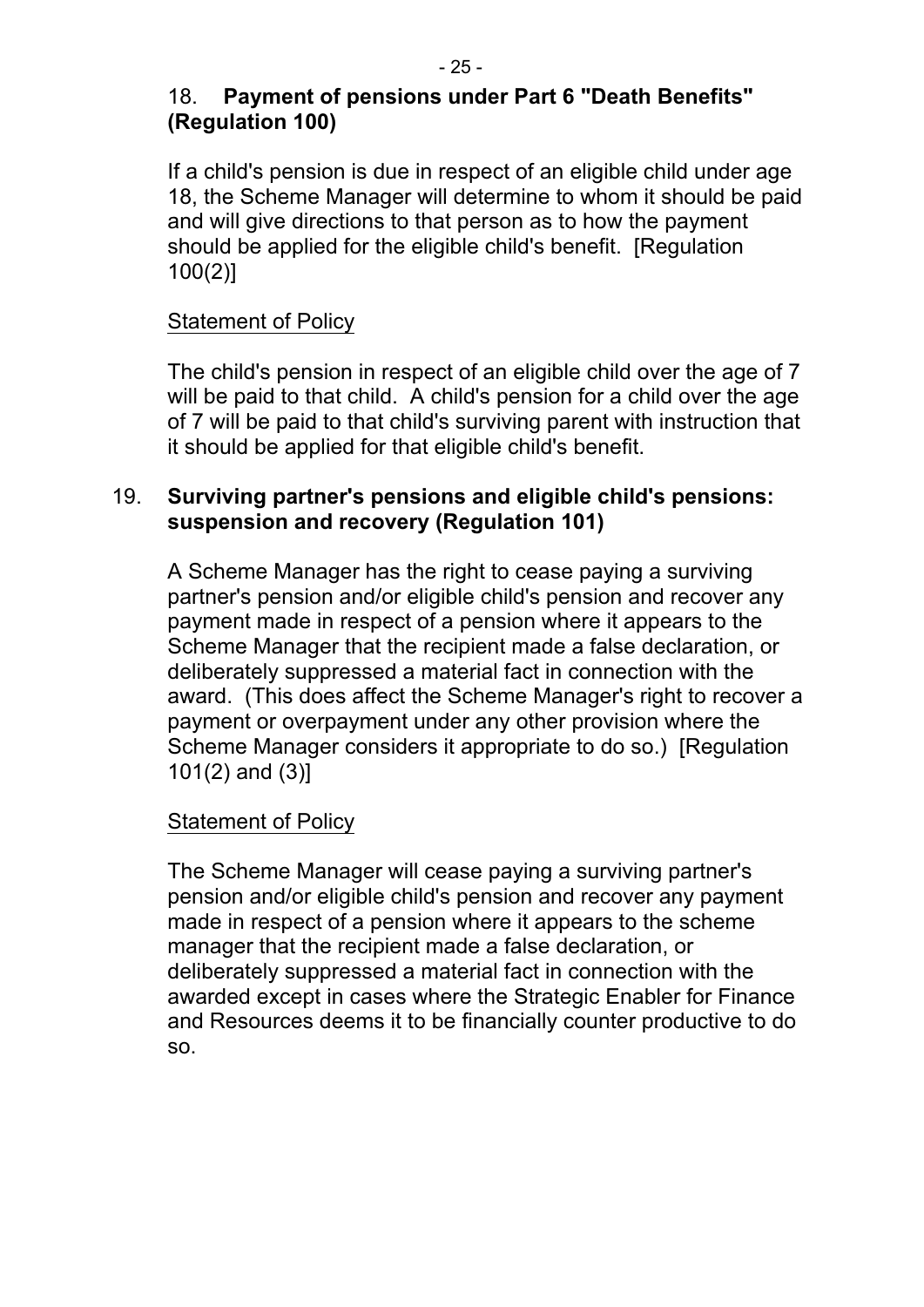## 20. **Provisional awards of eligible child's pensions: later adjustments (Regulation 102)**

If children's pensions have been made to certain persons on the basis that they were eligible children and there were no others, and subsequently it appears that any of those children were not eligible, or there was a further eligible child to whom no payment has been made, or that a child born after the member's death is an eligible child, the scheme manager has discretion to adjust the amount of pensions as required in view of the facts as they subsequently appear. The adjustments may be made retrospectively. (This does not affect the scheme manager's right to recover a payment or overpayment under any other provision where the scheme manager considers it appropriate to do so.) [Regulation  $102(2)$  and  $(3)$ ]

#### Statement of Policy

If children's pensions have been made to certain persons on the basis that they were eligible children and there were no others, and subsequently it appears that any of those children were not eligible, or there was a further eligible child to whom no payment has been made, or that a child born after the member's death is an eligible child the scheme manager will adjust the amount of pensions as required in view of the facts as they subsequently appear. These adjustments will be made retrospectively where required.

#### 21. **Adjustment of benefits to comply with fA2004 where members die over 75 (Regulation 104)**

If a member dies after reaching age 75 and any part of a pension to which a person becomes entitled on the death would not qualify as a dependant's scheme pension for the purposes of section 167 of the Finance Act 2004 (the pension death benefit rules), the scheme manager has discretion to adjust the benefit payable to the person so that it would qualify under that section of the Act. [Regulation  $104(1)(a)$  and  $(2)$ ]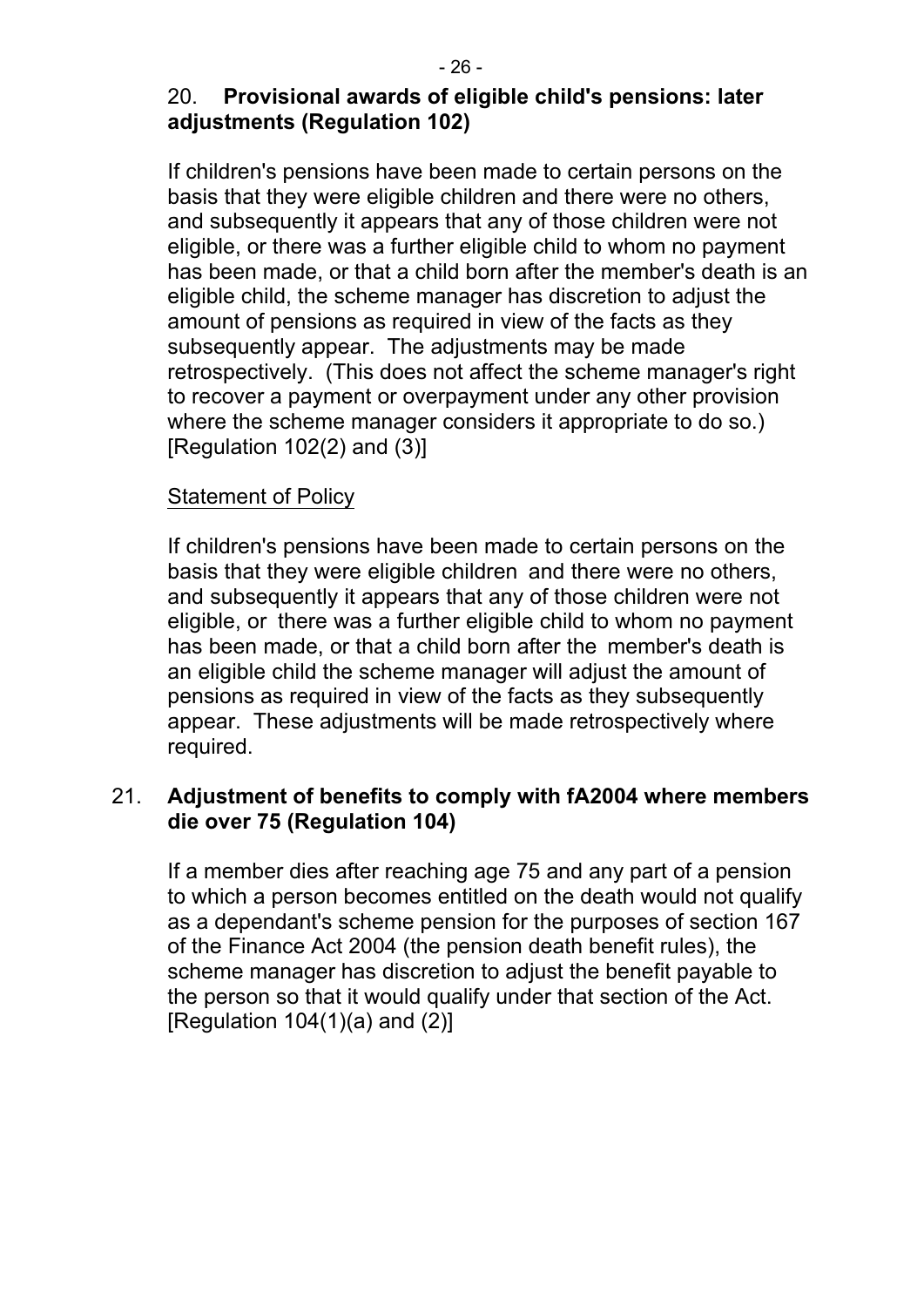If a member dies after reaching age 75 and any part of a pension to which a person becomes entitled on the death would not qualify as a dependant's scheme pension for the purposes of section 167 of the Finance Act 2004 (the pension death benefit rules), the scheme manager will adjust the benefit payable to the person so that it would qualify under that section of the Act.

## **Contributions**

## 22. **Member contributions (Regulation 110)**

Where there is a change in scheme employment or a material change which affects the member's pensionable pay in the course of a financial year and the revised amount falls into a different contribution rate band, the scheme manager must determine that this rate should be applied and inform the member of the new contribution rate and the date from which it is to be applied. [Regulation 110(5)]

When identifying the appropriate contribution rate, a reduction in pay in certain circumstances as listed in Regulation 110 are to be disregarded. In addition, the Scheme Manager can specify the circumstances in a particular case where a reduction in pensionable pay will be disregarded. [Regulation 110(7) (h)]

#### Statement of Policy

Where there is a change in scheme employment or a material change which affects the member's pensionable pay in the course of a financial year and the revised amount falls into a different contribution rate band, this rate will be applied from the first day of the pay period following the date on which the material change took effect. The member will be informed of the new contribution rate and the date from which it is to be applied within three months of the date when the new rate is first applied to their pay.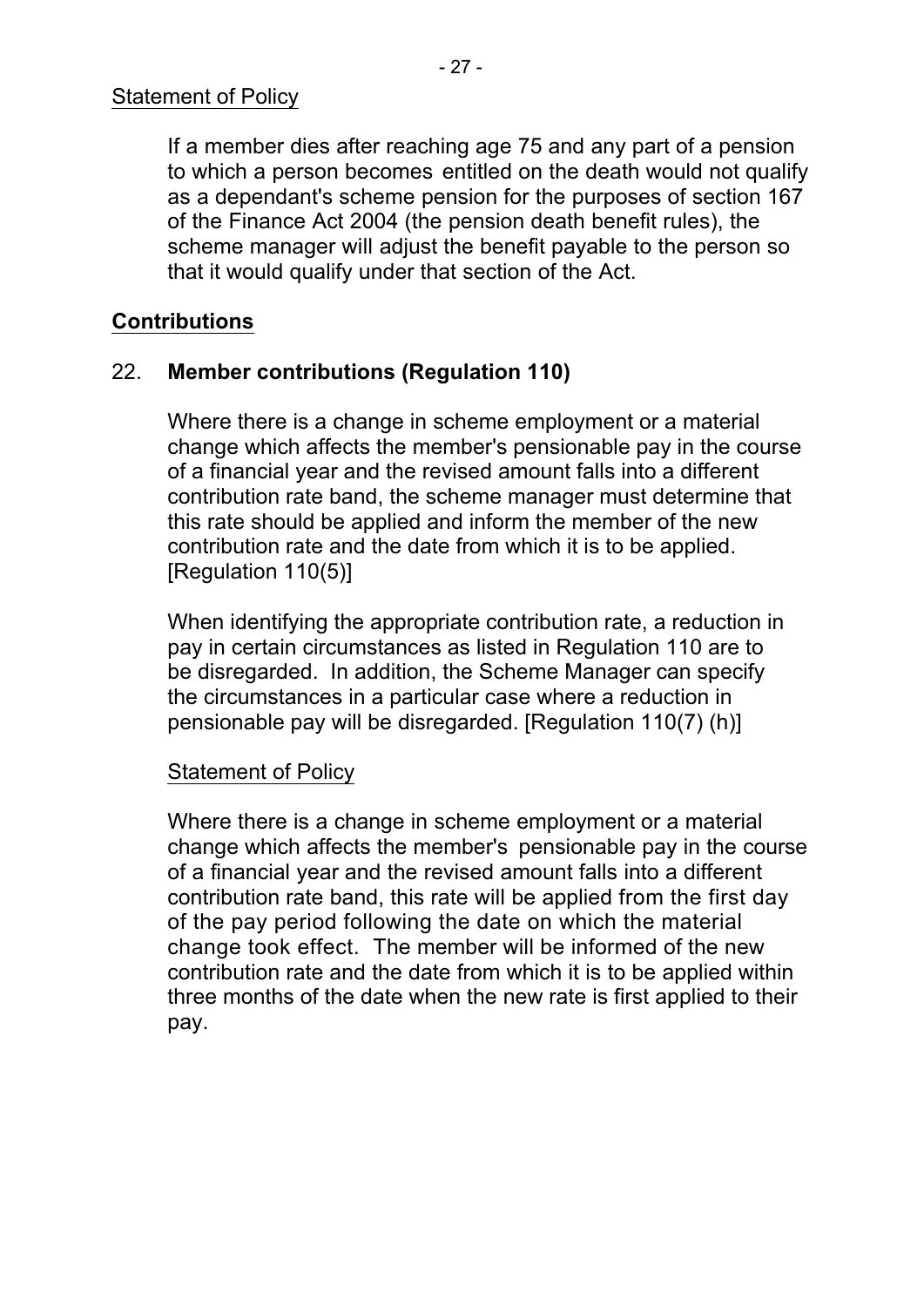## 23. **Contributions during absence from work due to illness, injury, trade dispute or authorised absence (Regulation 111)**

Where an active member is absent from scheme employment because of illness or injury and not entitled to receive pensionable pay, or because of trade dispute or authorised unpaid absence, they may pay member contributions; if they do, the scheme employer may require that they should also pay employer contributions. [Regulation 111(2), (3) and (4)]

# Statement of Policy

Where an active member is absent from scheme employment because of illness or injury and not entitled to receive pensionable pay, or because of trade dispute or authorised unpaid absence, they will be allowed to pay contributions. The contribution payable will be the total of both the member and employer contribution.

# 24. **Deduction and payment of contributions (Regulation 114)**

Member contributions due under Regulation 110 may be deducted by the scheme employer from each instalment of pensionable pay as it becomes due, unless another method of payment has been agreed between the scheme manager and the member. [Regulation 114(1)]

Contributions due in respect of absence from work on reserve forces service leave may be deducted from any payment made under Part 5 of the Reserve and Auxiliary Forces (Protection of Civil Interests) Act 1951. [Regulations 114(2)]

Contributions which the member is required to pay, or has elected to pay under Regulations 111 and 113 may be paid by a lump sum or by deduction from instalments of pensionable pay as agreed between the member and the scheme manager. [Regulation 114(3)]

# Statement of Policy

Member contributions due under Regulation 110 will be deducted from each instalment of pensionable pay as it becomes due.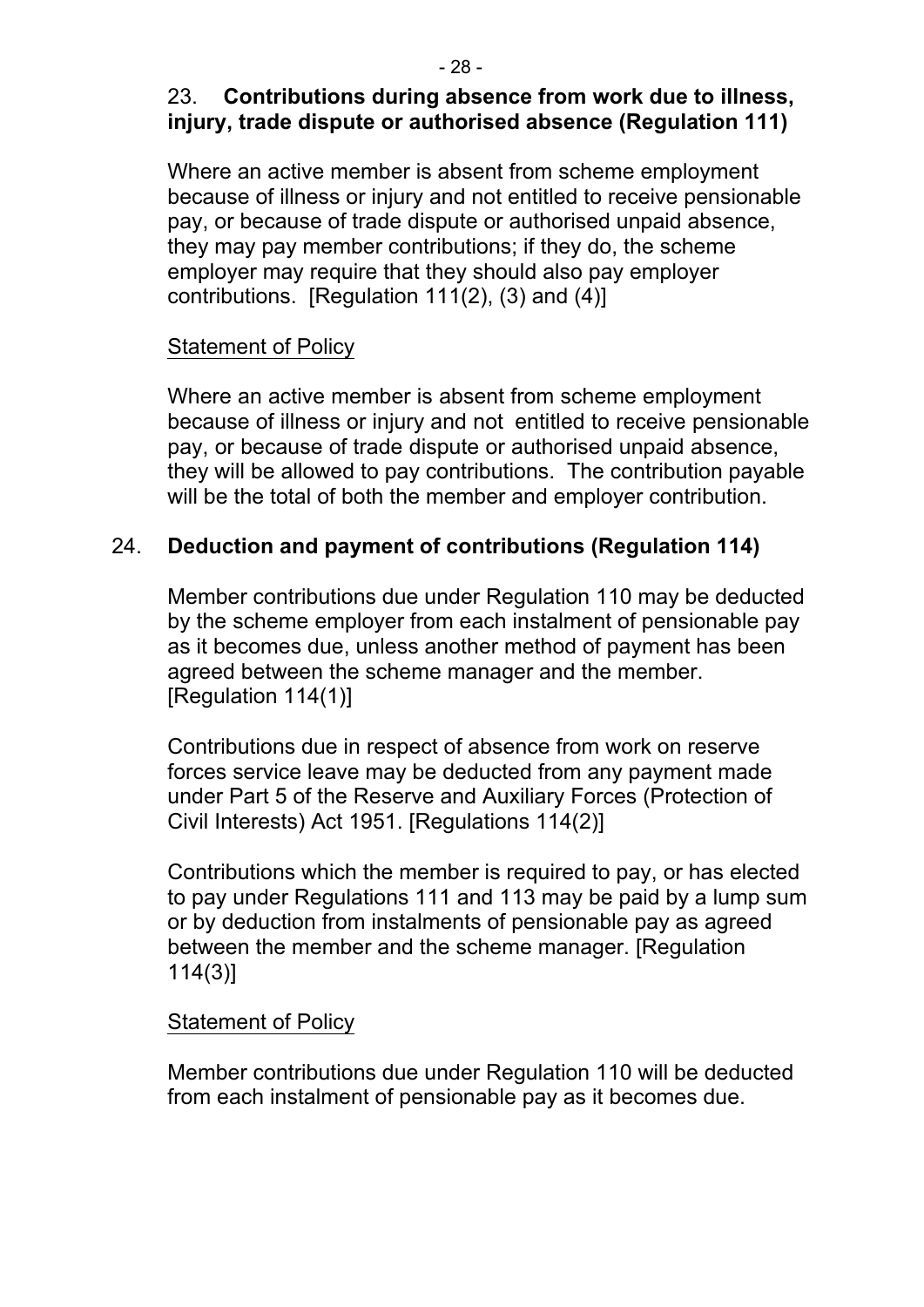Contributions due in respect of absence from work on reserve forces service leave will be deducted from any payment made under Part 5 of the Reserve and Auxiliary Forces (Protection of Civil Interests) Act 1951.

Contributions which the member is required to pay, or has elected to pay under Regulations 111 and 113 may be paid by a lump sum or by deduction from instalments of pensionable pay as agreed between the member and Payroll and Pensions Manager on behalf of the scheme manager.

## **Transfers**

#### 25. **Statement of entitlement (Regulation 135)**

The scheme manager must specify in a statement of entitlement the "guarantee date" date by reference to which the cash equivalent or club transfer value is calculated; this date must fall within the three months beginning with the date of the member's application for the statement of entitlement and within ten days ending with the date on which the member is provided with the statement. The scheme manager has discretion, if it believes reasonable, to extend this date to within six months of the date of the member's application if, for reasons beyond the scheme manager's control, the information needed to calculate the transfer value cannot be obtained before the end of the three-month period. [Regulation 135(4)]

#### Statement of Policy

The Scheme Manager will extend the "guarantee date" to within 6 months of the date of the member's application if, for reasons beyond the scheme manager's control, the information needed to calculate the transfer value cannot be obtained before the end of the three-month period.

#### 26. **Request for acceptance of a transfer payment (Regulation 141)**

There is a time limit of one year from becoming an active member in which a person can request a transfer payment from a nonoccupational pension scheme. The scheme manager has the discretion to extend this period. [Regulation 141(3)]

#### Statement of Policy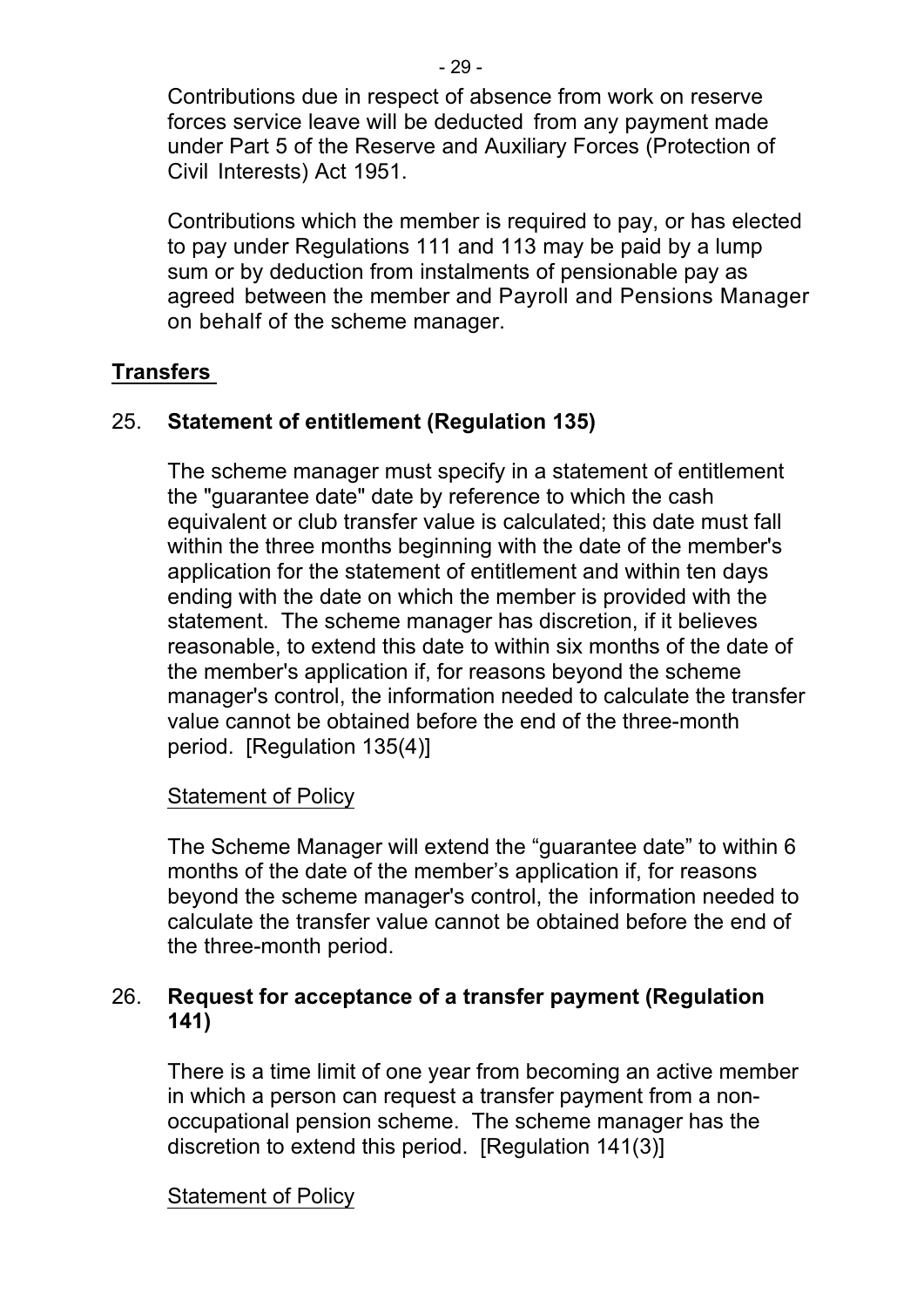The Scheme Manager will not extend the time limit in which a person can request a transfer payment from a non-occupational pension scheme.

## 27. **Transfer statement (Regulation 142)**

The Scheme Manager can require an active member to ask the scheme manager of a previous non- club pension scheme to provide a statement of the amount of transferred pension that the member would be entitled to count provided that the transfer date falls within two months of the date of the statement. [Regulation 142(2)]

#### Statement of Policy

The Scheme Manager will require an active member to ask the scheme manager of a previous non-club pension scheme to provide a statement of the amount of transferred pension that the member would be entitled to count where the transfer date falls within two months of the date of the statement

#### 28. **Club transfer value statement (Regulation 144)**

The Scheme Manager can require an active member to ask the scheme manager of a previous club pension scheme to provide a statement of the amount of transferred pension that the member would be entitled to count provided that the transfer date falls within two months of the date of the statement. [Regulation] 144(2)]

#### Statement of Policy

The scheme manager will require an active member to ask the scheme manager of a previous club pension scheme to provide a statement of the amount of transferred pension that the member would be entitled to count where the transfer date falls within two months of the date of the statement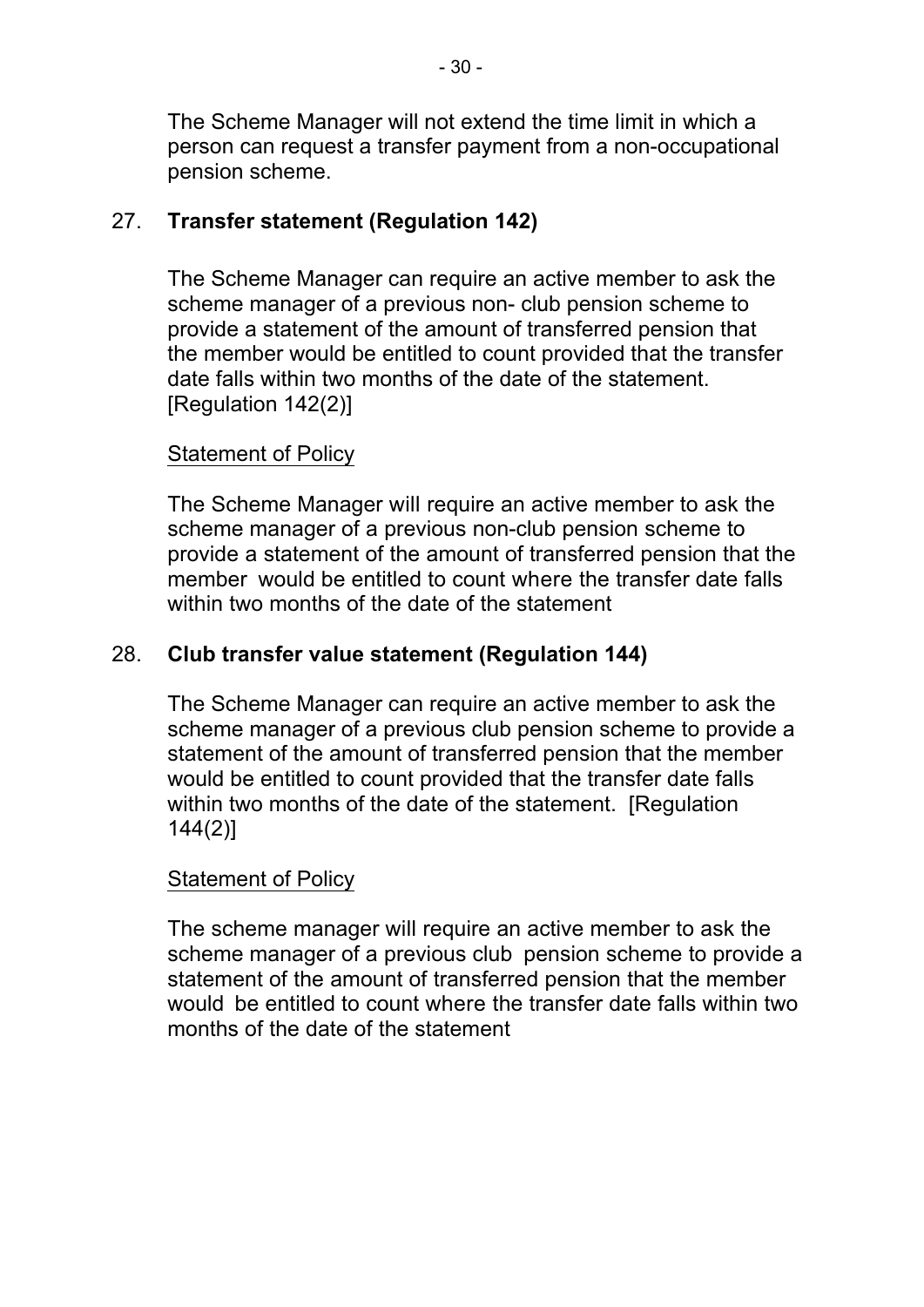## 29. **Appeal concerning entries on the certificate (Regulation 148)**

If a member is not satisfied with a certificate setting out the details in their pension account(s) as required under Regulation 146, they can require the Scheme Manager to deal with their disagreement under arrangements implemented by the Scheme Manager in accordance with the requirements of section 50 of the Pensions Act 1995 (resolution of disputes) and the Occupational Pension Schemes (Internal Dispute Resolution Procedures Consequential and Miscellaneous Amendments) Regulations 2008. The Scheme Manager must have these arrangements in place. [Regulation 148(1)]

#### Statement of Policy

If a member is not satisfied with a certificate setting out the details in their pension account(s) as required under Regulation 146, the scheme manager will deal with their disagreement under arrangements implemented by the scheme manager in accordance with the requirements of Section 50 of the Pensions Act 1995 (resolution of disputes) and the Occupational Pension Schemes (Internal Dispute Resolution Procedures Consequential and Miscellaneous Amendments) Regulations 2008.

The process for dealing with such disagreements will be published via the Intranet.

#### 30. **Determination by the Scheme Manager (Regulation 151)**

It is the Scheme Manager that must determine whether a person is entitled to an award or to retain an award. [Regulation 151]

#### Statement of Policy

On a case by case basis the scheme manager will determine whether a person is entitled to an award or to retain an award. This determination will be made by the Payroll and Pensions Manager in conjunction with the Strategic Enabler for People Support Services.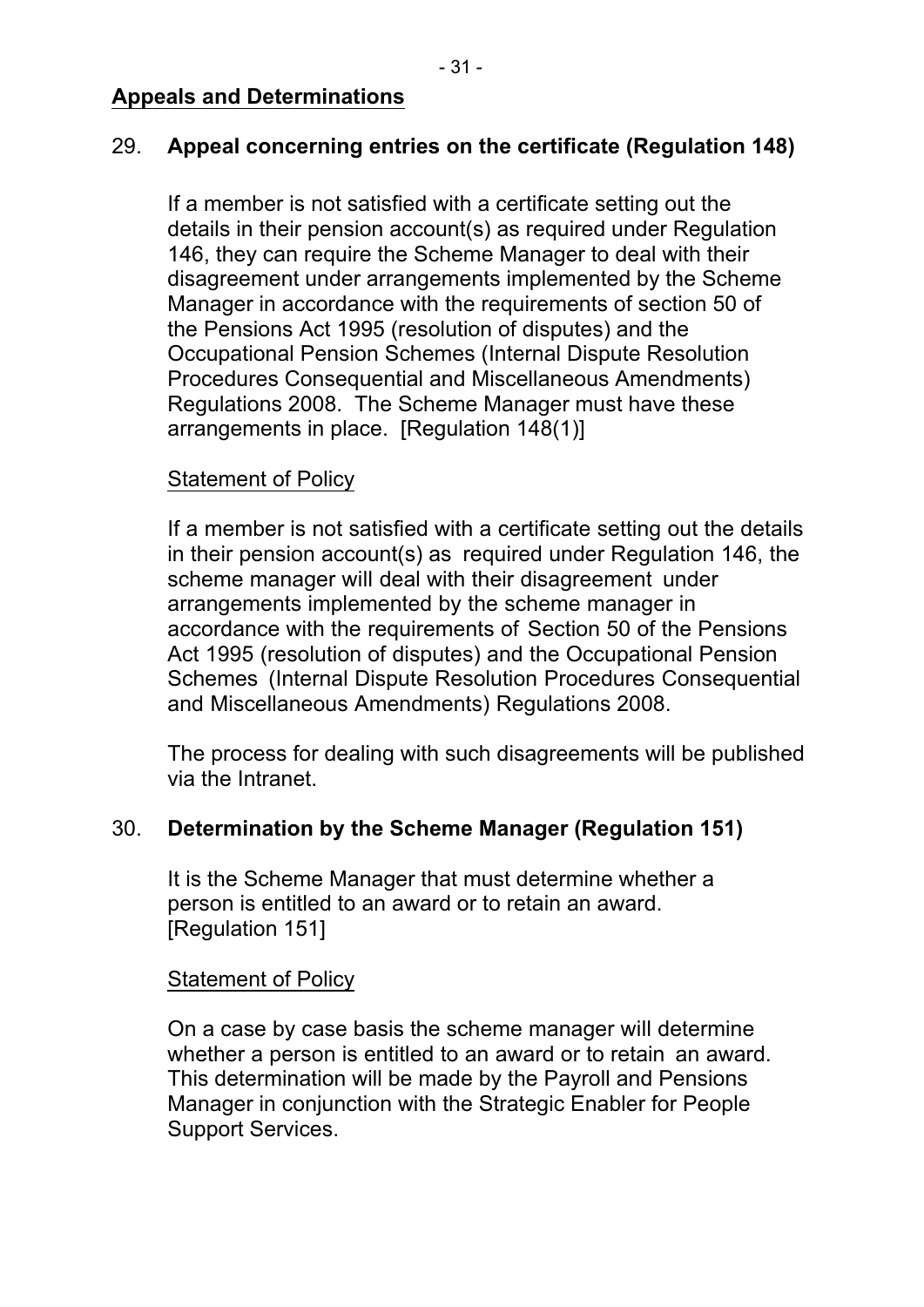#### 31. **Role of IQMP in determinations by the Scheme Manager (Regulation 152)**

The Scheme Manager must select an Independent Qualified Medical Practitioner to provide a written opinion in respect of medical matters which may only be decided by having regard to such an opinion. [Regulation 152(1)]

If a person wilfully or negligently fails to submit to medical examination by the selected IQMP and the IQMP is unable to give an opinion on the basis of the medical evidence available, the Scheme Manager can make the determination based on such medical evidence as the Scheme Manager thinks fit, or without medical evidence. [Requlation 152(7)]

#### Statement of Policy

The Scheme Manager will select an Independent Qualified Medical Practitioner to provide a written opinion in respect of medical matters which may only be decided by having regard to such an opinion.

Where a person wilfully or negligently fails to submit to medical examination by the selected IQMP and the IQMP is unable to give an opinion on the basis of the medical evidence available, the scheme manager will make the determination based on such medical evidence as the scheme manager thinks fit, or without medical evidence. This discretion will be exercised by the Strategic Enabler for People Support Services.

#### 32. **Review of medical opinion (Regulation 153)**

Where a member requests a review of an IQMP's opinion in the light of new evidence received by the scheme manager within 28 days of the member having received the opinion, the Scheme Manager may agree to giving the IQMP the opportunity of reviewing the opinion. [Regulation 153(1)]

Upon receiving the IQMP's response the Scheme Manager must confirm or revise its original determination and advise the member accordingly. [Regulation 153(4) and (5)]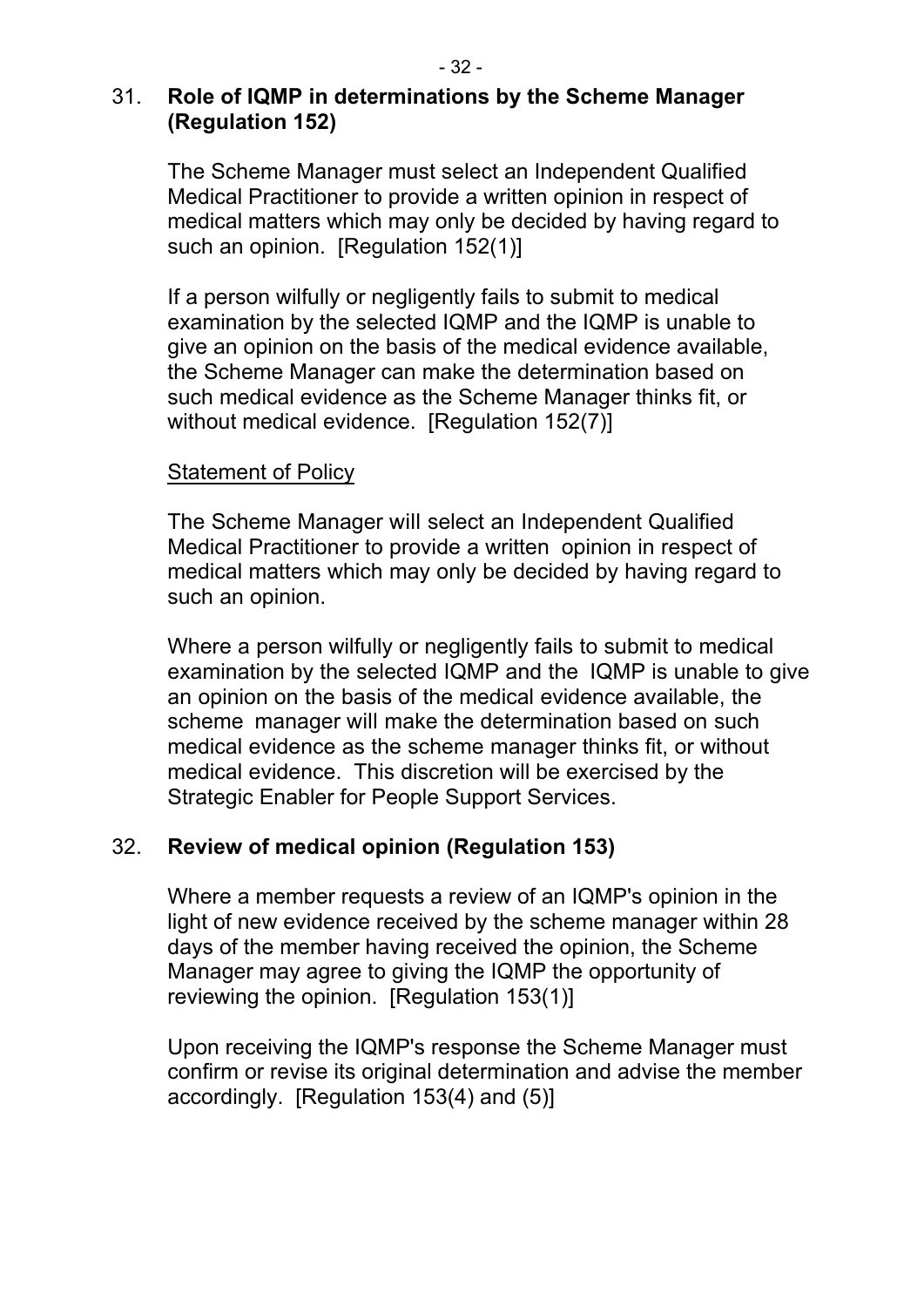#### Statement of Policy

On a case by case basis, where a member requests a review of an IQMP's opinion in the light of new evidence received by the scheme manager within 28 days of the member having received the opinion, the scheme manager may agree to giving the IQMP the opportunity of reviewing the opinion.

Upon receiving the IQMP's response the Scheme Manager will confirm or revise its original determination and advise the member accordingly. The discretion will be exercised by the Strategic Enabler for People Support Services.

#### 33. **Notice of appeal (Regulation 155)**

If a member wishes to appeal against a determination made by the scheme manager and their grievance lies in the medical opinion upon which the determination was based, they can appeal to a board of medical referees. The appeal must be made within 28 days of the date on which the member receives the relevant documents under Regulation 154(4). If the appeal is not made within this time limit and the scheme manager is of the opinion that the person's failure to give notice within the required period was not due to the person's own default, the scheme manager has a discretion to extend the time limit for such period as the scheme manager considers appropriate, not exceeding six months from the date the Regulation 154(4) documents were supplied. [Regulation 155(2)]

#### Statement of Policy

On a case by case basis the scheme manager will consider extending the time limit during which a member can appeal to a board of medical referees to a maximum of six months from the date the Regulation 154(4) documents were supplied.

#### 34. **Reference of appeal to the board (Regulation 156 – See also Regulation 161)**

Where a member has given notice of appeal to a board of medical referees, before the board arranges a time and place for the interview and medical examination a member of the board will review the documents supplied to the board in accordance with Regulation 156.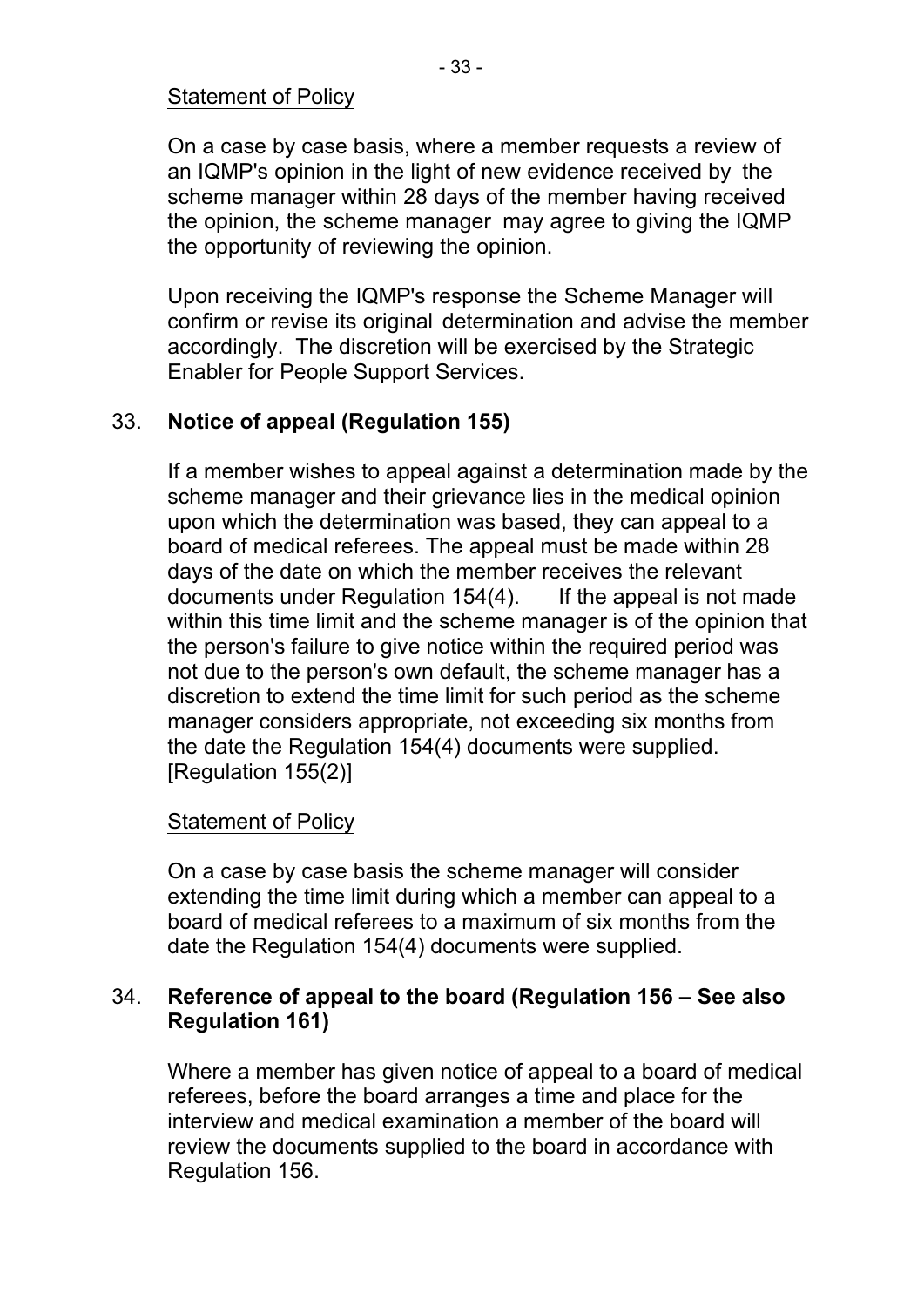If the board member is of the opinion that the board may regard the appeal as frivolous, vexatious or manifestly ill-founded the board member will notify the Secretary of State accordingly. This will be copied to the scheme manager who must, in turn, send a copy of it to the scheme member advising that if their appeal is unsuccessful, the member may be required to pay the scheme manager's costs and requesting notification from the member as to whether, in the circumstances, they wish to continue with, or withdraw, the appeal. [Regulation 156(8) to (12)]

#### Statement of Policy

If a member of a board of medical referees, who has reviewed appeal documents provided by the member, is of the opinion that the board may regard the appeal as frivolous, vexatious or manifestly ill-founded the board member will notify the Secretary of State accordingly. The Scheme Manager will send a copy of this notification to the scheme member advising that if their appeal is unsuccessful, they will be required to pay the Scheme Manager's costs and requesting notification from the member as to whether, in the circumstances, they wish to continue with, or withdraw, the appeal.

#### 35. **Procedure where appeal to be pursued (Regulation 157)**

The Scheme Manager must decide which persons will attend the interview as its representatives. The Scheme Manager must also decide whether or not to submit written evidence or a written statement (and must decide a response to any written evidence or written statement from the appellant). [Regulation 157(6) to (9)]

#### Statement of Policy

On a case by case basis where an appeal is pursued the scheme manager will decide;

- 1. Which persons will attend the interview as its representatives.
- 2. Whether or not to submit written evidence or a written statement.
- 3. How to respond to any written evidence of written statement from the appellant.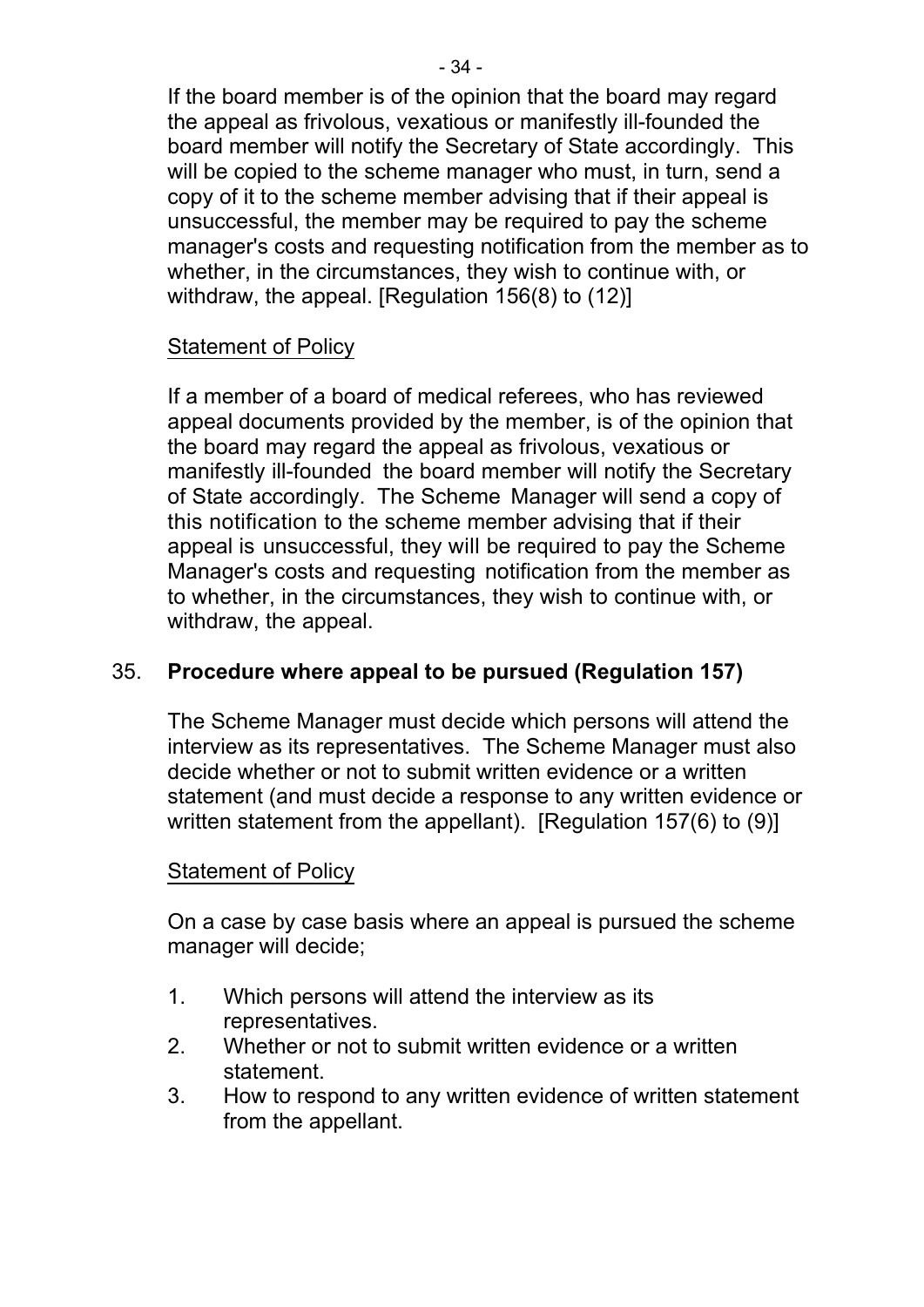This decision will be made by the Strategic Enabler for People Support Services.

## 36. **Expenses of each party (Regulation 161)**

If the medical appeal board determines in favour of the scheme manager and states that in its opinion the appeal was frivolous, vexatious or manifestly ill-founded, the scheme manager can require the appellant to pay it such sum not exceeding the total amount of the fees and allowances payable to the board under Regulation 160(1) as the scheme manager considers appropriate. [Regulation 161(2)]

If the appellant withdraws the appeal requesting cancellation, postponement or adjournment of the date appointed for interview and/or medical examination less than 22 working days before the date appointed, the scheme manager can require the member to pay it such sum not exceeding the total amount of the fees and allowances payable to the board under Regulation 160(1) as the scheme manager considers appropriate. [Regulation 161(3)(a)]

If the appellant's acts or omissions cause the board to cancel, postpone or otherwise adjourn the date appointed or interview and/or medical examination less than 22 days before the date appointed, the scheme manager can require the member to pay it such sum not exceeding the total amount of the fees and allowances payable to the board under Regulation 160(1) as the scheme manager considers appropriate. [Regulation 161(3)(b)]

#### Statement of Policy

If the medical appeal board determines in favour of the scheme manager and states that in its opinion the appeal was frivolous, vexatious or manifestly ill-founded, the scheme manager will require the appellant to pay it a sum equal to the total amount of the fees and allowances payable to the board under Regulation 160(1).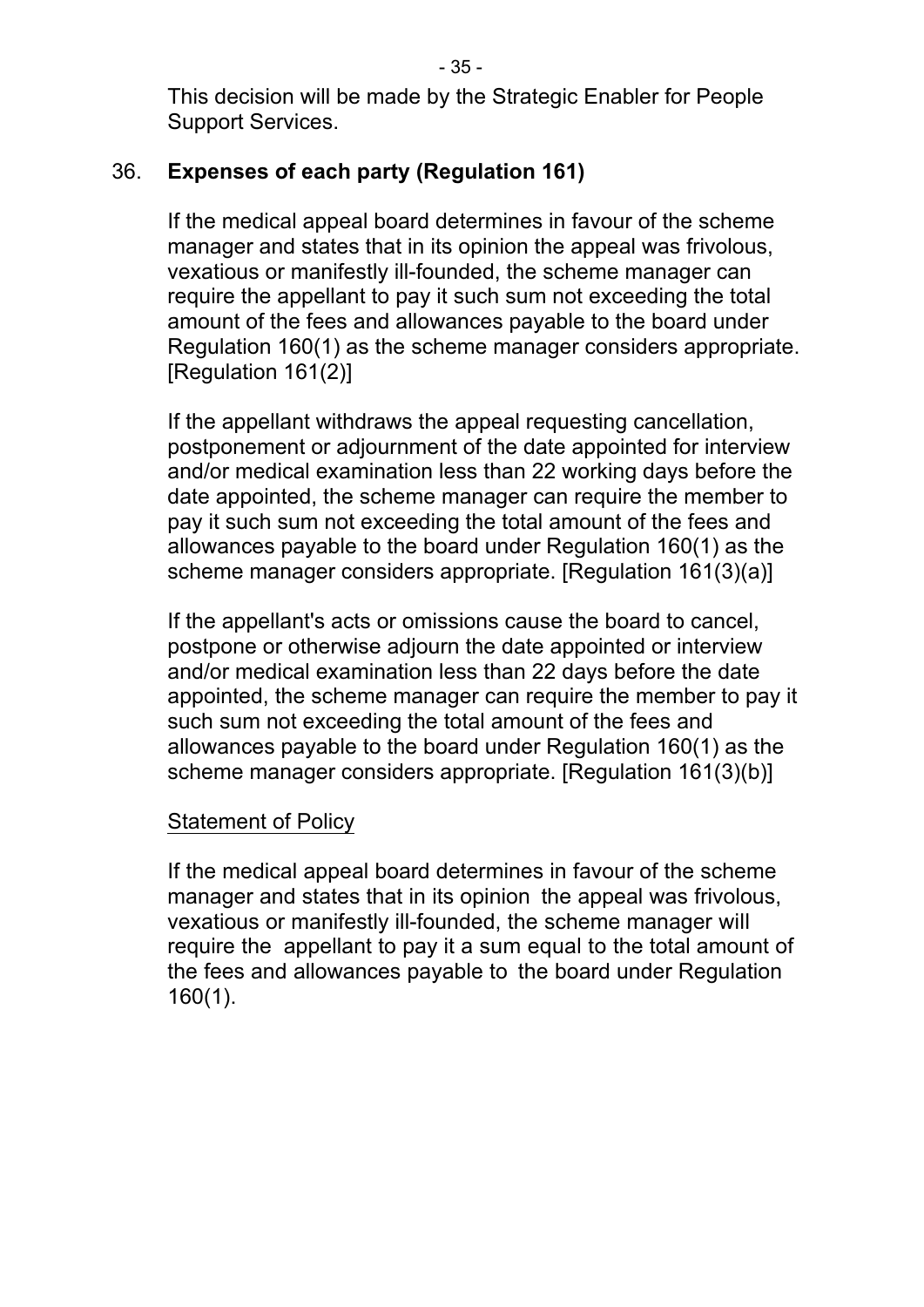## 37. **Appeals on other issues (Regulation 163)**

If a member disagrees with a scheme manager's determination of award under Regulation 151 and the disagreement does not involve an issue of a medical nature, the member can require the scheme manager to deal with the disagreement under requirements which the scheme manager must have in place in accordance with section 50 of the Pensions Act 1995 (requirement for dispute resolution arrangements) and the Occupational Pension Schemes (Internal Dispute Resolution Procedures Consequential and Miscellaneous Amendments) Regulations 2008. [Regulation 163]

## Statement of Policy

If a member disagrees with a scheme manager's determination of award under Regulation 151 and the disagreement does not involve an issue of a medical nature, the scheme manager will deal with their disagreement under arrangements implemented by the scheme manager in accordance with the requirements of section 50 of the Pensions Act 1995 (resolution of disputes) and the Occupational Pension Schemes (Internal Dispute Resolution Procedures Consequential and Miscellaneous Amendments) Regulations 2008.

The process for dealing with such disagreements will be published via the Intranet.

## **Payment of Pensions**

#### 38. **Commutation of small pensions (Regulation 167)**

If the pension entitlement of a member of the scheme, or the pension entitlement of a member's beneficiary, does not exceed the small pensions commutation maximum the scheme manager may pay the entitlement as a lump sum. This would, however, be subject to the consent of the recipient and must comply with the commutation provisions that apply in the circumstances. [Regulation 167(3)]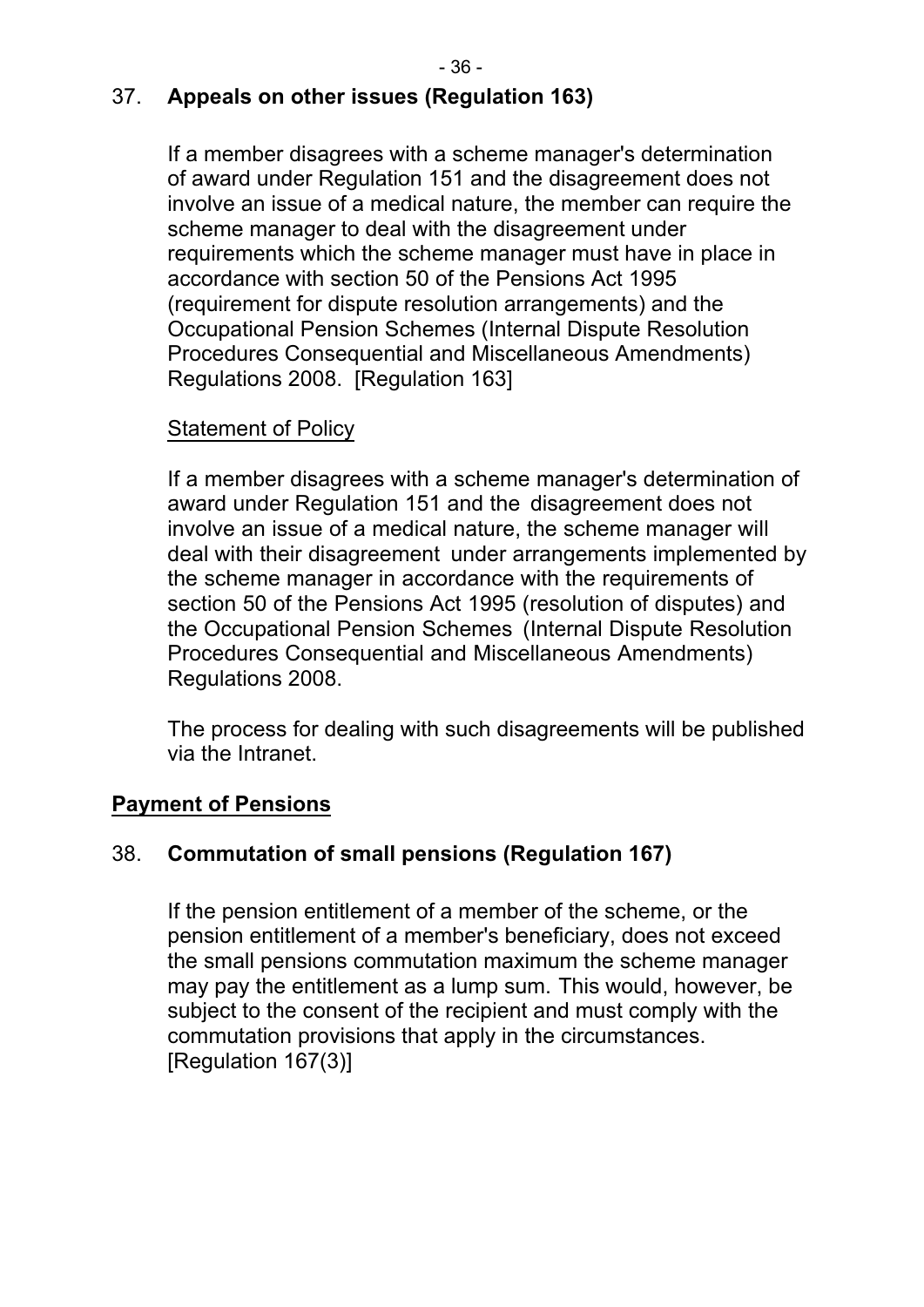If the pension entitlement of a member of the scheme, or the pension entitlement of a member's beneficiary, does not exceed the small pensions commutation maximum the scheme manager will pay the entitlement as a lump sum, subject to the consent of the recipient and will comply with the commutation provisions that apply in the circumstances.

#### 39. **Payments for persons incapable of managing their affairs (Regulation 168)**

If it appears to the scheme manager that a person other than an eligible child who is entitled to benefits under the scheme, is by reason of mental incapacity or otherwise, incapable of managing his or her affairs, the scheme manager may pay the benefits or any part of them to a person having the care of the person entitled, or such other person as the scheme manager may determine, to be applied for the benefit of the person entitled. If the scheme manager does not pay the benefits in this way, the scheme manager may apply them in such manner as it may determine for the benefit of the person entitled, or any beneficiaries of that person. [Regulation 168]

#### Statement of Policy

Where it appears to the scheme manager that a person other than an eligible child who is entitled to benefits under the scheme, is by reason of mental incapacity or otherwise, incapable of managing his or her affairs, the scheme manager will pay the benefits or any part of them to a person having the care of the person entitled, or such other person as the scheme manager may determine, to be applied for the benefit of the person entitled.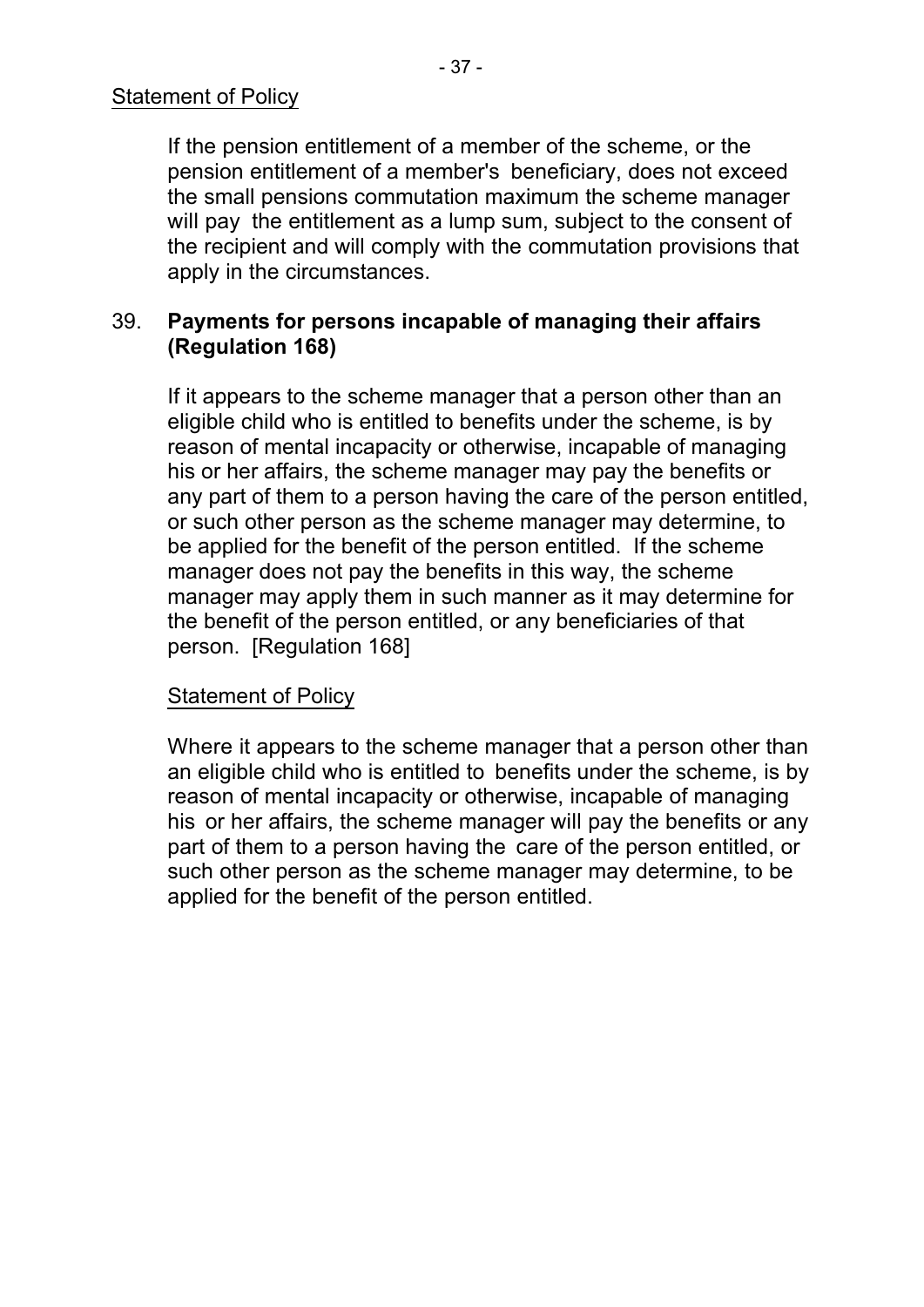#### 40. **Payments due in respect of deceased persons (Regulation 169)**

If, when a person dies, the total amount due to that person's personal representatives under the scheme (including anything due at the person's death) does not exceed the limit specified in the Administration of Estates (Small Payments) Act 1965, the scheme manager can pay the whole or part of the amount due to the personal representatives or any person or persons appearing to the scheme manager to be beneficially entitled to the estate, without requiring the production of grant of probate or letters of administration. [Regulation 169]

## Statement of Policy

If, when a person dies, the total amount due to that person's personal representatives under the scheme (including anything due at the person's death) does not exceed the limit specified in the Administration of Estates (Small Payments) Act 1965, the scheme manager will pay the whole or part of the amount due to the personal representatives or any person or persons appearing to the scheme manager to be beneficially entitled to the estate, without requiring the production of grant of probate or letters of administration.

## **Forfeiture**

#### 41. **Forfeiture: offences committed by members, surviving partners or eligible children (Regulation 171)**

If a member, surviving partner or eligible child is convicted of a relevant offence, the scheme manager can withhold pensions payable under the scheme to a member, any person in respect of the member, a surviving partner or an eligible child, to such extent and for such duration as it considers appropriate. "Relevant offence" is defined in this Regulation.

The definition includes offences injurious to the State (including treason) or likely to lead to a serious loss of confidence in the public service. There are certain conditions set out in the Regulation, e.g. it is only the part of the pension that exceeds any guaranteed minimum pension that can be withheld. [Regulation 171(1), (2), (3) and (5).]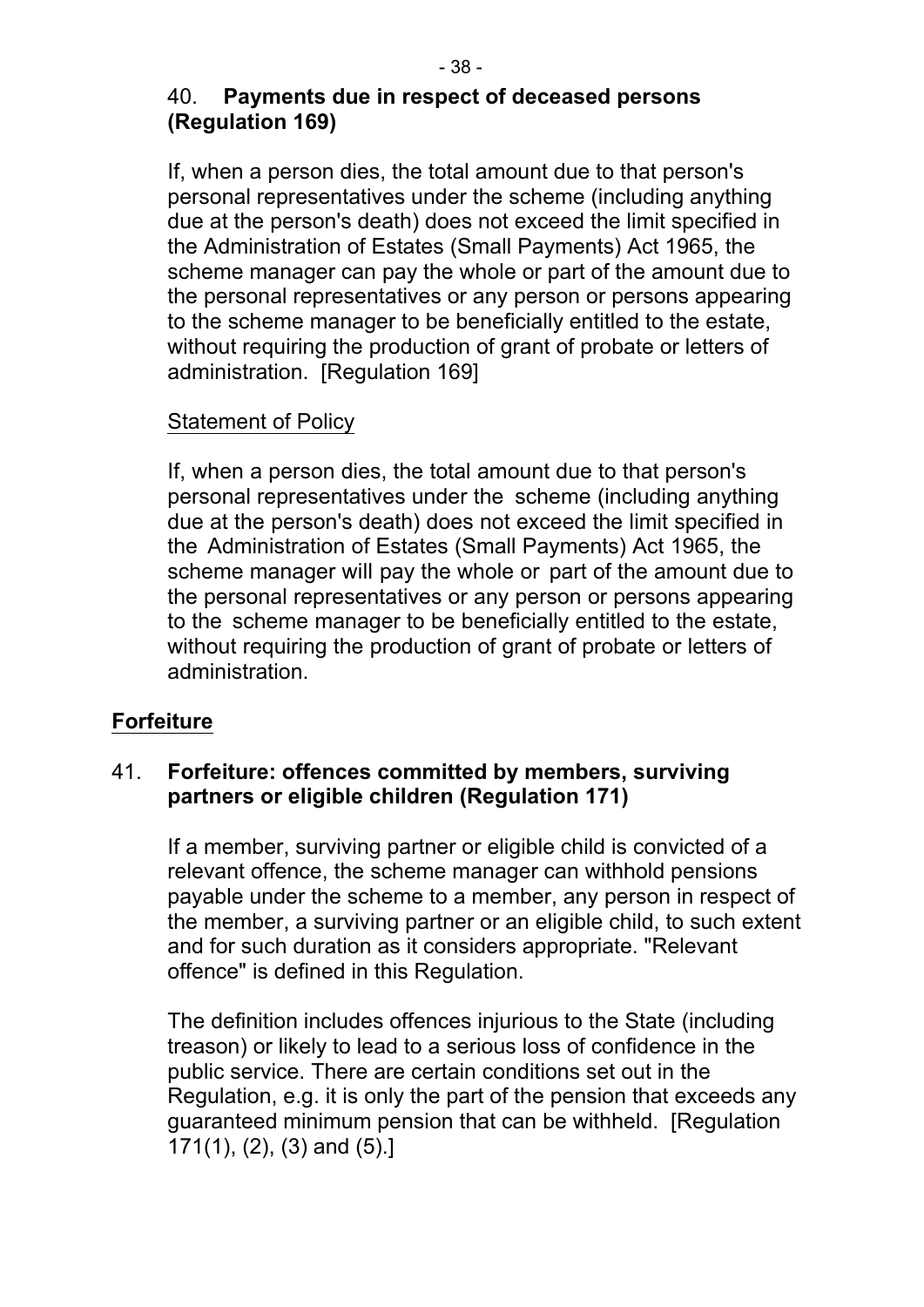Where a pension is withheld, the scheme manager can at any time, and to such extent and for such duration as the manager thinks fit, apply the pension for the benefit of any dependant of the member or restore it to the member. [Regulation 171(4)]

#### Statement of Policy

If a member, surviving partner or eligible child is convicted of a relevant offence, the scheme manager will withhold pensions payable under the scheme to a member, any person in respect of the member, a surviving partner or an eligible child, to such extent and for such duration as it considers appropriate, subject to a maximum of the amount by which the pension exceeds any guaranteed minimum pension.

On a case by case basis where a pension is withheld, the scheme manager will consider at three monthly intervals, to any extent and for such duration as the manager thinks fit, applying the pension for the benefit of any dependant of the member or restoring it to the member.

#### 42. **Forfeiture of pensions: offences committed by other persons (Regulation 172)**

If a surviving partner or eligible child is convicted of the murder of a scheme member from whose benefits their pension would be derived the scheme manager must withhold all of the survivor's or child's pension otherwise payable. However, if a surviving partner or eligible child is convicted of the manslaughter of the member or any other offence, apart from murder, of which the unlawful killing of the member is an element, the scheme manager has discretion as to whether or not to withhold the pension to which they would otherwise be entitled. The amount withheld must only be that part of the pension which exceeds any guaranteed minimum pension. If the conviction is subsequently quashed, the pension must be restored with effect from the day after the date on which the member died. If, after the conviction has been quashed, the person is again convicted of murder, manslaughter or an associated offence as outlined above, any restoration is cancelled. [Regulation  $172(1)$  to  $(5)$ ]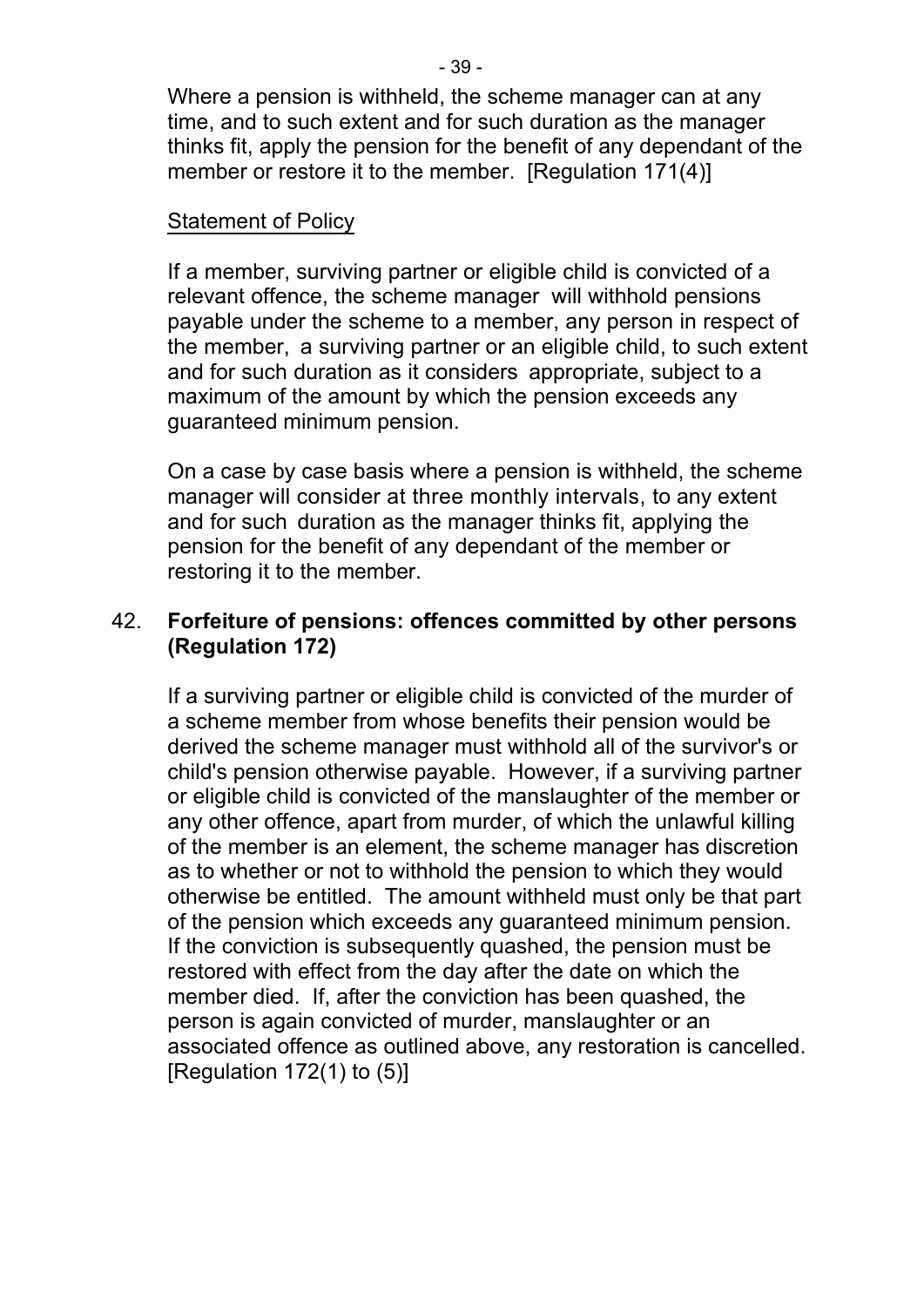#### Statement of Policy

The discretion to withhold part of a pension under Regulation 172 (1) to (5) will be exercised on a case by case basis by the Strategic Enabler for People Support Services.

#### 43. **Forfeiture of lump sum death benefit: offences committed by other persons (Regulation 173)**

If a person is convicted of a relevant offence, i.e. the murder or manslaughter of the member, or any other offence of which the unlawful killing of the member is an element, the scheme manager must withhold all of any lump sum death benefit payable to that person.

If, however, the conviction is subsequently quashed on appeal, the scheme manager may, to such extent and for such duration as it thinks fit, restore to the person the amount of benefit withheld. If, after the conviction has been quashed, the person is again convicted of murder, manslaughter or an associated offence as outlined above, any restoration is cancelled. [Regulation 173]

#### Statement of Policy

The discretion to restore part of a pension withheld under Regulation 173 will be exercised on a case by case basis by the Strategic Enabler for People Support Services.

#### 44. **Forfeiture: relevant monetary obligations and relevant monetary losses (Regulation 174)**

If a member has a relevant monetary obligation or has caused a relevant monetary loss, the scheme manager may, to such extent and for such duration as it considers appropriate, withhold benefits payable to that person under the scheme. "Relevant monetary obligation" and "relevant monetary loss" are defined in the Regulation. There are certain limits, e.g. the amount withheld may only be that which exceeds the person's guaranteed minimum pension and the scheme manager may only withhold it if there is no dispute about the amount or, if there is, there is a court order or the award of an arbitrator.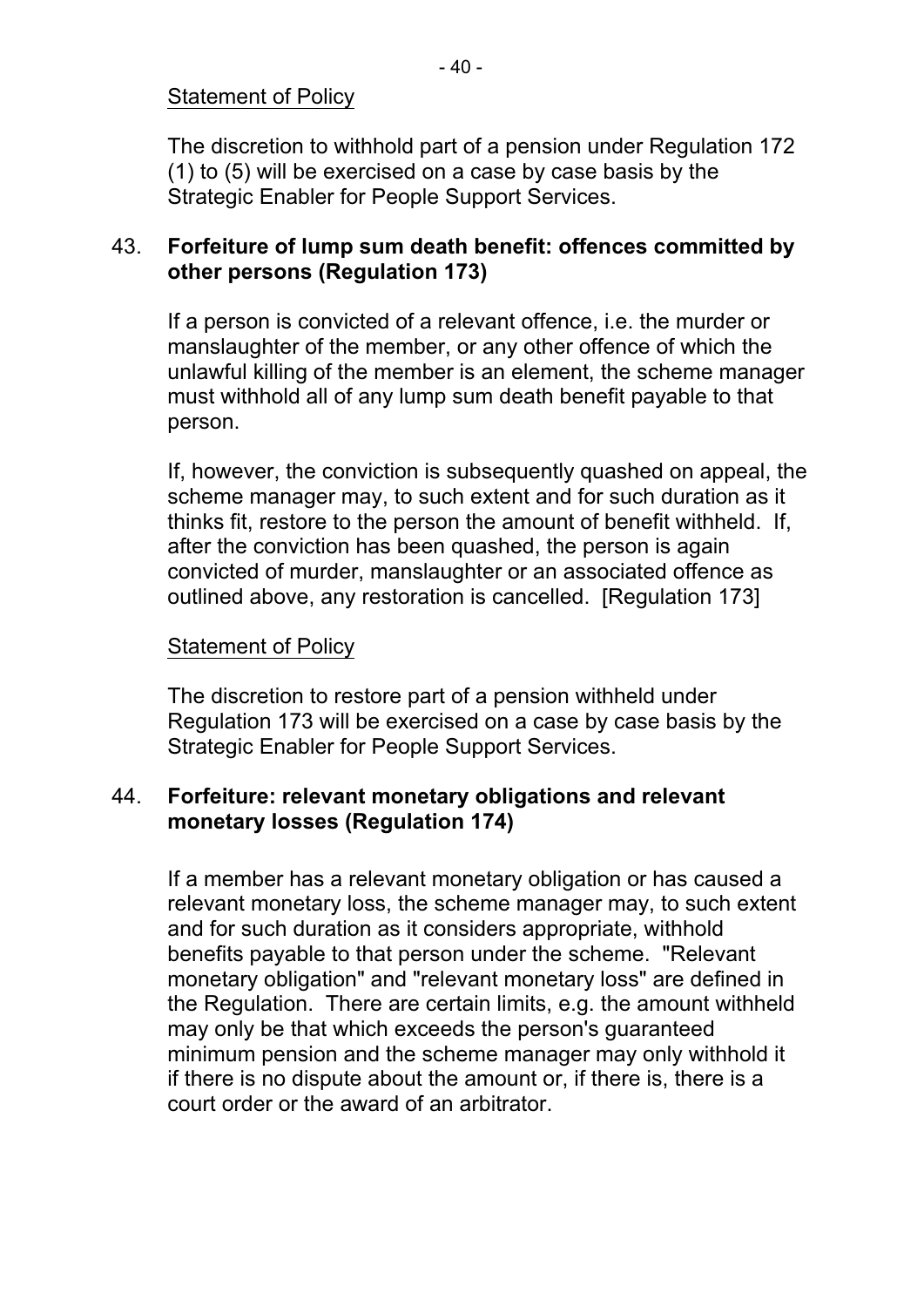The monetary obligation must have been incurred to the employer after the person became an active member and arising out of or connected with the scheme employment in respect of which the person became a member of the scheme, and arising out of the person's criminal, negligent or fraudulent act or omission. The procedure is set out in Regulation 176. [Regulation 174]

#### Statement of Policy

The discretion to withhold part of a pension under Regulation 174 will be exercised on a case by case basis by the Strategic Enabler for People Support Services.

## 45. **Setoff (Regulation 175)**

A scheme manager has a discretion to set off a "relevant monetary obligation" against a member's entitlement to benefits under the scheme, subject to certain conditions which are similar to those contained in Regulation 174 (Forfeiture). The procedure is set out in Regulation 176.] [Regulation 175]

#### Statement of Policy

The scheme manager will set off any "relevant monetary obligation" against a member's entitlement to benefits.

#### **Payment and Deduction of Tax**

#### 46. **Payment on behalf of members of lifetime allowance charge (Regulation 178)**

At a scheme member's request, the scheme manager may pay on the member's behalf any amount that is payable by way of the lifetime allowance charge under section 214 of the Finance Act 2004. The scheme manager may only comply with the request if the member pays it the amount in question on or before the date on which the event occurs or the member authorises the deduction of the amount from a lump sum becoming payable to the member under the scheme at the same time as the event occurs. [Regulation 178]

#### Statement of Policy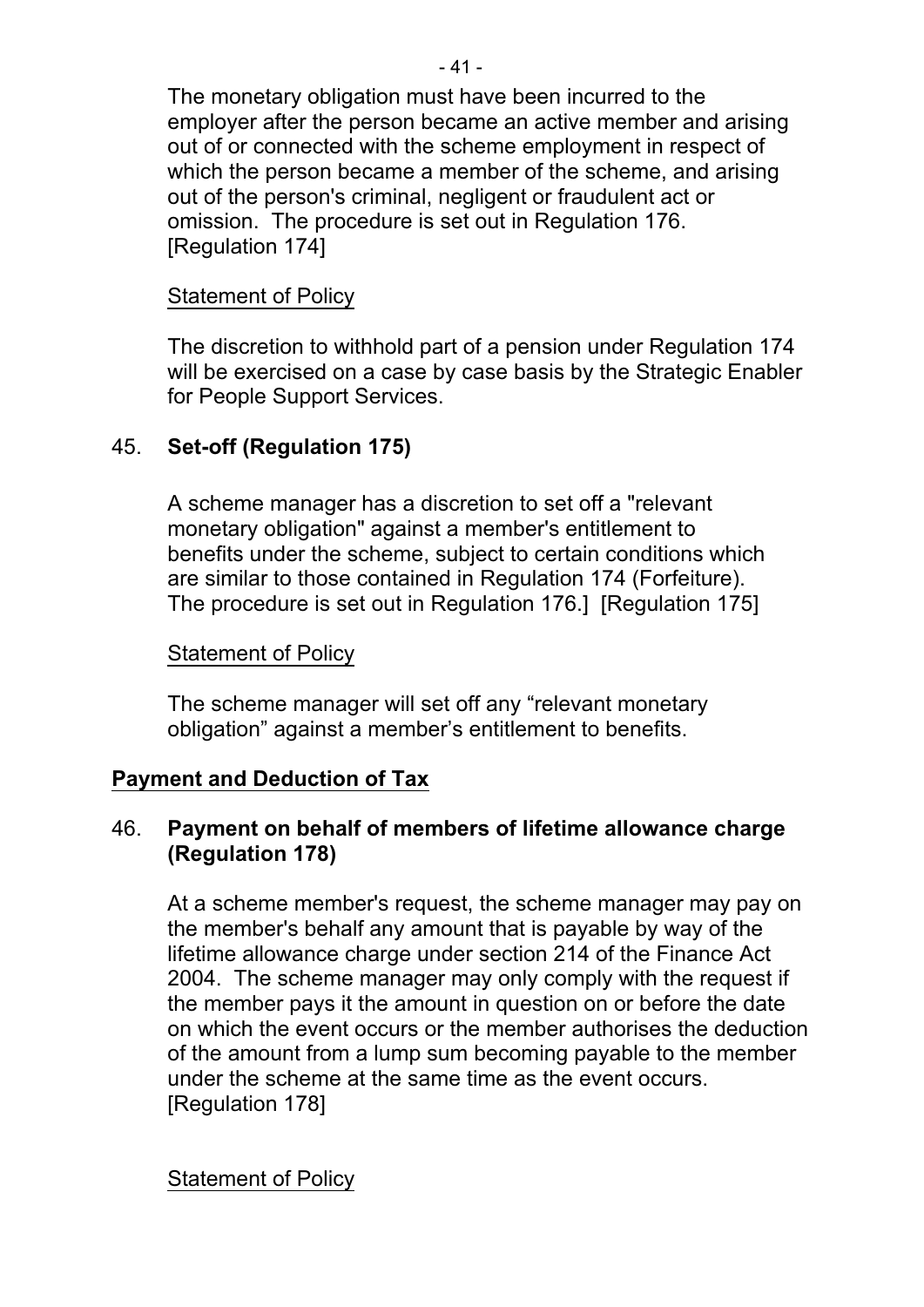At a scheme member's request, the scheme manager will pay on the member's behalf any amount that is payable by way of the lifetime allowance charge under section 214 of the Finance Act 2004. The scheme manager will only comply with the request if the member pays it the amount in question on or before the date on which the event occurs or the member authorises the deduction of the amount from a lump sum becoming payable to the member under the scheme at the same time as the event occurs.

## 47. **Evidence of Entitlement (Regulation 184)**

The scheme manager can require any person who is in receipt of a pension or may have entitlement to a pension or lump sum under the scheme to provide such supporting evidence as the scheme manager may reasonably require so as to establish the person's identity and their continuing or future entitlement to the payment of any amount under the scheme. [Regulation 184(1) and (2)]

If a person fails to comply with the scheme manager's requirements in this respect, the scheme manager can withhold the whole or part of any amount that it otherwise considers to be payable under the scheme. [Regulation 184(3)]

#### Statement of Policy

The scheme manager will require any person who is in receipt of a pension or may have entitlement to a pension or lump sum under the scheme to provide appropriate evidence to establish the person's identity and their continuing or future entitlement to the payment of any amount under the scheme.

If a person fails to comply with the scheme manager's requirements in this respect, the scheme manager will withhold the whole or part of any amount that it otherwise considers to be payable under the scheme.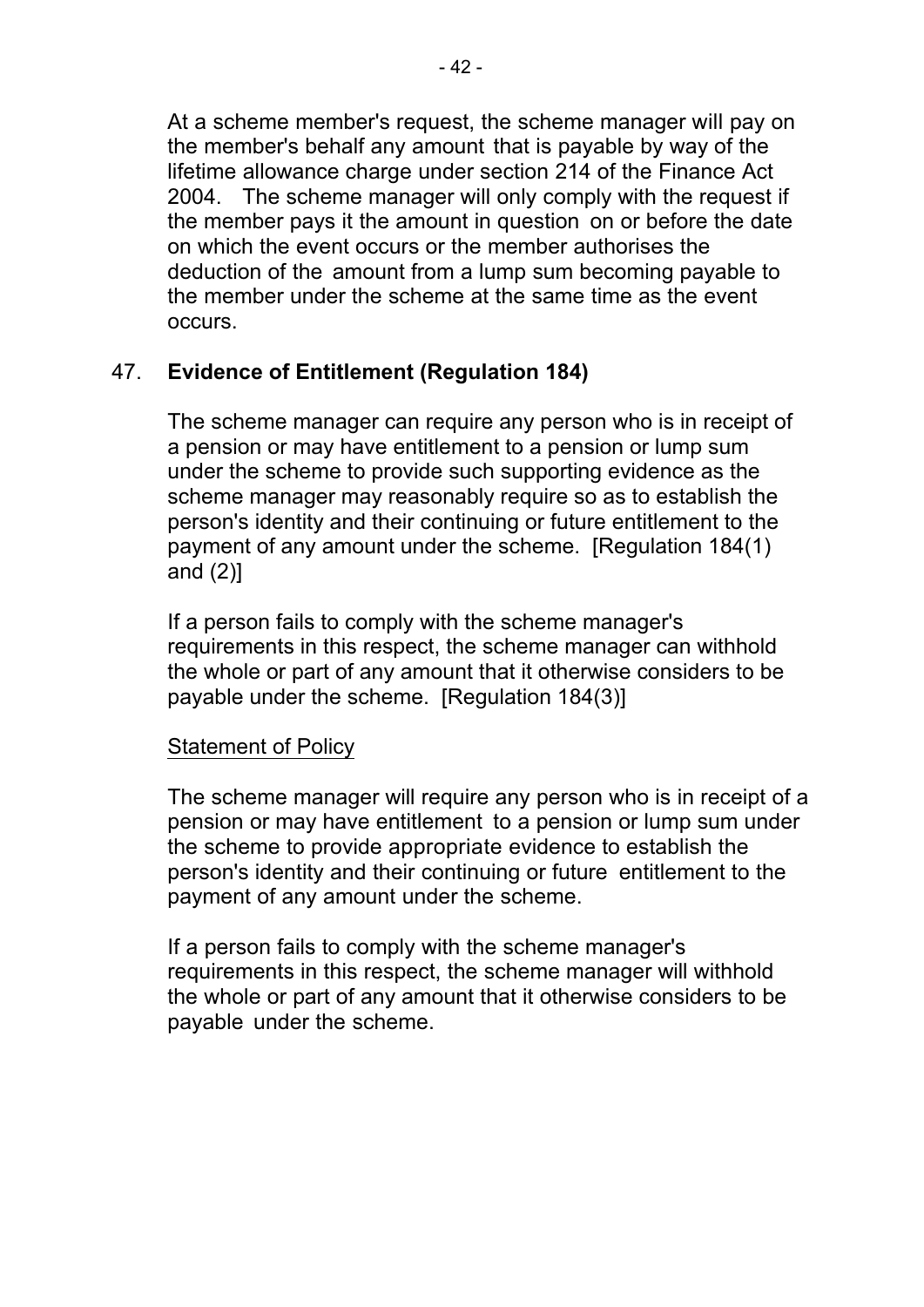## 48. **Amount of accrued added pension may not exceed overall limit of extra pension (Schedule 1, Part 1, Paragraph 4)**

The total amount of accrued added pension must not exceed a certain limit. If it appears to the scheme manager that a member who has elected to make periodical contributions will exceed the limit the scheme manager may cancel the election (by written notice to the member). [Schedule 1 Part 1, Paragraph 4]

#### Statement of Policy

If it appears to the scheme manager that a member who has elected to make periodical contributions will exceed the limit prescribed in the regulations the scheme manager will, having provided written notice to the member, cancel the election.

## 49. **Member's Election to make periodical contributions for added pension (Schedule 1, Part 1, Paragraph 7)**

If a scheme member wishes to make periodical payments for added pension, the scheme manager can set a minimum amount which must be paid. [Schedule 1, Part 1, Paragraph 7(3)]

#### Statement of Policy

The scheme manager will not allow a member to make periodic payments for added pension of less than £10 per month.

## 50. **Periodical payments (Schedule 1, Part 2, Paragraph 8)**

If a scheme member wants to make periodical payments for added pension, but does not want them to be deducted from pensionable pay, the scheme manager may agree another method of payment. [Schedule 1 Part 2, Paragraph 8 (3)]

#### Statement of Policy

The scheme manager will not allow a member to make periodical payments for added pension except by deduction from pensionable pay.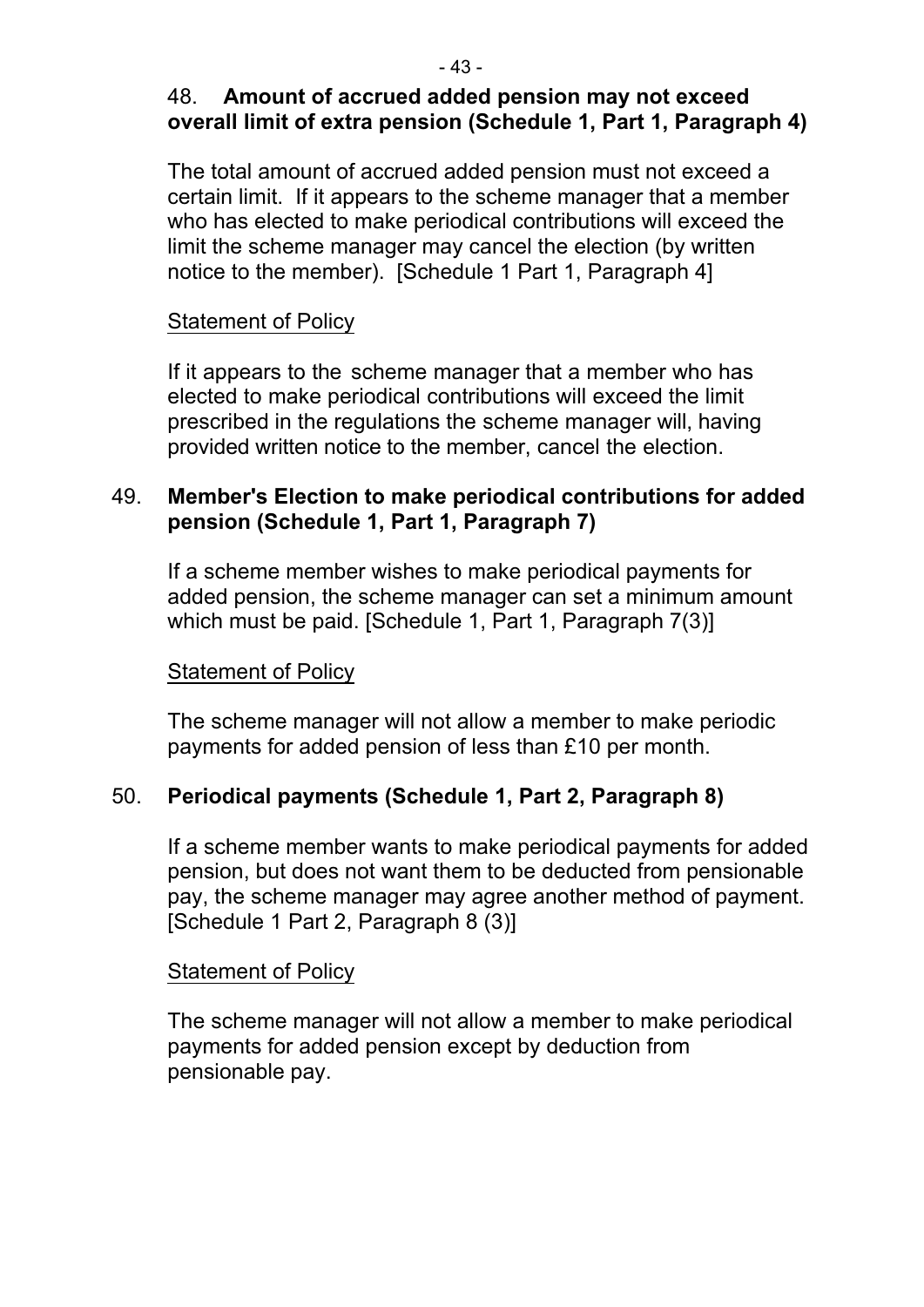#### 51. **Periodical payments during periods of assumed pensionable pay (Schedule 1, Part 2, Paragraph 10)**

After a period of assumed pensionable pay or a period of reduced pay, the member may give written notice to the scheme manager authorising the employer to deduct the aggregate of payments – which would have been made but for the leave – from the member's pay during the period of six months from the end of the period of reduced pay. The scheme manager can extend this period of six months. [Schedule 1 Part 2, Paragraph  $10(4)$ ]

#### Statement of Policy

Where a member gives written notice authorising the deduction of aggregate payments from their pay the scheme manager will extend the period of repayment to a maximum of two years. This discretion will be exercised by the Payroll and Pensions Manager.

#### 52. **Meaning of "tapered protection closing date" (Schedule 2, Part 1, Paragraph 3)**

The tapered protection closing dates for tapered protection members are given in the 1992 scheme tables in Schedule 2 Part 4. In most cases the appropriate closing date can be ascertained by reference to the band of dates in which the firefighter's birthday falls. The tapered protection date for a tapered protection member of FPS 2006 to whom paragraph 9(5) or 21 applies (members returning to pensionable service) is determined by the scheme manager. [Schedule 2 Part 1,

Paragraph 3(3); Schedule 2 Part 2, Paragraph 9(5); and Schedule 2 Part 3, Paragraph 21]

#### Statement of Policy

The tapered protection date for a tapered protection member of FPS 2006 to whom paragraph 9(5) or 21 applies (members returning to pensionable service) is determined by the scheme manager. This determination will be exercised by the Payroll and Pensions Manager.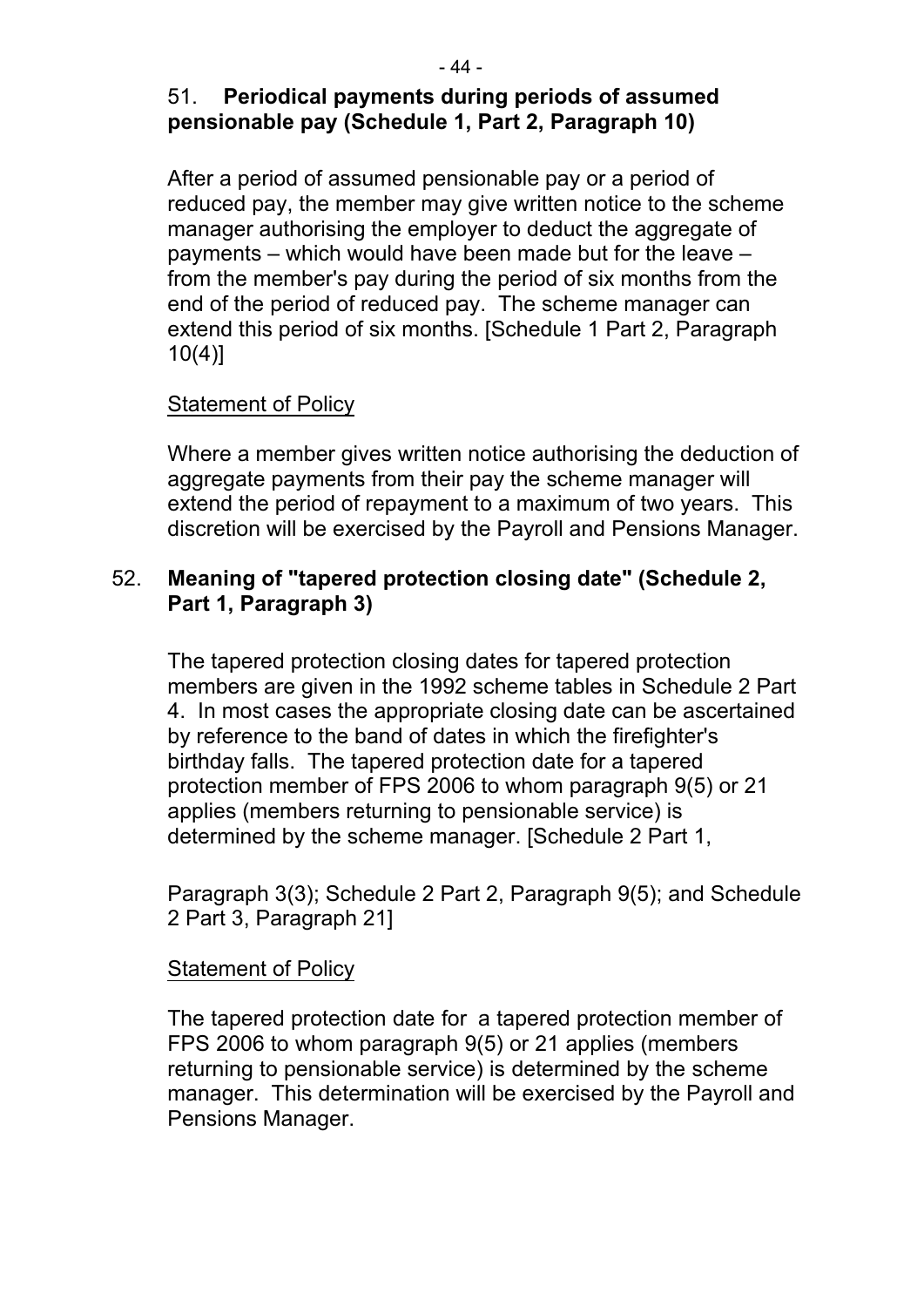| <b>Appendix 1D</b><br>Pay Policy Statement 2021-2022 - Remuneration and relationship between Chief Officer's and Lowest Paid Employees |                                                  |                                                       |          |                               |  |  |  |
|----------------------------------------------------------------------------------------------------------------------------------------|--------------------------------------------------|-------------------------------------------------------|----------|-------------------------------|--|--|--|
| Job                                                                                                                                    | <b>Remuneration</b><br>(including<br>allowances) | <b>Base Salary Range</b><br>(excluding<br>allowances) |          | Pay Relationship to CFO       |  |  |  |
|                                                                                                                                        |                                                  | Min                                                   | Max      |                               |  |  |  |
| <b>BRIGADE MANAGERS</b>                                                                                                                |                                                  |                                                       |          |                               |  |  |  |
| Chief Fire Officer **                                                                                                                  | £177,782                                         | N/A                                                   | N/A      | Set by Appointments Committee |  |  |  |
| Deputy Chief Fire Officer **                                                                                                           | £142,443                                         | N/A                                                   | N/A      | Set by Appointments Committee |  |  |  |
|                                                                                                                                        |                                                  |                                                       |          |                               |  |  |  |
| Assistant Chief Fire Officer (Service Delivery) **                                                                                     | £133,069                                         | N/A                                                   | N/A      | Set by Appointments Committee |  |  |  |
| <b>Lowest Paid Employees (Grey Book)</b>                                                                                               |                                                  |                                                       |          |                               |  |  |  |
| Firefighter (Control)                                                                                                                  | £30,179                                          | £23,585                                               | £30,179  | 0.17                          |  |  |  |
|                                                                                                                                        |                                                  |                                                       |          |                               |  |  |  |
| <b>Lowest Paid Employees (Green Book)</b>                                                                                              |                                                  |                                                       |          |                               |  |  |  |
| Cleaner                                                                                                                                | £18,329*                                         | £18,329*                                              | £18,329* | 0.10                          |  |  |  |
| <b>GREY BOOK EMPLOYEES (Operational)</b>                                                                                               |                                                  |                                                       |          |                               |  |  |  |
|                                                                                                                                        |                                                  |                                                       |          |                               |  |  |  |
| Firefighter                                                                                                                            | N/A                                              | £24,826                                               | £31,767  | $0.14 - 0.18$                 |  |  |  |
| <b>Crew Manager</b>                                                                                                                    | N/A                                              | £33,763                                               | £35,219  | $0.19 - 0.20$                 |  |  |  |
| Watch Manager                                                                                                                          | N/A                                              | £35,981                                               | £39,383  | $0.20 - 0.22$                 |  |  |  |
| Station Manager ***                                                                                                                    | £54,220                                          | £40,964                                               | £45,183  | $0.23 - 0.25$                 |  |  |  |
| Group Manager ***                                                                                                                      | £62,762                                          | £47,179                                               | £52,301  | $0.27 - 0.29$                 |  |  |  |
| Area Manager ***                                                                                                                       | £72,908                                          | £55,389                                               | £60,756  | 0.31-0.34                     |  |  |  |
| <b>GREY BOOK EMPLOYEES (Fire Control)</b>                                                                                              |                                                  |                                                       |          |                               |  |  |  |
| Firefighter (Control)                                                                                                                  | N/A                                              | £23,585                                               | £30,179  | $0.13 - 0.17$                 |  |  |  |
| Crew Manager (Control)                                                                                                                 | N/A                                              | £32,075                                               | £33,458  | $0.18 - 0.19$                 |  |  |  |
| Watch Manager (Control)                                                                                                                | N/A                                              | £34,182                                               | £37,414  | $0.19 - 0.21$                 |  |  |  |
| Station Manager (Control)***                                                                                                           | £51,509                                          | £38,916                                               | £42,924  | $0.23 - 0.24$                 |  |  |  |
| Group Manager (Control)***                                                                                                             | £59,624                                          | £44,820                                               | £49,686  | $0.25 - 0.26$                 |  |  |  |